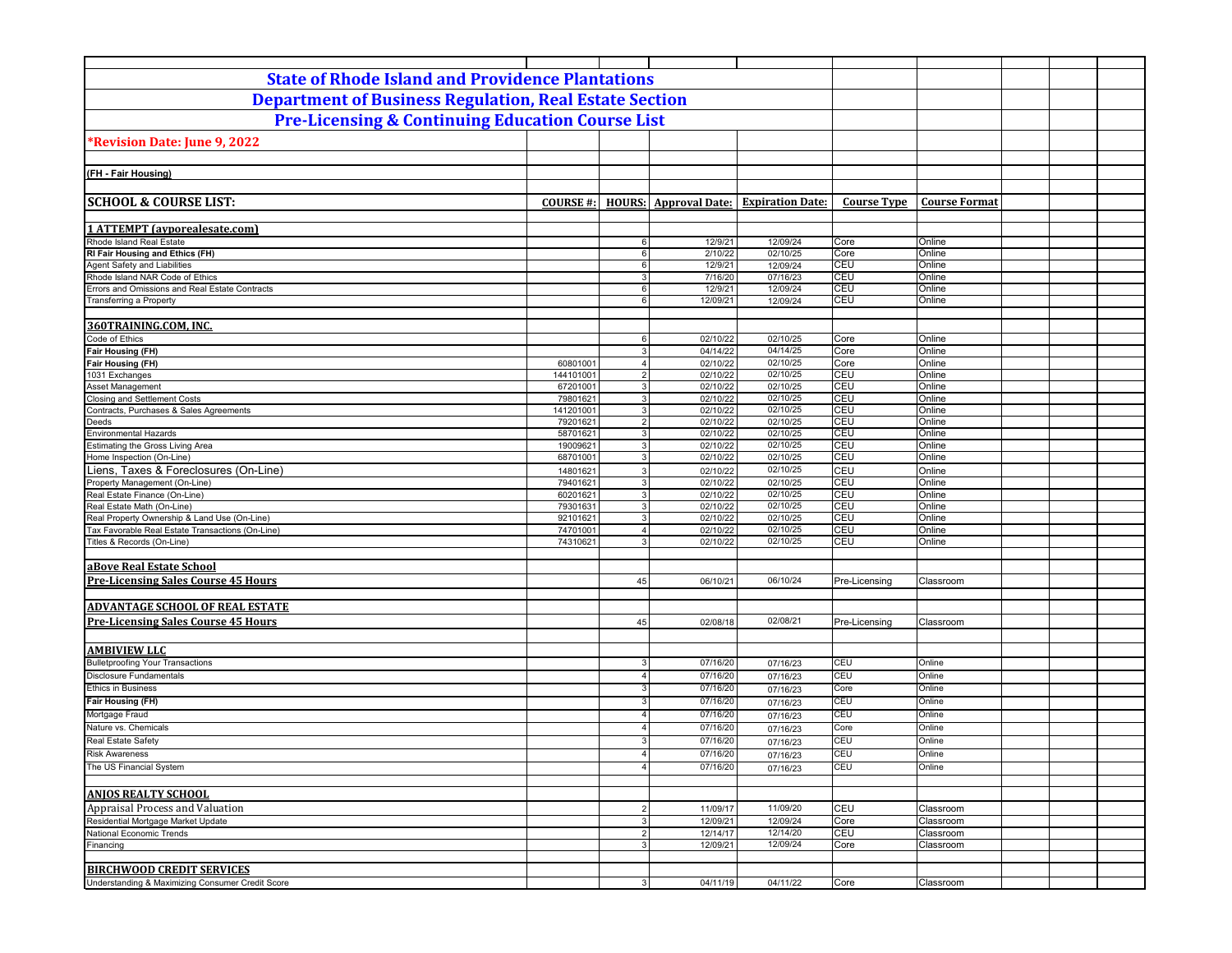| <b>State of Rhode Island and Providence Plantations</b>               |                 |    |                              |                         |                    |                      |  |
|-----------------------------------------------------------------------|-----------------|----|------------------------------|-------------------------|--------------------|----------------------|--|
| <b>Department of Business Regulation, Real Estate Section</b>         |                 |    |                              |                         |                    |                      |  |
| <b>Pre-Licensing &amp; Continuing Education Course List</b>           |                 |    |                              |                         |                    |                      |  |
| *Revision Date: June 9, 2022                                          |                 |    |                              |                         |                    |                      |  |
|                                                                       |                 |    |                              |                         |                    |                      |  |
| (FH - Fair Housing)                                                   |                 |    |                              |                         |                    |                      |  |
| <b> SCHOOL &amp; COURSE LIST:</b>                                     | <b>COURSE#:</b> |    | <b>HOURS:</b> Approval Date: | <b>Expiration Date:</b> | <b>Course Type</b> | <b>Course Format</b> |  |
|                                                                       |                 |    |                              |                         |                    |                      |  |
| <b>CATIC REAL ESTATE SCHOOL</b>                                       |                 |    |                              |                         |                    |                      |  |
| No current offerings                                                  |                 |    |                              |                         |                    |                      |  |
| <b>CAPUTI REAL ESTATE EDUCATION:</b>                                  |                 |    |                              |                         |                    |                      |  |
| <b>Pre-Licensing Sales Course 45 Hours</b>                            | 100             | 45 | 02/11/21                     | 02/11/24                | Pre-Licensing      | Classroom            |  |
| Behind the "Closing" Curtain                                          | 101             |    | 02/13/20                     | 02/13/23                | Core               | Classroom            |  |
| Code of Ethics                                                        |                 |    | 12/12/19                     | 12/12/22                | Core               | Classroom            |  |
| Facing Your Foreclosure Transaction                                   |                 |    | 10/21/21                     | 10/21/24                | CEU                | Classroom            |  |
| <b>Figuring Out Financing</b>                                         |                 |    | 10/21/21                     | 10/21/24                | CEU                | Classroom            |  |
| <b>Flood Insurance</b>                                                |                 |    | 06/10/21                     | 06/10/24                | CEU                | Classroom            |  |
| Residential Real Estate P&S Agreements and Addendums                  | 200             | 31 | 02/11/21                     | 02/11/24                | Core               | Classroom            |  |
| Disclosure Forms and Inspection Law                                   | 300             |    | 02/13/20                     | 02/13/23                | Core               | Classroom            |  |
| A "Peek" Behind the Closing Curtain                                   | 300A            |    | 02/13/20                     | 02/13/23                | Core               | Classroom            |  |
| Landed the Listing, Now What?                                         | 400             |    | 02/11/21                     | 02/11/24                | Core               | Classroom            |  |
| Tital Talk: Importance of Title and Tile Insurance                    | 500             |    | 02/13/20                     | 02/13/23                | Core               | Classroom            |  |
| Realtor Safety and Awareness                                          | 600             |    | 12/09/21                     | 12/09/24                | Core               | Classroom            |  |
| Residential Real Estate P&S Agreements and Addendums                  | 201             |    | 04/14/22                     | 04/14/25                | Core               | Classroom            |  |
| Fair Housing Act: Past, Present & Practical Applications              | 900             |    | 04/14/22                     | 04/14/25                | Core               | Classroom            |  |
| Building your Business: Embracing Diversity, Equity & Inclusion       | 901             |    | 04/14/22                     | 04/14/25                | Core               | Classroom            |  |
| More than just Buzzwords: Fair Housing Act and Real World Application | 902             |    | 04/14/22                     | 04/14/25                | CEU                | Classroom            |  |
| Fair Housing Act: Know the Law                                        | 903             |    | 04/14/22                     | 04/14/25                | Core               | Classroom            |  |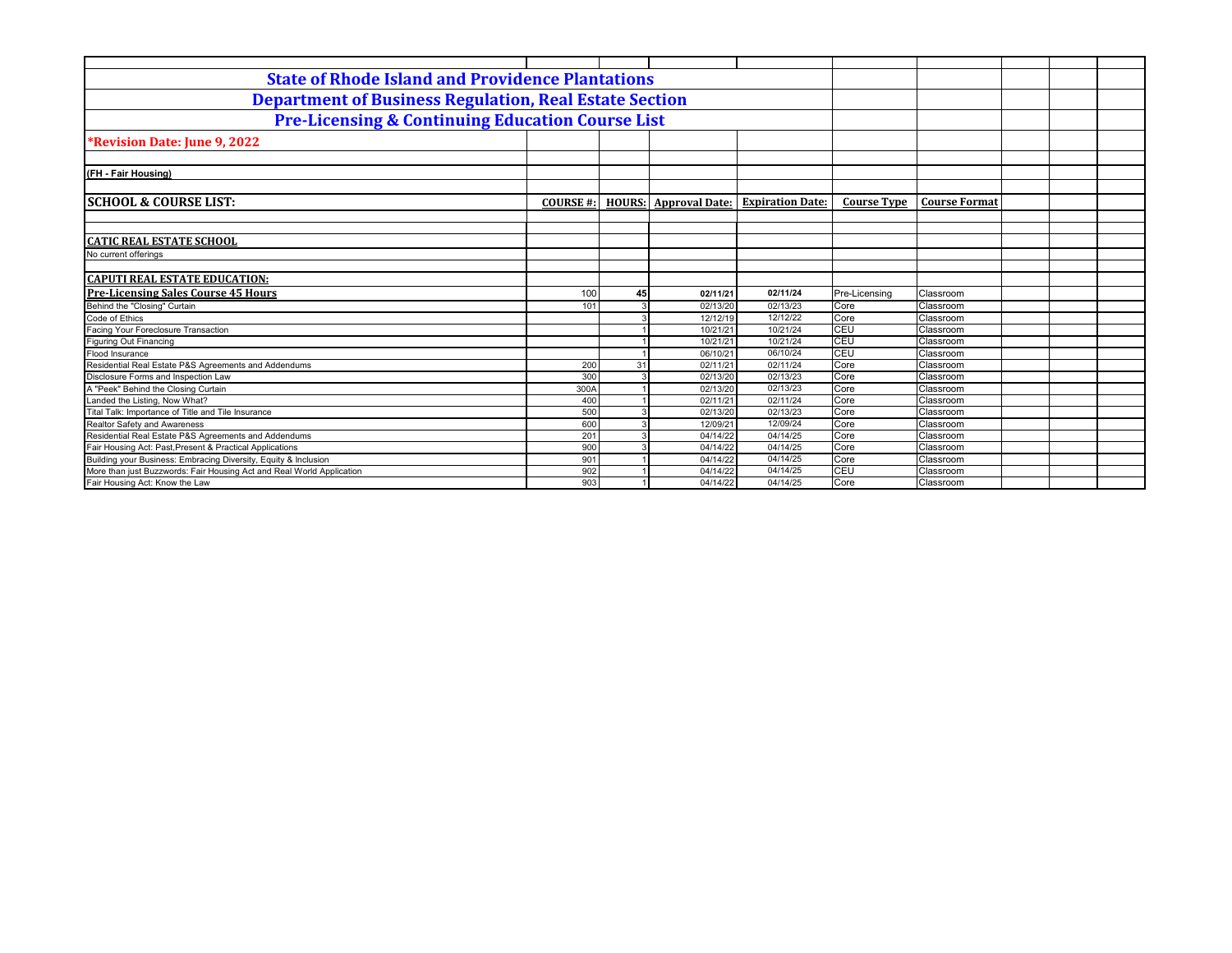| <b>State of Rhode Island and Providence Plantations</b>                                                         |                       |                             |                              |                         |                          |                        |  |
|-----------------------------------------------------------------------------------------------------------------|-----------------------|-----------------------------|------------------------------|-------------------------|--------------------------|------------------------|--|
| <b>Department of Business Regulation, Real Estate Section</b>                                                   |                       |                             |                              |                         |                          |                        |  |
| <b>Pre-Licensing &amp; Continuing Education Course List</b>                                                     |                       |                             |                              |                         |                          |                        |  |
|                                                                                                                 |                       |                             |                              |                         |                          |                        |  |
| *Revision Date: June 9, 2022                                                                                    |                       |                             |                              |                         |                          |                        |  |
|                                                                                                                 |                       |                             |                              |                         |                          |                        |  |
| (FH - Fair Housing)                                                                                             |                       |                             |                              |                         |                          |                        |  |
|                                                                                                                 |                       |                             |                              |                         |                          |                        |  |
| <b>SCHOOL &amp; COURSE LIST:</b>                                                                                | <b>COURSE#:</b>       |                             | <b>HOURS:</b> Approval Date: | <b>Expiration Date:</b> | <b>Course Type</b>       | <b>Course Format</b>   |  |
|                                                                                                                 |                       |                             |                              |                         |                          |                        |  |
| <b>CENTURY 21 FAST TRACK REAL ESTATE SCHOOL</b>                                                                 |                       |                             |                              |                         |                          |                        |  |
| <b>Pre-Licensing Sales Course 45 Hours</b>                                                                      |                       | 45                          | 12/14/17                     | 12/14/20                | Pre-Licensing            | Classroom              |  |
|                                                                                                                 |                       |                             |                              |                         |                          |                        |  |
| <b>COLDWELL BANKER RESIDENTIAL BROKERAGE R/E SCHOOL</b><br>Buyer's Interview                                    | C31                   | 3                           | 04/12/18                     | 04/12/21                | Core                     | Classroom              |  |
| *Ethics & Real Estate                                                                                           | CR17CB                | 3                           | 11/09/17                     | 11/09/20                | Core                     | Classroom              |  |
| <b>Fair Housing (FH)</b>                                                                                        | C44                   | 3                           | 02/10/22                     | 02/10/25                | Core                     | Classroom              |  |
| NAR Code of Ethica                                                                                              |                       | 3                           | 06/10/21                     | 06/10/24                | Core                     | Classroom              |  |
| New Agency Law 2017                                                                                             | 65                    | 3                           | 08/10/17                     | 08/10/20                | Core                     | Classroom              |  |
| Anatomy of a Commercial Building                                                                                |                       | 3 <sup>1</sup>              | 10/10/19                     | 10/10/22                | CEU                      | Classroom              |  |
| <b>Appraisal Process</b>                                                                                        |                       | 3                           | 10/10/19                     | 10/10/22                | CEU                      | Classroom              |  |
| <b>Architectural Styles</b>                                                                                     | CR1-A                 | 3<br>6                      | 10/21/21                     | 10/21/24                | CEU<br>CEU               | Classroom              |  |
| <b>Buyer Strategies</b><br><b>Communicate With Success</b>                                                      | CBBS<br>RI 223        | 3                           | 12/13/18<br>06/14/18         | 12/13/21<br>06/14/21    | CEU                      | Classroom<br>Classroom |  |
| <b>Conducting Open Houses</b>                                                                                   | RI1234                | 3                           | 06/14/18                     | 06/14/21                | CEU                      | Classroom              |  |
| Doing a CMA, Current & Historical Mkt Data                                                                      | R-2011                | 3                           | 08/10/17                     | 08/10/20                | <b>CEU</b>               | Classroom              |  |
| Expandig Housing Opportunities: A Vital Tool in Todays Economy                                                  |                       | 3                           | 10/21/21                     | 10/21/24                | Core                     | Classroom              |  |
| Green: The Resource-Effective Home Remodels, Retrofits & Renovations                                            | D <sub>1</sub>        | 6                           | 08/10/17                     | 08/10/20                | <b>CEU</b>               | Classroom              |  |
| Green: Representing Buyers & Sellers: Resource - Efficient Home's<br>Federal Housing Administration (FHA) Loans | D <sub>2</sub><br>205 | 6<br>$\mathfrak{p}$         | 08/10/17<br>02/10/22         | 08/10/20<br>02/10/25    | <b>CEU</b><br><b>CEU</b> | Classroom<br>Classroom |  |
| Legal Risk Reduction                                                                                            |                       | 3                           | 10/10/19                     | 10/10/22                | <b>CEU</b>               | Classroom              |  |
| Long Term Investment Properties                                                                                 | 204                   | 3                           | 02/10/22                     | 02/10/25                | CEU                      | Classroom              |  |
| Modular Homes & Selling New Construction                                                                        | RI030                 | 3                           | 10/21/21                     | 10/21/24                | CEU                      | Classroom              |  |
| Outting REALTOR Safety First: Safety Strategies for the Modern Realtor                                          |                       | 3                           | 10/21/21                     | 10/21/24                | CEU                      | Classroom              |  |
| <b>Residential New Construction</b>                                                                             | <b>RC45</b><br>206    | 3<br>$\overline{2}$         | 10/10/19<br>02/10/22         | 10/10/22                | CEU<br>CEU               | Classroom              |  |
| Residential Mortgage Loan Market and Credit today<br>Renovation Lending for Real Estate                         | 208                   | $\overline{2}$              | 02/10/22                     | 02/10/25<br>02/10/25    | CEU                      | Classroom<br>Classroom |  |
| Safety Matters: Safe Business=Smart Business                                                                    |                       | 3                           | 06/10/21                     | 06/10/24                | CEU                      | Classroom              |  |
| Senior Real Estate Specialist                                                                                   | D47                   | 13                          | 08/10/17                     | 08/10/20                | CEU                      | Classroom              |  |
| Sustainable Housing & Buildig Green - What Agents Should Know                                                   | CR11-CBRB             | $\mathbf{3}$                | 08/10/17                     | 08/10/20                | CEU                      | Classroom              |  |
| The Truth About Mold                                                                                            | CR12-CBRB             | $\mathbf{3}$                | 08/10/17                     | 08/10/20                | CEU                      | Classroom              |  |
| The Accredited Stages Professional Course                                                                       | R-321                 | 17                          | 08/09/18                     | 08/09/21                | CEU                      | Classroom              |  |
| AMP! Achieve Maximum Production<br>Veterans Administration (VA) Loans                                           | 207                   | 15<br>$\overline{2}$        | 08/09/18                     | 08/09/21<br>02/10/25    | CEU<br>CEU               | Classroom              |  |
|                                                                                                                 |                       |                             | 02/10/22                     |                         |                          | Classroom              |  |
| <b>COMMONWEALTH REAL ESTATE ACADEMY</b>                                                                         |                       |                             |                              |                         |                          |                        |  |
| Antitrust                                                                                                       |                       | $\overline{2}$              | 02/10/22                     | 02/10/25                | <b>CEU</b>               | Classroom              |  |
| <b>Eight Critical Steps to Negiotiating</b>                                                                     |                       | $\overline{2}$              | 02/10/22                     | 02/10/25                | CEU                      | Classroom              |  |
| Fair Housing (FH)                                                                                               |                       | 3                           | 02/10/22                     | 02/10/25                | Core                     | Classroom              |  |
| <b>Comparative Market Analysis</b>                                                                              |                       | $\overline{2}$              | 02/10/22                     | 02/10/25                | CEU                      | Classroom              |  |
|                                                                                                                 |                       |                             |                              |                         |                          |                        |  |
|                                                                                                                 |                       |                             |                              |                         |                          |                        |  |
| <b>D'ELLENA LAW CENTER FOR EDUCATION</b><br>1031 Exchange                                                       |                       | 1                           | 10/20/21                     | 10/20/24                | CEU                      | Classroom              |  |
| It Costs to Sell - Navigating Hidden Fees                                                                       | 101                   | 3                           | 10/12/17                     | 10/12/20                | Core                     | Classroom              |  |
| Taxing the Transaction                                                                                          | 103                   | 3 <sup>1</sup>              | 10/12/17                     | 10/12/20                | Core                     | Classroom              |  |
| Understanding the Contract                                                                                      | 104                   | 3 <sup>1</sup>              | 10/20/21                     | 10/20/24                | Core                     | Classroom              |  |
| Bank Owner Addendums, A Review of Alternative Inventory                                                         | 115                   | 1                           | 12/12/19                     | 12/12/22                | CEU                      | Classroom              |  |
| Closing your 1st Transaction, What happens After your Client Signs the P&S with Lender Title                    | 116                   | $\overline{2}$              | 12/12/19                     | 12/12/22                | CEU                      | Classroom              |  |
| Crossing State Lines - The Difference Between Real Estate Practice in MA & RI<br>Navigating Appraisal Issues    | 120<br>119            | $\vert$ 1<br>$\overline{1}$ | 12/12/19<br>12/12/19         | 12/12/22<br>12/12/22    | CEU<br>CEU               | Classroom              |  |
| Navigating the Non-Resident Transaction                                                                         | 108                   | $\overline{3}$              | 10/20/21                     | 10/20/24                | CEU                      | Classroom<br>Classroom |  |
| New Construction: The Good, The Bad and the Ugly                                                                |                       | $\mathbf{1}$                | 07/16/20                     | 07/16/20                | Core                     | Classroom              |  |
| New & Improved MLS Form Review                                                                                  | 109                   | 3                           | 10/20/21                     | 10/20/24                | CEU                      | Classroom              |  |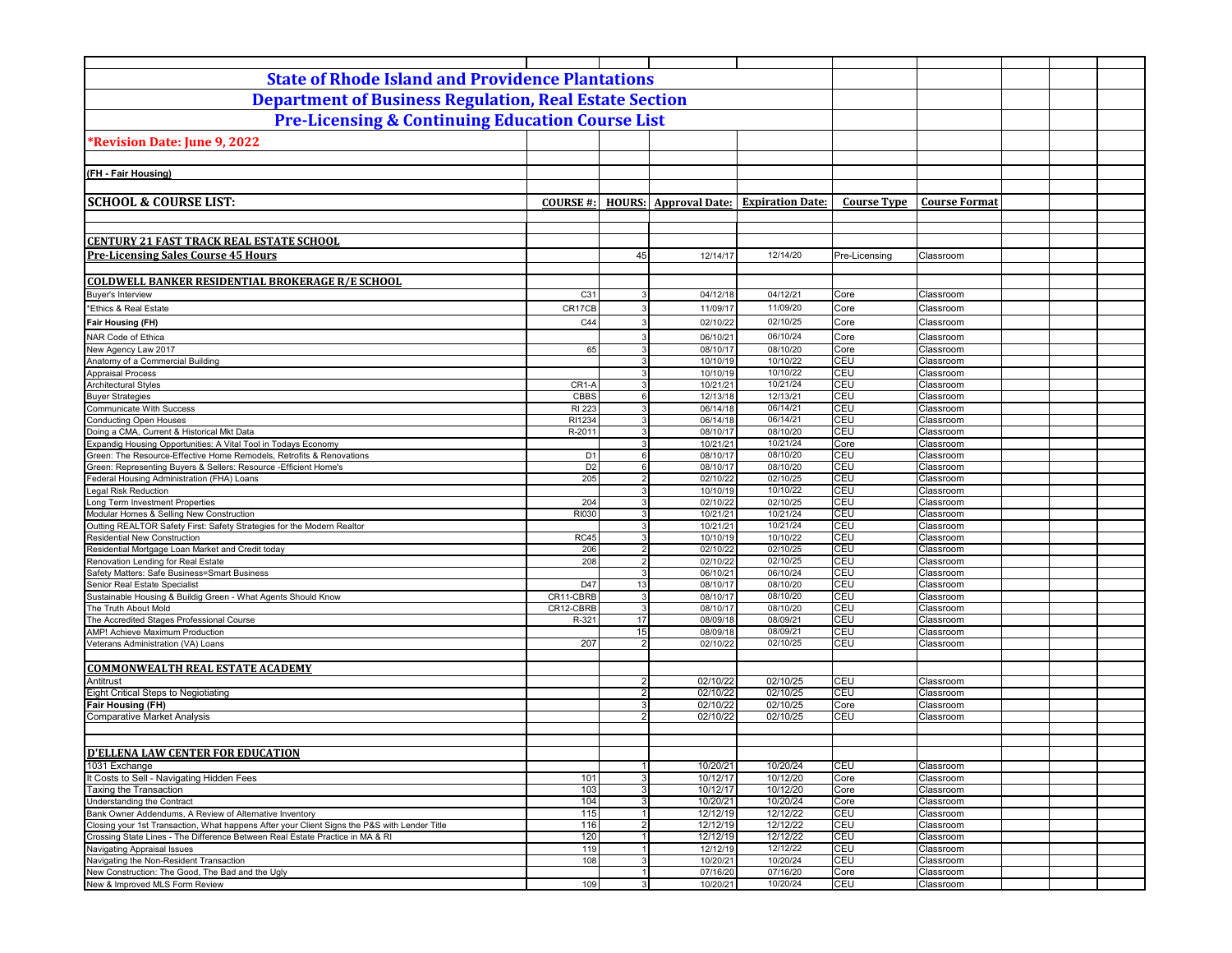| <b>State of Rhode Island and Providence Plantations</b>                                                           |                 |                              |                              |                         |                                |                        |  |  |
|-------------------------------------------------------------------------------------------------------------------|-----------------|------------------------------|------------------------------|-------------------------|--------------------------------|------------------------|--|--|
| <b>Department of Business Regulation, Real Estate Section</b>                                                     |                 |                              |                              |                         |                                |                        |  |  |
|                                                                                                                   |                 |                              |                              |                         |                                |                        |  |  |
| <b>Pre-Licensing &amp; Continuing Education Course List</b>                                                       |                 |                              |                              |                         |                                |                        |  |  |
| *Revision Date: June 9, 2022                                                                                      |                 |                              |                              |                         |                                |                        |  |  |
|                                                                                                                   |                 |                              |                              |                         |                                |                        |  |  |
| (FH - Fair Housing)                                                                                               |                 |                              |                              |                         |                                |                        |  |  |
|                                                                                                                   |                 |                              |                              |                         |                                |                        |  |  |
| <b>SCHOOL &amp; COURSE LIST:</b>                                                                                  |                 |                              |                              | <b>Expiration Date:</b> | <b>Course Type</b>             | <b>Course Format</b>   |  |  |
|                                                                                                                   | <b>COURSE#:</b> |                              | <b>HOURS:</b> Approval Date: |                         |                                |                        |  |  |
| The Impact of Trusts & Probates on the Sale of Real Estate, Who's the Client                                      | 110             |                              | 04/14/22                     | 04/14/25                | CEU                            | Classroom              |  |  |
| <b>Fielding Post Closing Issues</b>                                                                               | 111             |                              | 04/14/22                     | 04/14/25                | CEU                            | Classroom              |  |  |
| Maximizing Credits & Adjusting Expecations a Review of Closing Cost Credits                                       | 112             |                              | 04/14/22                     | 04/14/25                | CEU                            | Classroom              |  |  |
| Protecting Your Client, a Review of Deeds & Additional Provisions                                                 | 113             | 1                            | 04/14/22                     | 04/14/25                | CEU                            | Classroom              |  |  |
| Representing an Entity What they Don't know can hurt Them<br>Sales of Buyers Property Addendum & Other Components | 114<br>115      |                              | 04/14/22<br>04/14/22         | 04/14/25<br>04/14/25    | CEU<br>CEU                     | Classroom<br>Classroom |  |  |
| Tenants, Evictions & Impact on Real Estate                                                                        |                 |                              | 10/20/21                     | 10/20/24                | CEU                            | Classroom              |  |  |
| The Short Sale Experience                                                                                         | 117             | $\overline{2}$               | 12/12/19                     | 12/12/22                | <b>CEU</b>                     | Classroom              |  |  |
| Why that Mortgage Program                                                                                         | 118             | $\mathfrak{p}$               | 12/12/19                     | 12/12/22                | CEU                            | Classroom              |  |  |
| Title Search Basics - A Review of Land Evidence Records                                                           | 121             |                              | 04/14/22                     | 04/14/25                | CEU                            | Classroom              |  |  |
|                                                                                                                   |                 |                              |                              |                         |                                |                        |  |  |
| <b>EASTERN REAL ESTATE SCHOOL</b>                                                                                 |                 |                              |                              |                         |                                |                        |  |  |
| <b>Pre-Licensing Sales Course 45 Hours</b><br>Broker - 90                                                         |                 | 45<br>90                     | 07/16/20<br>07/16/20         | 07/16/23<br>07/16/23    | Pre-Licensing<br>Pre-Licensing | Classroom<br>Classroom |  |  |
|                                                                                                                   |                 |                              |                              |                         |                                |                        |  |  |
| <b>EQUITY NATIONAL TITLE</b>                                                                                      |                 |                              |                              |                         |                                |                        |  |  |
| National & Regional Economic Trends & The Affect on RI Market                                                     |                 | 3                            | 12/12/19                     | 12/12/22                | CEU                            | Classroom              |  |  |
| The Mortgage Market & Financing Real estate Today                                                                 |                 | $\mathbf{3}$                 | 12/12/2019                   | 12/12/22                | CEU                            | Classroom              |  |  |
| The Appraisal Process & Real Estate Valuation                                                                     |                 | 3                            | 2/13/2020                    | 02/13/23                | CEU                            | Classroom              |  |  |
| Contract Law & RI Residential Real Estate Transactions                                                            |                 | 3                            | 2/13/2020                    | 02/13/23                | CEU                            | Classroom              |  |  |
| Intro to Real Estate Title & Title Insurance                                                                      |                 | 3                            | 2/13/2020                    | 02/13/23                | CEU                            | Classroom              |  |  |
|                                                                                                                   |                 |                              |                              |                         |                                |                        |  |  |
| <b>EXCEL REALTY SCHOOL</b>                                                                                        |                 |                              |                              | 05/11/20                |                                |                        |  |  |
| <b>Pre-Licensing Sales Course 45 Hours</b><br><b>Understanding Agency</b>                                         | 101<br>201      | 45<br>3                      | 5/11/2017<br>5/11/2017       | 05/11/20                | Core<br>CEU                    | Classroom<br>Classroom |  |  |
| HUD Broker Registration - NAID Approval                                                                           | 505             | 3                            | 5/11/2017                    | 05/11/20                | CEU                            | Classroom              |  |  |
| Successfully Selling HUD Homes                                                                                    | 506             | 3                            | 5/11/2017                    | 05/11/20                | CEU                            | Classroom              |  |  |
| <b>Effective Modern Communication</b>                                                                             | 501             | 3                            | 3/8/2018                     | 03/08/21                | CEU                            | Classroom              |  |  |
| Real Estate as a Porfession                                                                                       | 504             | 3                            | 3/8/2018                     | 03/08/21                | CEU                            | Classroom              |  |  |
| <b>Technology for Realtors</b><br>Lending Basicas for Realtors *Core                                              | 500<br>507      | 3<br>3                       | 3/8/2018<br>3/8/2018         | 03/08/21<br>03/08/21    | CEU<br><b>CEU</b>              | Classroom<br>Classroom |  |  |
| <b>Lead Hazards</b>                                                                                               | 202             | 3                            | 8/9/2018                     | 08/09/21                | <b>Lead Course</b>             | Classroom              |  |  |
|                                                                                                                   |                 |                              |                              |                         |                                |                        |  |  |
| <b>GREATER PROVIDENCE BOARD OF REALTORS</b>                                                                       |                 |                              |                              |                         |                                |                        |  |  |
| Code of Ethics                                                                                                    | 100             | 3                            | 07/16/20                     | 07/16/23                | Core                           | Classroom              |  |  |
| Bridge the Gap with Intentional Inclusion                                                                         |                 | 3                            | 12/08/16                     | 12/08/19                | Core                           | Classroom              |  |  |
| Condominium Law for REALTORS                                                                                      |                 | 3                            | 08/12/21                     | 08/12/24                | CEU                            | Classroom              |  |  |
| Pathways to Professionalism                                                                                       | LL6             | $\overline{2}$               | 02/11/21                     | 02/11/24                | Core                           | Classroom              |  |  |
| Understanding Financing for the First Time Home Buyer                                                             | LL1             | $\overline{2}$               | 02/11/21                     | 02/11/24                | Core                           | Classroom              |  |  |
| Understanding the Appraisal Process                                                                               | LL3             | $\overline{2}$               | 02/11/21                     | 02/11/24                | Core                           | Classroom              |  |  |
| Understanding the Purchase and Sales Agreement                                                                    | LL7             | $\overline{2}$               | 02/11/21                     | 02/11/24                | Core                           | Classroom              |  |  |
| Doing Business Across State Lines                                                                                 | LL4             | $\overline{2}$               | 02/11/21                     | 02/11/24                | <b>CEU</b>                     | Classroom              |  |  |
| Safety and Real Estate<br>Safety First - Safety for All                                                           | LL5<br>204      | $\epsilon$<br>3 <sup>1</sup> | 08/12/21                     | 08/12/24                | Core<br>CEU                    | Classroom<br>Classroom |  |  |
| Getting Started Real Estate Basics                                                                                | 204             | 3                            | 10/11/18<br>03/08/18         | 10/11/21<br>03/08/21    | CEU                            | Classroom              |  |  |
| Buyers, Seller and You                                                                                            | 203             | 3                            | 04/12/18                     | 04/12/21                | CEU                            | Classroom              |  |  |
| The Secrets of Embracing Diversity, Equity and Inclusion                                                          |                 |                              | 04/08/21                     | 04/08/24                | CEU                            | Classroom              |  |  |
|                                                                                                                   |                 |                              |                              |                         |                                |                        |  |  |
| <b>HONDROS COLLEGE</b>                                                                                            |                 |                              |                              |                         |                                |                        |  |  |
| NAR: May the Code be with You<br><b>Helping Clients Understand Real Estate Finances</b>                           |                 | $\overline{4}$               | 11/08/18                     | 11/08/21                | Core                           | Online                 |  |  |
| The Residential Contract: Issues, Dsiputes and Solutuions                                                         |                 | $\overline{3}$<br>$\vert$ 4  | 11/08/18<br>11/08/18         | 11/08/21<br>11/08/21    | Core<br>Core                   | Online<br>Online       |  |  |
| Evaluating Current Standards in Fair Housing                                                                      |                 | $\overline{4}$               | 11/08/18                     | 11/08/21                | Core                           | Online                 |  |  |
| Takingthe Distress out of Distressed Properties                                                                   |                 | 3 <sup>1</sup>               | 11/08/18                     | 11/08/21                | CEU                            | Online                 |  |  |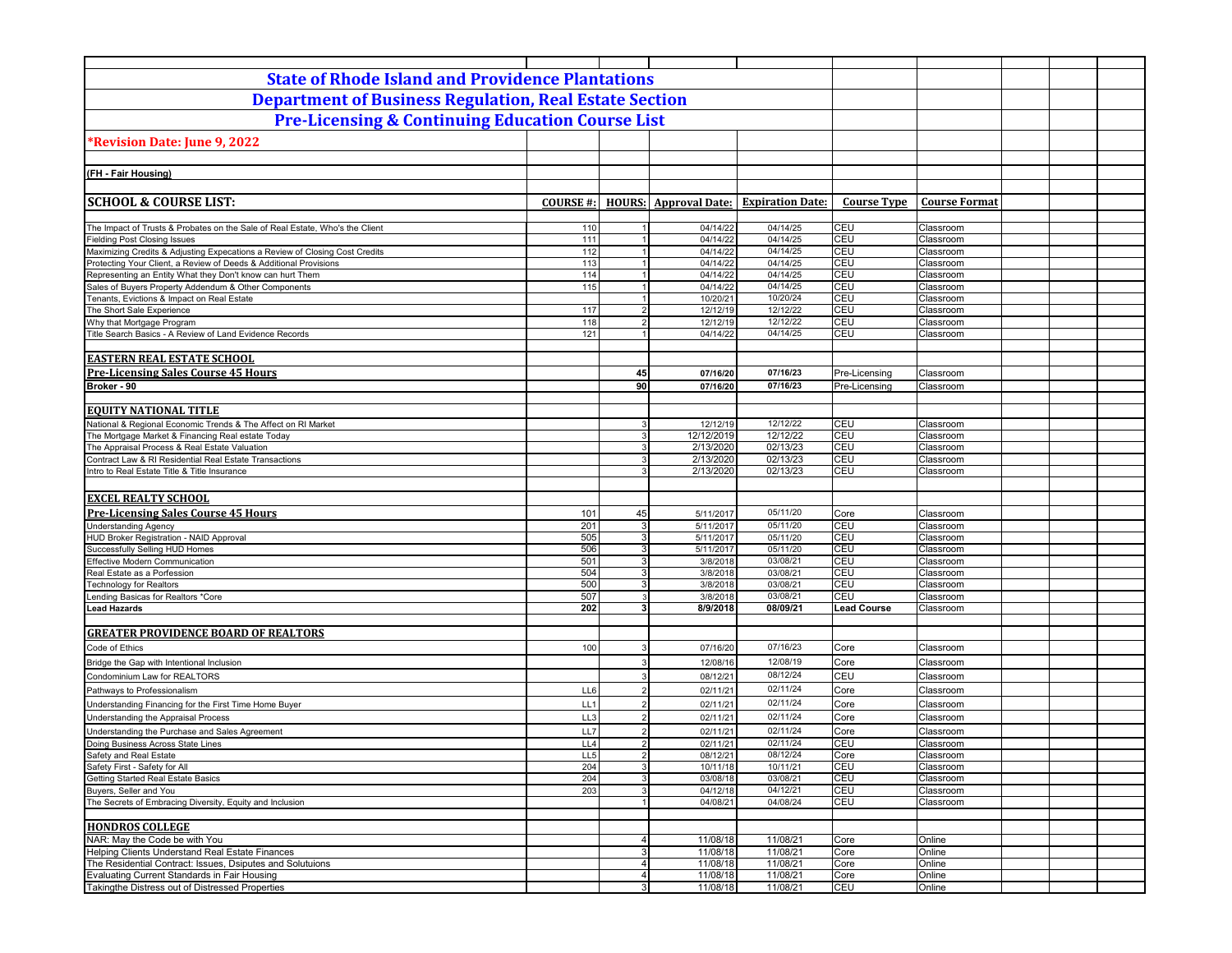| <b>State of Rhode Island and Providence Plantations</b>                                                |                 |                         |                              |                         |                    |                        |  |
|--------------------------------------------------------------------------------------------------------|-----------------|-------------------------|------------------------------|-------------------------|--------------------|------------------------|--|
| <b>Department of Business Regulation, Real Estate Section</b>                                          |                 |                         |                              |                         |                    |                        |  |
| <b>Pre-Licensing &amp; Continuing Education Course List</b>                                            |                 |                         |                              |                         |                    |                        |  |
| <b>*Revision Date: June 9, 2022</b>                                                                    |                 |                         |                              |                         |                    |                        |  |
|                                                                                                        |                 |                         |                              |                         |                    |                        |  |
| (FH - Fair Housing)                                                                                    |                 |                         |                              |                         |                    |                        |  |
|                                                                                                        |                 |                         |                              |                         |                    |                        |  |
| <b>SCHOOL &amp; COURSE LIST:</b>                                                                       | <b>COURSE#:</b> |                         | <b>HOURS:</b> Approval Date: | <b>Expiration Date:</b> | <b>Course Type</b> | <b>Course Format</b>   |  |
| Marijuana Legalization and the Real Estate Industry                                                    |                 | 3                       | 11/08/18                     | 11/08/21                | CEU                | Online                 |  |
| What's the FHA Appraiser Looking For?                                                                  |                 | 3                       | 11/08/18                     | 11/08/21                | CEU                | Online                 |  |
| What Does it Mean to be Green                                                                          |                 | 3                       | 11/08/18                     | 11/08/21                | CEU                | Online                 |  |
| Real Estate Disclosure Issues: Buyer and Seller Obligations                                            |                 | 3 <sup>1</sup>          | 11/08/18                     | 11/08/21                | CEU                | Online                 |  |
| Property Tax and Mortgage Valuation<br>Performing Quality BPOs                                         |                 | 3<br>$\overline{4}$     | 11/08/18<br>11/08/18         | 11/08/21<br>11/08/21    | CEU<br>CEU         | Online<br>Online       |  |
| <b>Basic Construction Review</b>                                                                       |                 | $\overline{7}$          | 11/08/18                     | 11/08/21                | CEU                | Online                 |  |
| Property and Valuation Analysis for FHA                                                                |                 | $\overline{7}$          | 11/08/18                     | 11/08/21                | CEU                | Online                 |  |
|                                                                                                        |                 |                         |                              |                         |                    |                        |  |
| <b>HUNTER ACADEMY OF REAL ESTATE</b>                                                                   |                 |                         |                              |                         |                    |                        |  |
| Code of Ethics and Standards of Practice                                                               |                 | 3                       | 04/11/19                     | 04/11/22                | Core               | Classroom              |  |
| <b>Fair Housing FH)</b>                                                                                |                 | 3                       | 02/14/19                     | 02/14/22                | Core               | Classroom              |  |
| Landlord-Tenant Law                                                                                    |                 | 3                       | 10/10/19                     | 10/10/22                | Core               | Classroom              |  |
| Law of Contracts                                                                                       |                 | 3                       | 10/10/19                     | 10/10/22                | Core               | Classroom              |  |
| Conducting Open Houses and Showings for Success and Safety<br>Growing Your Business Through Technology |                 | 3<br>3                  | 10/10/19<br>11/08/18         | 10/10/22<br>11/08/21    | CEU<br>CEU         | Classroom<br>Classroom |  |
| <b>Investment Real Estate</b>                                                                          |                 | 3                       | 09/14/17                     | 09/14/20                | CEU                | Classroom              |  |
| Spetic Systems in Rhode Island                                                                         |                 | 3                       | 09/14/17                     | 09/14/20                | CEU                | Classroom              |  |
|                                                                                                        |                 |                         |                              |                         |                    |                        |  |
| <b>IMPACT REAL ESTATE EDUCATION</b>                                                                    |                 |                         |                              |                         |                    |                        |  |
| Pre-Licensing Sales Licensing Course - 45 Hrs.                                                         |                 | 45                      | 08/08/19                     | 08/08/22                | Pre-Licensing      | Classroom              |  |
|                                                                                                        |                 |                         |                              |                         |                    |                        |  |
| <b>INTERNACHI</b>                                                                                      |                 |                         |                              |                         |                    |                        |  |
| Home Energy Efficiency for Real Estate Professionals                                                   |                 | $\overline{\mathbf{A}}$ | 08/13/20                     | 08/13/23                | CEU                | Online                 |  |
| Home Energy Score for Real Estate Professionals                                                        |                 | 2 <sub>1</sub>          | 02/11/21                     | 02/11/24                | <b>CEU</b>         | Online                 |  |
| Saving Home Energy for Real Estate Professionals                                                       |                 | $\overline{2}$          | 12/12/19                     | 12/12/22                | CEU                | Online                 |  |
|                                                                                                        |                 |                         |                              |                         |                    |                        |  |
| <b>INVESTMENT PROPERTY EXCHANGE SERVICES, INC.</b>                                                     |                 |                         |                              |                         |                    |                        |  |
| No current offerings                                                                                   |                 |                         |                              |                         |                    |                        |  |
| <b>KEEP ME CERTIFIED</b>                                                                               |                 |                         |                              |                         |                    |                        |  |
| Ethics                                                                                                 |                 | 3                       | 02/11/21                     | 02/11/24                | Core               | Online                 |  |
| <b>Fair Housing</b>                                                                                    |                 | 3 <sup>1</sup>          | 02/11/21                     | 02/11/24                | Core               | Online                 |  |
| <b>Bulding Relationships with Buyers</b>                                                               |                 | 3                       | 02/11/21                     | 02/11/24                | Core               | Online                 |  |
| Financing a Home Personal Credit                                                                       |                 | 3 <sup>1</sup>          | 02/11/21                     | 02/11/24                | Core               | Online                 |  |
| <b>Building Realtionship with Sellers</b>                                                              |                 | 3                       | 02/11/21                     | 02/11/24                | Core               | Online                 |  |
| Financing a Home The New Rules<br>Real Estate Technology Today                                         |                 | 3<br>$\overline{2}$     | 02/11/21<br>02/11/21         | 02/11/24<br>02/11/24    | Core<br>CEU        | Online<br>Online       |  |
| Real Estate Obstacles: Overcoming Objections                                                           |                 | 3                       | 02/11/21                     | 02/11/24                | CEU                | Online                 |  |
| Understanding the Appraisal                                                                            |                 | 3                       | 02/11/21                     | 02/11/24                | Core               | Online                 |  |
|                                                                                                        |                 |                         |                              |                         |                    |                        |  |
| <b>KW ACADEMY</b>                                                                                      |                 |                         |                              |                         |                    |                        |  |
| <b>DOT Loop Best Pratices</b>                                                                          | 101             | 3 <sup>1</sup>          | 11/09/17                     | 11/09/20                | CEU                | Classroom              |  |
| Getting to Know the P&S Agreement                                                                      | 200             | 3 <sup>1</sup>          | 11/09/17                     | 11/09/20                | CEU                | Classroom              |  |
| Understadning Contingency Dates in the P&S<br>New & Improved MLS Form Review                           | 300<br>201      | $2 \vert$               | 12/14/14<br>12/14/17         | 12/14/20<br>12/14/20    | CEU<br>CEU         | Classroom<br>Classroom |  |
| Reverse Mortgages-Are they Right for your Clients?                                                     | MM8             | $\mathbf{1}$            | 06/14/18                     | 06/14/21                | CEU                | Classroom              |  |
| Renovation Loans Why not to Avoid them & How?                                                          | MM4             | $\overline{1}$          | 06/14/18                     | 06/14/21                | CEU                | Classroom              |  |
| The Mortgage Process                                                                                   | 101             | 1                       | 06/14/18                     | 06/14/21                | CEU                | Classroom              |  |
| Mortgage Process                                                                                       | 201             | $\vert$                 | 06/14/18                     | 06/14/21                | CEU                | Classroom              |  |
| Mortgage Process                                                                                       | 301             | $\vert$ 1               | 06/14/18                     | 06/14/21                | CEU                | Classroom              |  |
| Renovationa Loans<br>First Time Home Buyer                                                             | MM4             | $\overline{1}$          | 06/14/18<br>06/14/18         | 06/14/21                | CEU<br>CEU         | Classroom              |  |
| RIH & First Time Home Buer Mortgage Options                                                            | MM9             | $\vert$ 1<br>1          | 06/14/18                     | 06/14/21<br>06/14/21    | CEU                | Classroom<br>Classroom |  |
| It Costs to Sell-Navagating Hidden Fees                                                                | 400             | $3 \mid$                | 04/14/22                     | 04/14/25                | Core               | Classroom              |  |
|                                                                                                        |                 |                         |                              |                         |                    |                        |  |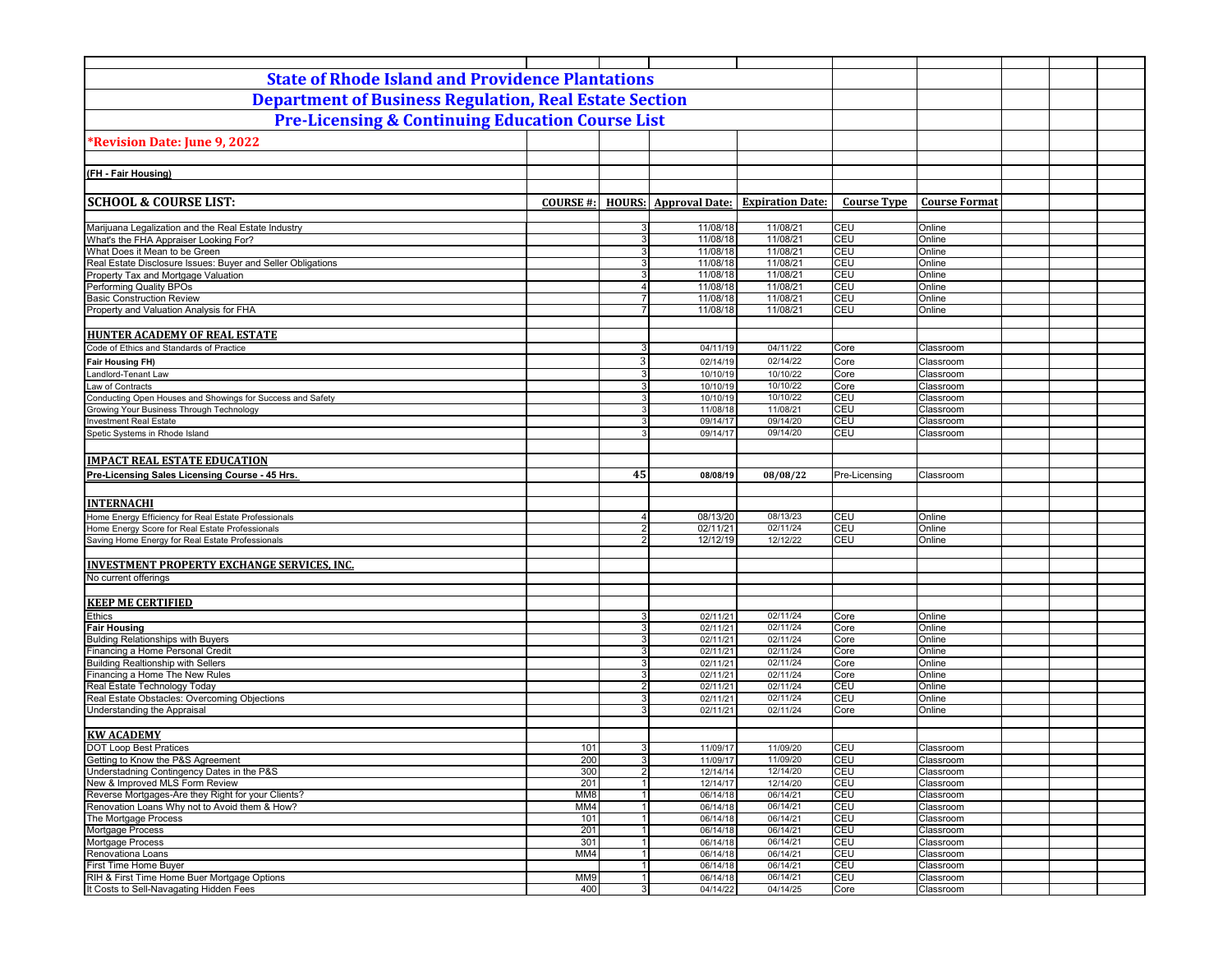| <b>State of Rhode Island and Providence Plantations</b>                                                                |                 |                      |                      |                                               |                    |                        |  |  |
|------------------------------------------------------------------------------------------------------------------------|-----------------|----------------------|----------------------|-----------------------------------------------|--------------------|------------------------|--|--|
| <b>Department of Business Regulation, Real Estate Section</b>                                                          |                 |                      |                      |                                               |                    |                        |  |  |
| <b>Pre-Licensing &amp; Continuing Education Course List</b>                                                            |                 |                      |                      |                                               |                    |                        |  |  |
| *Revision Date: June 9, 2022                                                                                           |                 |                      |                      |                                               |                    |                        |  |  |
|                                                                                                                        |                 |                      |                      |                                               |                    |                        |  |  |
| (FH - Fair Housing)                                                                                                    |                 |                      |                      |                                               |                    |                        |  |  |
|                                                                                                                        |                 |                      |                      |                                               |                    |                        |  |  |
| <b>SCHOOL &amp; COURSE LIST:</b>                                                                                       | <b>COURSE#:</b> |                      |                      | <b>HOURS:</b> Approval Date: Expiration Date: | <b>Course Type</b> | <b>Course Format</b>   |  |  |
|                                                                                                                        |                 |                      |                      |                                               |                    |                        |  |  |
| The Impact of Trusts & Probates in the Sale of Real Estate                                                             | 202             |                      | 04/14/22             | 04/14/25                                      | CEU                | Classroom              |  |  |
| Navagating the Non-Resident Transactions                                                                               |                 | 1                    | 04/14/22             | 04/14/25                                      | <b>CEU</b>         | Classroom              |  |  |
| ielding Post Closing Issues                                                                                            | 205             | $\overline{1}$       | 04/14/22             | 04/14/25                                      | CEU                | Classroom              |  |  |
| Maximizing Credits & Adjusting Expectations a Review of Closing Clost Credits                                          | 206             | 1                    | 04/14/22             | 04/14/25                                      | CEU                | Classroom              |  |  |
| Representing an Entity what They don't know can hurt them                                                              | 207             | 1<br>1               | 04/14/22             | 04/14/25<br>04/14/25                          | CEU<br><b>CEU</b>  | Classroom              |  |  |
| Protecting Your Client A Review of Types of Deeds & Provisions<br>Sales of Buyers Property Addendum & Other Components | 208<br>209      | 1                    | 04/14/22<br>04/14/22 | 04/14/25                                      | CEU                | Classroom<br>Classroom |  |  |
| Bank Owned Addendums, A Review of Alternative Inventory                                                                | 501             | 1                    | 12/12/19             | 12/12/22                                      | CEU                | Classroom              |  |  |
| The Short Sale Experience                                                                                              | 500             | $\overline{2}$       | 12/12/19             | 12/12/22                                      | CEU                | Classroom              |  |  |
| Title Search Basics - a Review of Land Evidence Records                                                                | 210             | $\blacktriangleleft$ | 04/14/22             | 04/14/25                                      | CEU                | Classroom              |  |  |
|                                                                                                                        |                 |                      |                      |                                               |                    |                        |  |  |
| <b>LEE INSTITUTE</b>                                                                                                   |                 |                      |                      |                                               |                    |                        |  |  |
| <b>Pre-Licensing Sales Course 45 Hours</b>                                                                             |                 | 45                   | 04/08/21             | 04/08/24                                      | Pre-Licensing      | Classroom              |  |  |
| Seller Agency/Buyer Agency                                                                                             |                 | $\overline{2}$       | 06/10/21             | 06/10/24                                      | CEU                | Classroom              |  |  |
| Residential Landlord & Tenant Issues                                                                                   |                 | $\overline{2}$       | 06/10/21             | 06/10/24                                      | CEU                | Classroom              |  |  |
| Miscellaneous Commercial Lease Clauses                                                                                 |                 | $\overline{2}$       | 06/10/21             | 06/10/24                                      | <b>CEU</b>         | Classroom              |  |  |
| <b>Investment Real Estate Basics</b>                                                                                   |                 | $\overline{2}$       | 06/10/21             | 06/10/24                                      | <b>CEU</b>         | Classroom              |  |  |
| <b>Evolution of the Commercial Product</b>                                                                             |                 | $\mathcal{P}$        | 06/10/21             | 06/10/24                                      | CEU                | Classroom              |  |  |
| <b>Commercial Real Estate Transactions</b>                                                                             |                 | $\overline{2}$       | 06/10/21             | 06/10/24                                      | CEU                | Classroom              |  |  |
| Commercial Brokerage the Lease Offer                                                                                   |                 | $\mathcal{P}$        | 06/10/21             | 06/10/24                                      | CEU                | Classroom              |  |  |
| <b>Commercial Real Estate Basics</b>                                                                                   |                 | $\mathcal{P}$        | 06/10/21             | 06/10/24                                      | CEU                | Classroom              |  |  |
| Commercial Lease Clauses of Tenant Concern                                                                             |                 | $\overline{2}$       | 06/10/21             | 06/10/24                                      | <b>CEU</b>         | Classroom              |  |  |
| <b>Commercial Basic Principles</b>                                                                                     |                 | $\mathcal{P}$        | 06/10/21             | 06/10/24                                      | CEU                | Classroom              |  |  |
|                                                                                                                        |                 |                      |                      | 06/10/24                                      | <b>CEU</b>         |                        |  |  |
| <b>Appraisal Process</b>                                                                                               |                 | 2                    | 06/10/21             |                                               |                    | Classroom              |  |  |
| <b>Residential New Construction</b>                                                                                    |                 | $\overline{2}$       | 06/10/21             | 06/10/24                                      | CEU                | Classroom              |  |  |
| Overview to Industrial Real Estate - Basics                                                                            |                 | $\overline{2}$       | 06/10/21             | 06/10/24                                      | CEU                | Classroom              |  |  |
| <b>Investment Real Estate - Cash Flow Analysis</b>                                                                     |                 | $\overline{2}$       | 06/10/21             | 06/10/24                                      | CEU                | Classroom              |  |  |
| Foreclosure                                                                                                            |                 | $\overline{2}$       | 06/10/21             | 06/10/24                                      | CEU                | Classroom              |  |  |
| Comparative Market Analysis CMA                                                                                        |                 | $\overline{2}$       | 06/10/21             | 06/10/24                                      | CEU                | Classroom              |  |  |
| Commercial Real Estate Loan Packages                                                                                   |                 | $\mathcal{P}$        | 06/10/21             | 06/10/24                                      | CEU                | Classroom              |  |  |
| Commercial Brokerage Due Diligence                                                                                     |                 |                      | 06/10/21             | 06/10/24                                      | CEU                | Classroom              |  |  |
| Commercial Leases Clauses Part II                                                                                      |                 | $\overline{2}$       | 06/10/21             | 06/10/24                                      | CEU                | Classroom              |  |  |
| Commercial Lease Clauses Interest to Landlords                                                                         |                 | $\mathfrak{p}$       | 06/10/21             | 06/10/24                                      | CEU                | Classroom              |  |  |
| Commercial Basic Geographical & Financials                                                                             |                 | $\mathcal{D}$        | 06/10/21             | 06/10/24                                      | CEU                | Classroom              |  |  |
| <b>Business of Green and Sustainability</b>                                                                            |                 | $\mathcal{P}$        | 06/10/21             | 06/10/24                                      | CEU                | Classroom              |  |  |
| <b>Agency Laws</b>                                                                                                     |                 | $\mathcal{R}$        | 06/10/21             | 06/10/24                                      | Core               | Classroom              |  |  |
| <b>Fair Housing Laws (FH)</b>                                                                                          |                 | $\mathcal{R}$        | 06/10/21             | 06/10/24                                      | Core               | Classroom              |  |  |
| License Laws & RI Regulations                                                                                          |                 | 3                    | 06/10/21             | 06/10/24                                      | Core               | Classroom              |  |  |
|                                                                                                                        |                 |                      |                      |                                               |                    |                        |  |  |
|                                                                                                                        |                 |                      |                      |                                               |                    |                        |  |  |
| MA RI & ME CHAPTER OF THE APPRAISAL INSTITUTE                                                                          |                 |                      |                      |                                               |                    |                        |  |  |
| 2018-2019 USPAP Update Course                                                                                          |                 |                      | 03/08/18             | 03/08/21                                      | CEU                | Classroom              |  |  |
|                                                                                                                        |                 |                      |                      |                                               |                    |                        |  |  |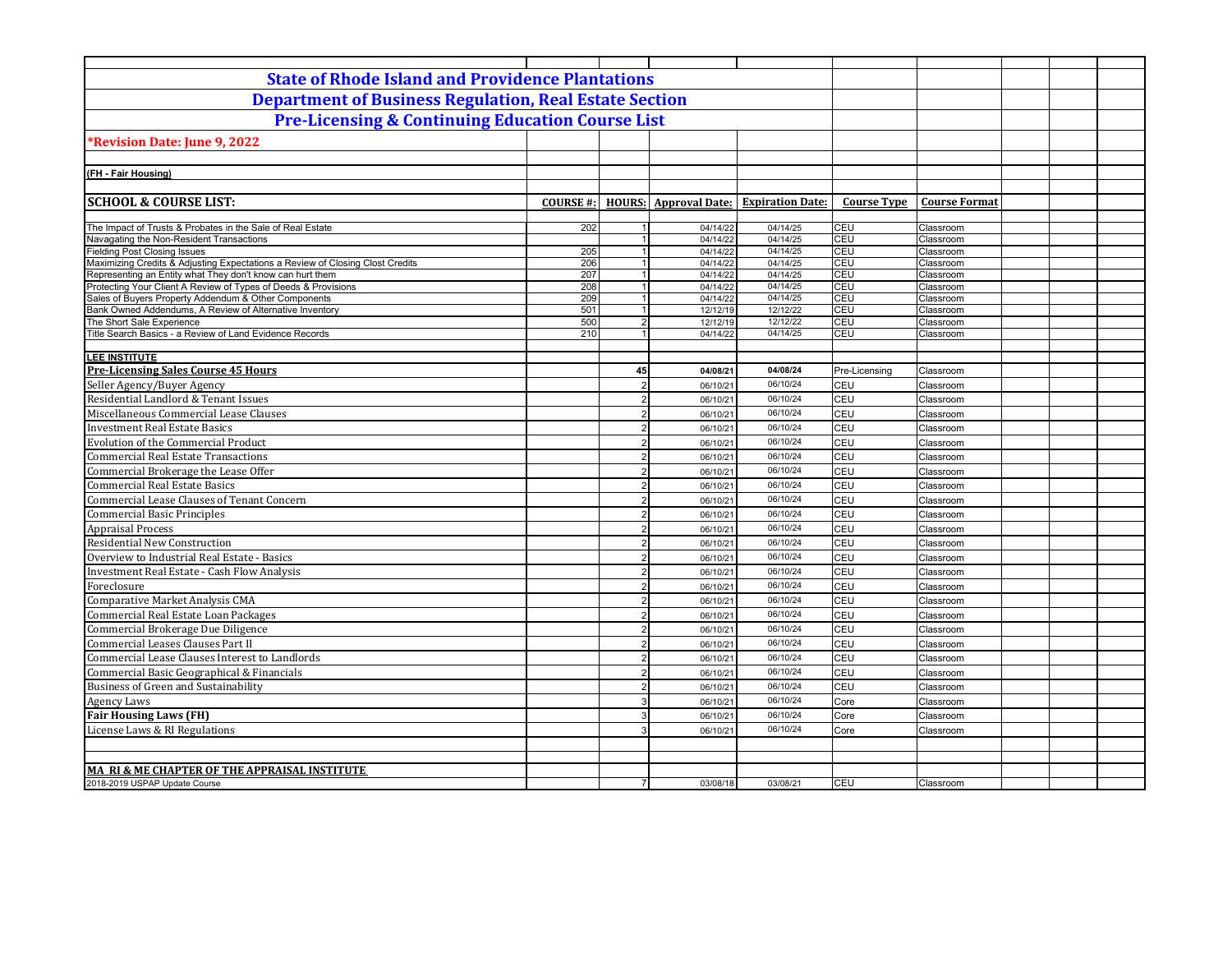|                                                                                                                | <b>State of Rhode Island and Providence Plantations</b> |                           |                              |                         |                    |                      |  |  |
|----------------------------------------------------------------------------------------------------------------|---------------------------------------------------------|---------------------------|------------------------------|-------------------------|--------------------|----------------------|--|--|
| <b>Department of Business Regulation, Real Estate Section</b>                                                  |                                                         |                           |                              |                         |                    |                      |  |  |
| <b>Pre-Licensing &amp; Continuing Education Course List</b>                                                    |                                                         |                           |                              |                         |                    |                      |  |  |
| Revision Date: June 9, 2022                                                                                    |                                                         |                           |                              |                         |                    |                      |  |  |
|                                                                                                                |                                                         |                           |                              |                         |                    |                      |  |  |
| (FH - Fair Housing)                                                                                            |                                                         |                           |                              |                         |                    |                      |  |  |
|                                                                                                                |                                                         |                           |                              |                         |                    |                      |  |  |
| <b>SCHOOL &amp; COURSE LIST:</b>                                                                               | <b>COURSE #:</b>                                        |                           | <b>HOURS:</b> Approval Date: | <b>Expiration Date:</b> | <b>Course Type</b> | <b>Course Format</b> |  |  |
|                                                                                                                |                                                         |                           |                              |                         |                    |                      |  |  |
| MCKISSOCK, LLC                                                                                                 |                                                         |                           |                              |                         |                    |                      |  |  |
| Commercial Real Estate 101                                                                                     |                                                         | 3 <sup>1</sup>            | 8/13/2020                    | 08/13/23                | CEU                | Online               |  |  |
| Know the Code: Your Guide to the Code of Ethics                                                                | 6192                                                    | 3                         | 06/14/18                     | 06/14/21                | Core               | Online               |  |  |
| Lead Hazard Awareness Seminar for Real Estate Professionals                                                    |                                                         | 3 <sup>1</sup>            | 07/16/20                     | 07/16/23                | <b>Lead Course</b> | Online               |  |  |
| A New Look at Contract Law (Online)                                                                            |                                                         | $\mathbf{3}$              | 12/12/19                     | 12/12/22                | Core               | Online               |  |  |
| <b>Educating Sellers</b>                                                                                       |                                                         | $\overline{2}$            | 12/12/18                     | 12/13/21                | CEU                | Online               |  |  |
| Ethics in the Age of Disruption                                                                                |                                                         | 3<br>4 <sup>1</sup>       | 12/10/20<br>04/08/21         | 12/10/23<br>04/08/24    | Core<br>Core       | Online<br>Online     |  |  |
| Fair Housing (FH)<br>Finding Your Focus: Niche Marketing for Real Estate                                       | 6575                                                    | 3                         | 02/10/22                     | 02/10/25                | <b>CEU</b>         | Online               |  |  |
| From Contract to Closing: A breakdown of the Real Estate Market                                                | 6668                                                    | $\overline{2}$            | 04/14/22                     | 04/14/25                | CEU                | Online               |  |  |
| Getting Down to the Facts about Fair Housing (FH)                                                              |                                                         | 3                         | 04/08/21                     | 04/08/24                | Core               | Online               |  |  |
| Going Green: Elements of an Eco-Friendly Home                                                                  |                                                         | $\mathbf{3}$              | 02/13/20                     | 02/13/23                | CEU                | Online               |  |  |
| <b>Handling Multiple Offers</b>                                                                                |                                                         | $\overline{2}$            | 04/14/22                     | 04/14/25                | CEU                | Online               |  |  |
| Helping Buyers Narrow in on Their Dream Home                                                                   |                                                         | $\mathbf{1}$              | 10/08/20                     | 10/08/23                | CEU                | Online               |  |  |
| Helping Clients Understand Real Estate Financing                                                               |                                                         | 3                         | 04/08/21                     | 04/08/24                | CEU                | Online               |  |  |
| How is the Legalization of Marijuana Affecting the Real Estate Market                                          |                                                         | 3                         | 03/09/17                     | 03/09/20                | CEU                | Online               |  |  |
| How to Work with Real Estate Investors-Part 1                                                                  | 5249                                                    | 3                         | 02/11/21                     | 02/11/24                | CEU                | Online               |  |  |
| How to Work with Real Estate Investors-Part 2                                                                  | 5557                                                    | 3                         | 02/11/21                     | 02/11/24                | <b>CEU</b>         | Online               |  |  |
| Implicit Bias Awareness and Cultural Competency                                                                |                                                         | $\overline{4}$            | 06/09/22                     | 06/09/25                | CEU                | Online               |  |  |
| Jman's Tech Tools                                                                                              |                                                         | 3                         | 08/13/20                     | 08/13/23                | CEU                | Online               |  |  |
| Liens, Taxes and Foreclosures                                                                                  |                                                         | 3                         | 05/11/17                     | 05/11/20                | CEU                | Online               |  |  |
| Managing Online transactons (Demonstrated with dotloop)<br>Millennials are Changing Real Estate: Are you Ready | 7642                                                    | 3<br>3                    | 04/14/22<br>12/09/21         | 04/14/25<br>12/09/24    | CEU<br>CEU         | Online<br>Online     |  |  |
| NAR: May the Code be with You                                                                                  |                                                         | $\overline{3}$            | 10/08/20                     | 10/08/23                | Core               | Online               |  |  |
| Nontraditional and Alternative Fiance                                                                          |                                                         | 3                         | 02/10/22                     | 02/10/25                | <b>CEU</b>         | Online               |  |  |
| Performing Quality BPOs                                                                                        |                                                         | $\Delta$                  | 02/11/21                     | 02/11/24                | CEU                | Online               |  |  |
| Preparing a Listing Agreement: An In-Depth Look                                                                | 5190                                                    | 3                         | 08/13/20                     | 08/13/23                | <b>CEU</b>         | Online               |  |  |
| Real Estate Investing: Beyond the Basics                                                                       | 5898                                                    | $\overline{4}$            | 02/11/21                     | 02/11/24                | CEU                | Online               |  |  |
| Real Estate Market Cycles and Trends                                                                           |                                                         | 3                         | 04/14/22                     | 04/14/25                | CEU                | Online               |  |  |
| Real Estate Safety: Protect Yourself and Your Clients                                                          | 6570                                                    | 3                         | 02/10/22                     | 02/10/25                | CEU                | Online               |  |  |
| <b>Real Property Appraisals</b><br>The Doctor is In: Diagnosing Your Risk Management                           |                                                         | $\overline{4}$<br>3       | 02/10/22<br>08/13/20         | 02/10/25<br>08/13/23    | CEU<br>CEU         | Online<br>Online     |  |  |
| The End of the Paper Trail: How to Conduct Paperless Transactions                                              |                                                         | 3                         | 12/09/21                     | 12/09/24                | CEU                | Online               |  |  |
| The Nuts and Bolts of Commercial Real Estate                                                                   | 6202                                                    | $\overline{\mathbf{4}}$   | 06/14/18                     | 06/14/21                | CEU                | Online               |  |  |
| The Secret of Residential Living                                                                               |                                                         | $\overline{4}$            | 03/09/17                     | 03/09/20                | CEU                | Online               |  |  |
| Short Sales and Foreclosures                                                                                   | 5881                                                    | $\mathbf{3}$              | 02/11/21                     | 02/11/24                | CEU                | Online               |  |  |
| Takinng the Distress Out of Distressed Properties                                                              |                                                         | 3                         | 02/11/21                     | 02/11/24                | CEU                | Online               |  |  |
| Top Policy Issues Facing Brokerage Today                                                                       |                                                         | 3                         | 08/13/20                     | 08/13/23                | CEU                | Online               |  |  |
| Uncovering The Facts About Mortgage Financing                                                                  | 6499                                                    | $\overline{3}$            | 12/09/21                     | 12/09/24<br>12/09/24    | CEU                | Online               |  |  |
| Using Retirement Assets to Purchase Real Estate<br>What Everyone Should Know About their Credit Score          | 6354                                                    | $\mathbf{3}$<br>$2 \vert$ | 12/09/21<br>3/9/2017         | 03/09/20                | CEU<br>CEU         | Online<br>Online     |  |  |
| Video is the Bomb                                                                                              |                                                         | 3                         | 2/8/2018                     | 02/08/21                | CEU                | Online               |  |  |
| The Roadmap to Building a Modern RE Company                                                                    |                                                         | $\mathbf{3}$              | 2/11/2021                    | 02/11/24                | CEU                | Online               |  |  |
| Smart Home Technology                                                                                          |                                                         |                           | 8/9/2018                     | 08/09/21                | CEU                | Online               |  |  |
| Drama and the Code of Ethics                                                                                   |                                                         | $\overline{3}$            | 8/9/2018                     | 08/09/21                | CEU                | Online               |  |  |
| American with Disabililites Act ADA                                                                            | 6285                                                    | $\overline{2}$            | 12/9/2021                    | 12/09/24                | CEU                | Online               |  |  |
| <b>Educating Homebuyers</b>                                                                                    |                                                         | 3 <sup>1</sup>            | 12/9/2021                    | 12/09/24                | CEU                | Online               |  |  |
| Intro to Property Management Market Analysis Risk Management & Maintenance                                     |                                                         | 3 <sup>1</sup>            | 12/9/2021                    | 12/09/24                | CEU                | Online               |  |  |
| Real Estate Taxes<br>What Everyone Should Know About their Credit History                                      |                                                         | 3 <sup>1</sup><br>3       | 12/9/2021<br>2/13/2020       | 12/09/24<br>02/13/23    | CEU<br>CEU         | Online<br>Online     |  |  |
|                                                                                                                |                                                         |                           |                              |                         |                    |                      |  |  |
|                                                                                                                |                                                         |                           |                              |                         |                    |                      |  |  |
| <b>MOVEMENT SCHOOL</b>                                                                                         |                                                         |                           |                              |                         |                    |                      |  |  |
| <b>First Time Homebuyers</b>                                                                                   | MM <sub>1</sub>                                         | $\rightarrow$             | 12/12/2019                   | 12/12/22                | CEU                | Classroom            |  |  |
| Flood Insurance Basics for Realtors and Homebuyers                                                             |                                                         | 1 <sup>1</sup>            | 2/10/2022                    | 02/10/25                | CEU                | Classroom            |  |  |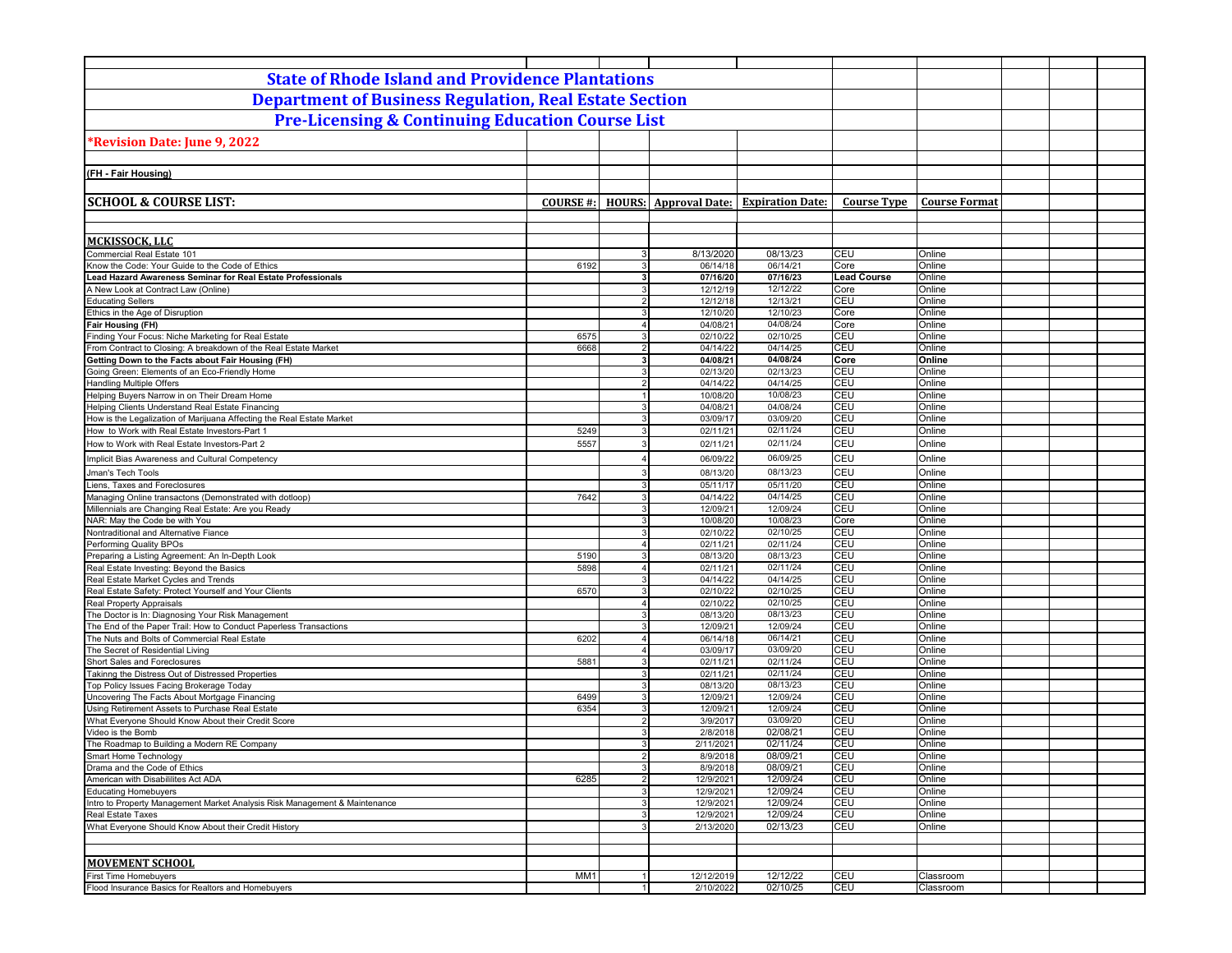| <b>State of Rhode Island and Providence Plantations</b>                      |                 |                                  |                              |                         |                    |                        |  |  |  |
|------------------------------------------------------------------------------|-----------------|----------------------------------|------------------------------|-------------------------|--------------------|------------------------|--|--|--|
| <b>Department of Business Regulation, Real Estate Section</b>                |                 |                                  |                              |                         |                    |                        |  |  |  |
| <b>Pre-Licensing &amp; Continuing Education Course List</b>                  |                 |                                  |                              |                         |                    |                        |  |  |  |
|                                                                              |                 |                                  |                              |                         |                    |                        |  |  |  |
| *Revision Date: June 9, 2022                                                 |                 |                                  |                              |                         |                    |                        |  |  |  |
|                                                                              |                 |                                  |                              |                         |                    |                        |  |  |  |
| (FH - Fair Housing)                                                          |                 |                                  |                              |                         |                    |                        |  |  |  |
|                                                                              |                 |                                  |                              |                         |                    |                        |  |  |  |
| <b>SCHOOL &amp; COURSE LIST:</b>                                             | <b>COURSE#:</b> |                                  | <b>HOURS:</b> Approval Date: | <b>Expiration Date:</b> | <b>Course Type</b> | <b>Course Format</b>   |  |  |  |
|                                                                              |                 |                                  |                              |                         |                    |                        |  |  |  |
| NATIONAL SCHOOL OF REAL ESTATE, INC.                                         |                 |                                  |                              |                         |                    |                        |  |  |  |
| No current offerings                                                         |                 |                                  |                              |                         |                    |                        |  |  |  |
|                                                                              |                 |                                  |                              |                         |                    |                        |  |  |  |
| NBI. INC., DBA NAT'L BUSINESS INSTITUTE                                      |                 |                                  |                              |                         |                    |                        |  |  |  |
| No current offerings                                                         |                 |                                  |                              |                         |                    |                        |  |  |  |
|                                                                              |                 |                                  |                              |                         |                    |                        |  |  |  |
| NEW ENGLAND REAL ESTATE ACADEMY                                              |                 |                                  |                              |                         |                    |                        |  |  |  |
| <b>Appraisal Process</b><br><b>Investment Property Analysis</b>              | 9138<br>9139    | 3<br>$\mathbf{3}$                | 06/13/19<br>06/13/19         | 06/13/22<br>06/13/22    | Core<br>Core       | Classroom<br>Classroom |  |  |  |
| 1031 Tax Deferred Exchanges                                                  | 3295            | 2                                | 08/09/18                     | 08/09/21                | CEU                | Classroom              |  |  |  |
| Residential Finance In Today's Market                                        | 5202            | $\overline{2}$                   | 06/13/19                     | 06/13/22                | CEU                | Classroom              |  |  |  |
| *Residential Finance and TRID                                                | 5201            | $\mathbf{3}$                     | 06/13/19                     | 06/13/22                | CEU                | Classroom              |  |  |  |
|                                                                              |                 |                                  |                              |                         |                    |                        |  |  |  |
| <b>NORTHERN RI BOARD OF REALTORS, INC.</b>                                   |                 |                                  |                              |                         |                    |                        |  |  |  |
| Fair Housing (FH)                                                            |                 | 3                                | 12/09/21                     | 12/09/24                | Core               | Classroom              |  |  |  |
| Practical Understanding of RI Agency Law                                     | <b>NRI-150</b>  | 2                                | 08/08/19                     | 08/08/22                | Core               | Classroom              |  |  |  |
| Cyber Security & Fraud                                                       |                 | 3 <sup>1</sup>                   | 02/11/21                     | 02/11/24                | CEU                | Classroom              |  |  |  |
|                                                                              |                 |                                  |                              |                         |                    |                        |  |  |  |
| <b>NORTHEASTERN BUSINESS ACADEMY LLC</b><br><b>Real Estate Pre-Licensing</b> |                 | 45                               | 02/11/21                     | 02/11/24                | Pre-Licensing      |                        |  |  |  |
|                                                                              |                 |                                  |                              |                         |                    | Classroom              |  |  |  |
| <b>ONLINEED, INC.</b>                                                        |                 |                                  |                              |                         |                    |                        |  |  |  |
| <b>Advanced Contract Law</b>                                                 |                 | $\overline{4}$                   | 07/16/20                     | 07/16/23                | Core               | Online                 |  |  |  |
| <b>Environmental Issues 1</b>                                                |                 | 3 <sup>1</sup>                   | 07/16/20                     | 07/16/23                | Core               | Online                 |  |  |  |
| Environmental Issues 2                                                       |                 | 3 <sup>1</sup>                   | 07/16/20                     | 07/16/23                | Core               | Online                 |  |  |  |
| Ethics                                                                       |                 | 3 <sup>1</sup>                   | 07/16/20                     | 07/16/23                | Core               | Online                 |  |  |  |
| Fair Housing (FH)                                                            |                 | 3 <sup>1</sup>                   | 07/16/20                     | 07/16/23                | Core               | Online                 |  |  |  |
| <b>Green Real Estate</b><br>Home Measurement Basics for Real Estate Agents   |                 | 2 <sup>1</sup><br>3 <sup>1</sup> | 07/16/20<br>05/11/17         | 07/16/23<br>05/11/20    | CEU<br>CEU         | Online<br>Online       |  |  |  |
| Inside the New Appraisal Process                                             |                 | $6 \overline{6}$                 | 05/11/17                     | 05/11/20                | CEU                | Online                 |  |  |  |
| Non Traditional Mortgages                                                    |                 | 3 <sup>1</sup>                   | 07/16/20                     | 07/16/23                | Core               | Online                 |  |  |  |
| Residential Property Inspection                                              |                 | $\overline{3}$                   | 07/16/20                     | 07/16/23                | CEU                | Online                 |  |  |  |
| Risk Management                                                              |                 | 3 <sup>1</sup>                   | 07/16/20                     | 07/16/23                | CEU                | Online                 |  |  |  |
| The Power Of Staging                                                         |                 | 3 <sup>1</sup>                   | 05/11/17                     | 05/11/20                | CEU                | Online                 |  |  |  |
|                                                                              |                 |                                  |                              |                         |                    |                        |  |  |  |
| PELLETIER MARSHALL & CLARK, LLC                                              |                 |                                  |                              |                         |                    |                        |  |  |  |
| Doing Business Across State Lines<br>E-Closings: What's That?                |                 | $\overline{4}$<br>3 <sup>1</sup> | 07/16/20<br>08/13/20         | 07/16/23<br>08/13/23    | Core<br>CEU        | Classroom<br>Classroom |  |  |  |
| Fundamentals in Furnaces, Air-Conditioning and Electrical Systems            |                 | $\mathbf{3}$                     | 08/13/20                     | 08/13/23                | Core               | Classroom              |  |  |  |
| Law of Contracts                                                             |                 | 3                                | 07/16/20                     | 07/16/23                | Core               | Classroom              |  |  |  |
| Short Term Rentals: Do's and Don'ts                                          |                 | 3 <sup>1</sup>                   | 07/16/20                     | 07/16/23                | Core               | Classroom              |  |  |  |
| Cyber Security & Fraud Within the Real Estate Industry                       | <b>PMC101</b>   | 3 <sup>1</sup>                   | 10/11/18                     | 10/11/21                | CEU                | Classroom              |  |  |  |
| After the Home Purchase                                                      |                 | 2 <sup>1</sup>                   | 02/13/20                     | 02/13/23                | CEU                | Classroom              |  |  |  |
| Common Pitfalls and How to Avoid Them                                        |                 | 3                                | 02/13/20                     | 02/13/23                | CEU                | Classroom              |  |  |  |
| PROVIDENCE PRESERVATION SOCIETY                                              |                 |                                  |                              |                         |                    |                        |  |  |  |
| No current offerings                                                         |                 |                                  |                              |                         |                    |                        |  |  |  |
|                                                                              |                 |                                  |                              |                         |                    |                        |  |  |  |
| <b>PREFERRED SYSTEMS INC.</b>                                                |                 |                                  |                              |                         |                    |                        |  |  |  |
| Mold: What you need to Know about Mold and how to read Air Sampling Reports  |                 | $\overline{2}$                   | 04/14/22                     | 04/14/25                | CEU                | Classroom              |  |  |  |
| Lead Safety: What Real Estate Agents Need to Know                            |                 | $\overline{2}$                   | 04/14/22                     | 04/14/25                | <b>CEU</b>         | Classroom              |  |  |  |
| Managing the Home Inspection                                                 |                 | 3 <sup>1</sup>                   | 04/14/22                     | 04/14/25                | <b>CEU</b>         | Classroom              |  |  |  |
| Going Green: What real estate Agents need to know.                           |                 | 3 <br>1 <sup>1</sup>             | 04/14/22                     | 04/14/25                | CEU                | Classroom              |  |  |  |
| Radon and The Real Estate Transaction                                        |                 |                                  | 04/14/22                     | 04/14/25                | CEU                | Classroom              |  |  |  |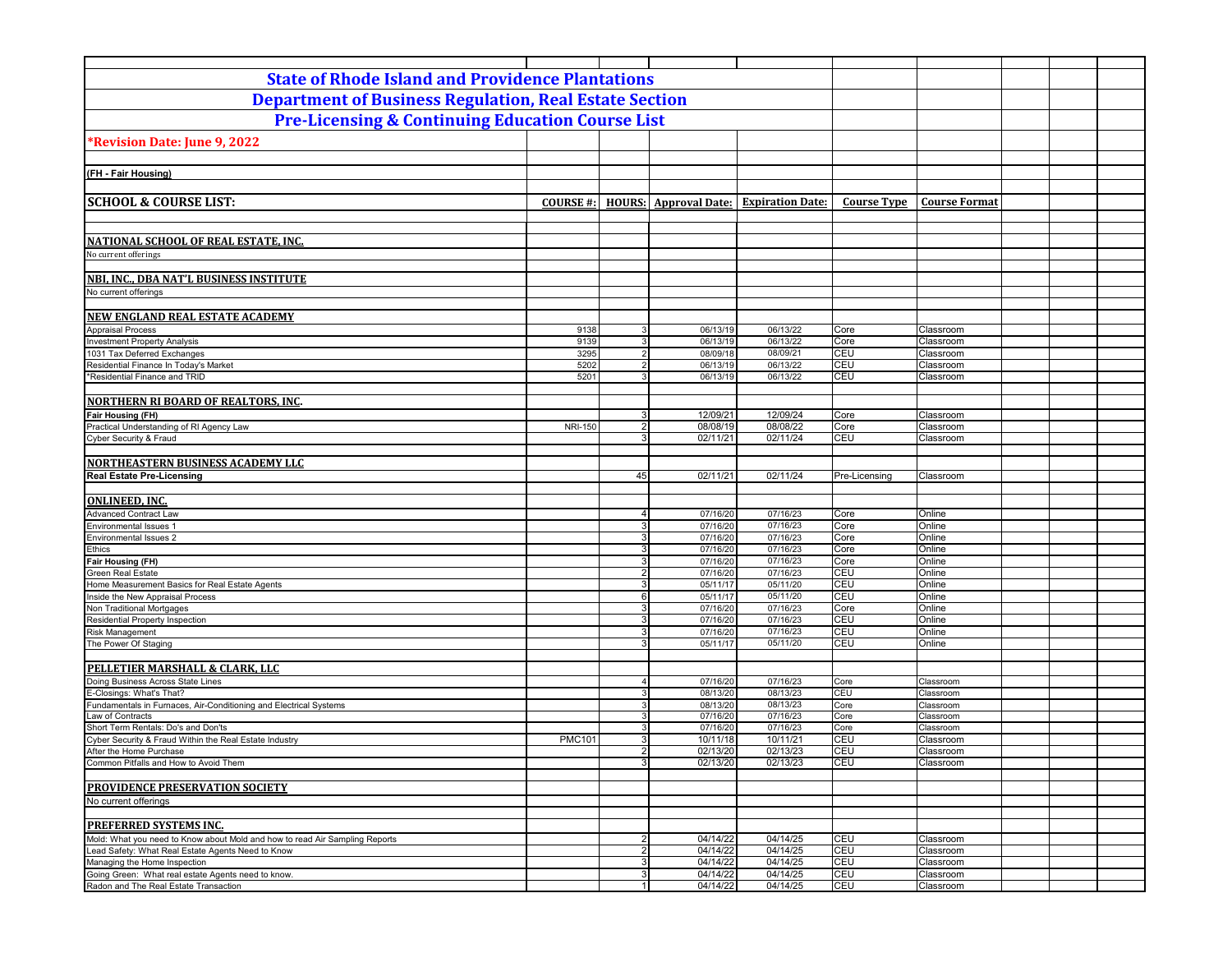| <b>State of Rhode Island and Providence Plantations</b>                                                            |                 |                                  |                              |                         |                      |                        |  |  |
|--------------------------------------------------------------------------------------------------------------------|-----------------|----------------------------------|------------------------------|-------------------------|----------------------|------------------------|--|--|
| <b>Department of Business Regulation, Real Estate Section</b>                                                      |                 |                                  |                              |                         |                      |                        |  |  |
| <b>Pre-Licensing &amp; Continuing Education Course List</b>                                                        |                 |                                  |                              |                         |                      |                        |  |  |
| *Revision Date: June 9, 2022                                                                                       |                 |                                  |                              |                         |                      |                        |  |  |
|                                                                                                                    |                 |                                  |                              |                         |                      |                        |  |  |
| (FH - Fair Housing)                                                                                                |                 |                                  |                              |                         |                      |                        |  |  |
|                                                                                                                    |                 |                                  |                              |                         |                      |                        |  |  |
| <b>SCHOOL &amp; COURSE LIST:</b>                                                                                   | <b>COURSE#:</b> |                                  | <b>HOURS:</b> Approval Date: | <b>Expiration Date:</b> | <b>Course Type</b>   | <b>Course Format</b>   |  |  |
| Pests and Envirnomental Hazards for Real Estate Professionals                                                      |                 | $\mathbf{3}$                     | 04/14/22                     | 04/14/25                | CEU                  | Classroom              |  |  |
| Millennium Homes: For Real Estate Agents                                                                           |                 | 1                                | 04/14/22                     | 04/14/25                | CEU                  | Classroom              |  |  |
| Business Insurance for Real Estate Professionals                                                                   |                 | 2 <sup>1</sup>                   | 04/14/22                     | 04/14/25                | CEU                  | Classroom              |  |  |
| Condominium and Co-op Insurance: For Real Estate Agents                                                            |                 | 1                                | 04/14/22                     | 04/14/25                | CEU                  | Classroom              |  |  |
| Flipping Houses: An Agents Guide to Working with Investors                                                         |                 | 2 <sub>1</sub>                   | 04/14/22                     | 04/14/25                | CEU                  | Classroom              |  |  |
| Flood Insurance for Realtors                                                                                       |                 | $\overline{2}$                   | 04/14/22                     | 04/14/25                | CEU                  | Classroom              |  |  |
| Government Loan Programs for Real Estate Professional                                                              |                 | $\overline{3}$                   | 04/14/22                     | 04/14/25                | CEU                  | Classroom              |  |  |
| Identity Theft and Real Estate Transactions                                                                        |                 | $\overline{2}$                   | 04/14/22                     | 04/14/25                | CEU                  | Classroom              |  |  |
| New Construction Loans for Real Estate Agents                                                                      |                 | 2 <sup>1</sup><br>2 <sup>1</sup> | 04/14/22<br>04/14/22         | 04/14/25<br>04/14/25    | CEU<br>CEU           | Classroom              |  |  |
| Risk Management for Real Estate Professionals<br>The Basics of Homeowners Insurance: For Real Estate Professionals |                 | 1                                | 04/14/22                     | 04/14/25                | <b>CEU</b>           | Classroom<br>Classroom |  |  |
| The Country Life: Farm Insurance for Real Estate Professionals                                                     |                 | $\overline{2}$                   | 04/14/22                     | 04/14/25                | CEU                  | Classroom              |  |  |
| The Mortgage Loan Process for Real Estate Professionals                                                            |                 | $\mathbf{3}$                     | 04/14/22                     | 04/14/25                | CEU                  | Classroom              |  |  |
| What Real Estate Professionals Need to Know About Credit Scores                                                    |                 | 3                                | 04/14/22                     | 04/14/25                | CEU                  | Classroom              |  |  |
|                                                                                                                    |                 |                                  |                              |                         |                      |                        |  |  |
| <b>RB REAL ESTATE TRAINING</b>                                                                                     |                 |                                  |                              |                         |                      |                        |  |  |
| Home Inspections                                                                                                   |                 | 2                                | 8/8/2019                     | 08/08/22                | CEU                  | Classroom              |  |  |
| <b>Renovation Lending</b>                                                                                          |                 | 2                                | 8/8/2019                     | 08/08/22                | CEU                  | Classroom              |  |  |
| Selling the Sun - Solar in Residential Real Estate Transactions                                                    |                 | $\overline{2}$                   | 8/8/2019                     | 08/08/22                | CEU                  | Classroom              |  |  |
|                                                                                                                    |                 |                                  |                              |                         |                      |                        |  |  |
| RESIDENTIAL PROPERTIES LTD. SCHOOL OF REAL ESTATE                                                                  |                 |                                  |                              |                         |                      |                        |  |  |
| <b>Pre-Licensing Sales Course 45 Hours</b>                                                                         | Resi 001        | 45                               | 12/12/2019                   | 12/12/22                | Pre-Licensing        | Classroom              |  |  |
| Agency and Beyond                                                                                                  |                 | 2 <sup>1</sup><br>1 <sup>1</sup> | 12/12/2019                   | 12/12/22                | Core                 | Classroom              |  |  |
| Contracts Used in the Real Estate Business - RI vs MA<br>Essential Elements of the Listing Presentation            |                 | $\overline{2}$                   | 12/12/2019<br>12/12/2019     | 12/12/22<br>12/12/22    | Core<br>Core         | Classroom<br>Classroom |  |  |
| <b>Fair Housing Explained (FH)</b>                                                                                 |                 | $\overline{3}$                   | 12/9/2021                    | 12/09/24                | Core                 | Classroom              |  |  |
| <b>Military Certificate</b>                                                                                        |                 | 2 <sub>1</sub>                   | 12/12/2019                   | 12/12/22                | Core                 | Classroom              |  |  |
| Understanding the Mortgage Process                                                                                 |                 | $\overline{2}$                   | 12/12/2019                   | 12/12/22                | Core                 | Classroom              |  |  |
| Closing the Transaction                                                                                            |                 | $\vert$ 1                        | 12/12/2019                   | 12/12/22                | CEU                  | Classroom              |  |  |
| Introduction to Dot Loop                                                                                           |                 | 1                                | 12/12/2019                   | 12/12/22                | CEU                  | Classroom              |  |  |
| Servicing the Rental Client                                                                                        |                 | $\overline{2}$                   | 12/12/2019                   | 12/12/22                | CEU                  | Classroom              |  |  |
| Understanding the needs of Relocation Client                                                                       |                 | 2 <sup>1</sup>                   | 12/12/2019                   | 12/12/22                | CEU                  | Classroom              |  |  |
|                                                                                                                    |                 |                                  |                              |                         |                      |                        |  |  |
| RESIDENTIAL REAL ESTATE COUNCIL                                                                                    |                 |                                  |                              |                         |                      |                        |  |  |
| FORMERLY THE COUNCIL FOR RESIDENTIAL SPECIALIST (CRS)                                                              |                 |                                  |                              |                         |                      |                        |  |  |
| Succeeeding in the Luxury Home Market                                                                              | <b>RS-128</b>   | 8                                | 6/13/2019                    | 06/13/22                | CEU                  | Classroom              |  |  |
|                                                                                                                    |                 |                                  |                              |                         |                      |                        |  |  |
| REAL ESTATE INSTITUTE OF RHODE ISLAND                                                                              |                 |                                  |                              |                         |                      |                        |  |  |
| <b>Pre-Licensing Sales Course</b>                                                                                  |                 | 45                               | 08/13/20                     | 08/13/23                | Pre-Licensing        | Classroom              |  |  |
| You Inc.                                                                                                           |                 | 3                                | 04/14/22                     | 04/14/25                | CEU                  | Classroom              |  |  |
| Code of Ethics                                                                                                     |                 | 3                                | 04/12/18                     | 04/12/21                | Core                 | Classroom              |  |  |
| Instagram Tips for Beginners                                                                                       |                 | $\overline{2}$                   | 12/12/19                     | 12/12/22                | CEU                  | Classroom              |  |  |
| Facebook Page - Tips for Begnners<br>Twitter Tips for Real Estate Beginners                                        |                 | 3<br>3 <sup>1</sup>              | 12/12/19<br>12/12/19         | 12/12/22<br>12/12/22    | CEU<br>CEU           | Classroom<br>Classroom |  |  |
|                                                                                                                    |                 |                                  |                              |                         |                      |                        |  |  |
| <b>REAL ESTATE MASTERY UNIVERSITY</b>                                                                              |                 |                                  |                              |                         |                      |                        |  |  |
| <b>Pre-Licensing Sales Course 45 Hours</b>                                                                         |                 |                                  |                              | 10/08/23                |                      |                        |  |  |
|                                                                                                                    | 1001            | 45<br>3 <sup>1</sup>             | 10/08/20<br>01/11/18         | 01/11/21                | Pre-Licensing<br>CEU | Classroom<br>Classroom |  |  |
| Managing Online<br>Real Estate Blogging                                                                            | 1002            | 3                                | 01/11/18                     | 01/11/21                | CEU                  | Classroom              |  |  |
| Code of Ethcs                                                                                                      | 1003            | 3 <sup>1</sup>                   | 02/14/19                     | 02/14/22                | Core                 | Classroom              |  |  |
| Instagram for Real Estate                                                                                          | 1004            | 3 <sup>1</sup>                   | 02/14/19                     | 02/14/22                | CEU                  | Classroom              |  |  |
|                                                                                                                    |                 |                                  |                              |                         |                      |                        |  |  |
| REAL ESTATE NEXUS TRAINING ACADEMY                                                                                 |                 |                                  |                              |                         |                      |                        |  |  |
| <b>Pre-Licensing Sales Course 45 Hours</b>                                                                         |                 | 45                               | 07/16/20                     | 07/16/23                | Pre-Licensing        | Classroom              |  |  |
|                                                                                                                    |                 |                                  |                              |                         |                      |                        |  |  |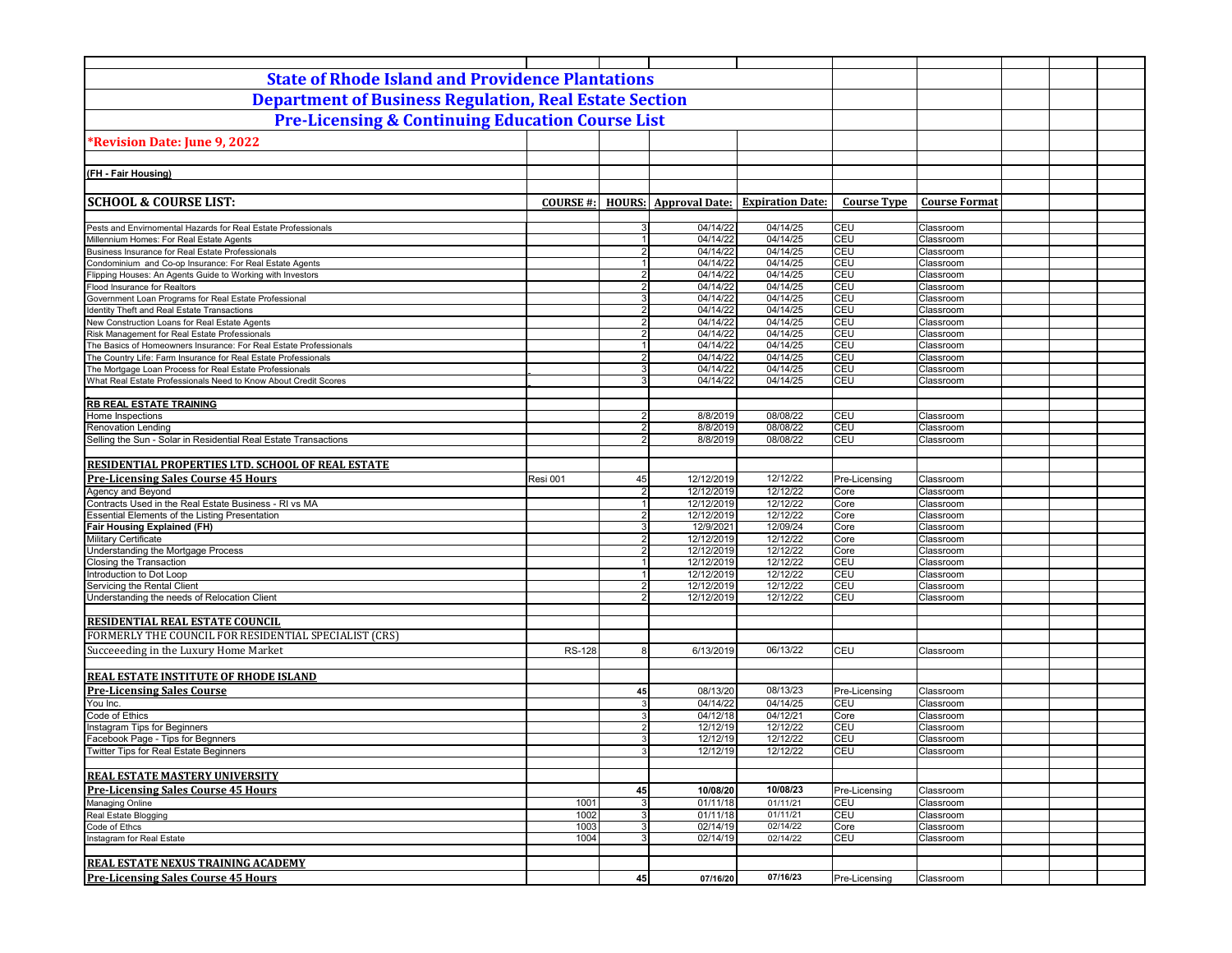| <b>State of Rhode Island and Providence Plantations</b>                                                                                |                      |                     |                              |                         |                    |                        |  |
|----------------------------------------------------------------------------------------------------------------------------------------|----------------------|---------------------|------------------------------|-------------------------|--------------------|------------------------|--|
| <b>Department of Business Regulation, Real Estate Section</b>                                                                          |                      |                     |                              |                         |                    |                        |  |
| <b>Pre-Licensing &amp; Continuing Education Course List</b>                                                                            |                      |                     |                              |                         |                    |                        |  |
| Revision Date: June 9, 2022*                                                                                                           |                      |                     |                              |                         |                    |                        |  |
|                                                                                                                                        |                      |                     |                              |                         |                    |                        |  |
| (FH - Fair Housing)                                                                                                                    |                      |                     |                              |                         |                    |                        |  |
|                                                                                                                                        |                      |                     |                              |                         |                    |                        |  |
| <b>SCHOOL &amp; COURSE LIST:</b>                                                                                                       | <b>COURSE #:</b>     |                     | <b>HOURS:</b> Approval Date: | <b>Expiration Date:</b> | <b>Course Type</b> | <b>Course Format</b>   |  |
|                                                                                                                                        |                      |                     |                              |                         |                    |                        |  |
| Advance Real Estate Investing - How to Finance Real Estate Using s Self-Directed or Roth IRA                                           |                      | 3                   | 04/08/21                     | 04/08/24                | Core               | Classroom              |  |
| Antitrust - Don't Accidentally Fall into a Legal Trap<br>The Real Estate Closing and the New HUD-1 Settlement Sheet                    | 12                   | 3<br>3 <sup>1</sup> | 12/12/19<br>04/12/18         | 12/12/22<br>04/12/21    | Core<br>Core       | Classroom<br>Classroom |  |
| Code of Ethics                                                                                                                         | -1                   | 3 <sup>1</sup>      | 07/16/20                     | 07/16/23                | Core               | Classroom              |  |
| Due Diligence in Seller(s) Representation in Residential Real Estate Transactions                                                      |                      | 3 <sup>1</sup>      | 10/10/19                     | 10/10/22                | Core               | Classroom              |  |
| Fair Housing (FH)                                                                                                                      | $\overline{2}$       | 3 <sup>1</sup>      | 07/16/20                     | 07/16/23                | Core               | Classroom              |  |
| Advanced RE Investing 301--How to Finance RE Using a Self Directed Standard or Roth IRA                                                | 14                   | 3 <sup>1</sup>      | 10/12/17                     | 10/12/20                | Core               | Classroom              |  |
| <b>Building a Professional Peer Reputation</b>                                                                                         |                      | 3 <sup>1</sup>      | 08/12/21                     | 08/12/24                | Ceu                | Classroom              |  |
| Professional Ethics for Todays Business Envirnoment                                                                                    |                      | 3 <sup>1</sup>      | 7/16/2020                    | 07/16/23                | Core               | Classroom              |  |
| Pirchase and Sale Agreements in Residential Transaction                                                                                |                      | 3 <sup>1</sup>      | 07/16/20                     | 07/16/23                | Core               | Classroom              |  |
| Whats Hiding in the Law? - Property/RIGL Title 34                                                                                      |                      | 3                   | 07/16/20                     | 07/16/23                | Core               | Classroom              |  |
| Flipping Real Estate - Turning Properties into Profits                                                                                 | 8                    | 3 <sup>1</sup><br>3 | 07/16/20                     | 07/16/23                | CEU<br>CEU         | Classroom              |  |
| Foreclosures and 1031 Tax Exchanges<br>From Dirt to Back Yard Barbeque-The Land Development and Residential Building Process Explained | 9 <sub>l</sub>       | 3 <sup>1</sup>      | 07/16/20<br>07/16/20         | 07/16/23<br>07/16/23    | CEU                | Classroom<br>Classroom |  |
| Law of Contracts                                                                                                                       | 3                    | 3                   | 07/16/20                     | 07/16/23                | Core               | Classroom              |  |
| Mortgage Loan Market and Consumer Credit Qualifications                                                                                |                      | 3 <sup>1</sup>      | 12/12/19                     | 12/12/22                | Core               | Classroom              |  |
| Protecting the Protected Classes (FH)                                                                                                  |                      | 3                   | 08/12/21                     | 08/12/24                | Core               | Classroom              |  |
| Risk Management-A Road Map to Reduce Licensee Exposure                                                                                 |                      | 3 <sup>1</sup>      | 12/12/19                     | 12/12/22                | Core               | Classroom              |  |
| Real Estate Financing (Core)                                                                                                           | $\overline{4}$       | 3                   | 07/16/20                     | 07/16/23                | Core               | Classroom              |  |
| Renovation Lending for Real Estate                                                                                                     |                      | 3                   | 08/12/21                     | 08/12/24                | Core               | Classroom              |  |
| Environmental Disclosures, Issues and the New Rhode Island Cesspool Law                                                                | 13                   | 3                   | 10/10/19                     | 10/10/22                | Core               | Classroom              |  |
| Real Estate Statistics - Become a Real Estate Actuary                                                                                  | 10                   | 3                   | 07/16/20                     | 07/16/23                | CEU                | Classroom              |  |
| Selling the Sun: Listing, Marketing and Establishing the Value of a Solar PV Home                                                      |                      | 3 <sup>1</sup><br>3 | 07/16/20                     | 07/16/23                | CEU                | Classroom              |  |
| Tax Abatement, Zoning and Planning Bd. Hearing-How to use your RE License to Work as Expert Witness<br>The RI Agency Law Define        | 15<br>5 <sub>l</sub> | 3                   | 04/08/21<br>07/16/20         | 04/08/24<br>07/16/23    | CEU<br>Core        | Classroom<br>Classroom |  |
| The Rules and Regulations of Real Estate Licensure - Understanding Commercial Lic. Reg. 11                                             | 6                    | 6                   | 05/11/17                     | 05/11/20                | Core               | Classroom              |  |
| Understanding Titles and Title Concern                                                                                                 |                      | $\overline{3}$      | 12/12/19                     | 12/12/22                | Core               | Classroom              |  |
| SDA/Rural Housing Loans-What RE Licensees should know about USDA/Rural Housing Dev. Loans                                              |                      | $\overline{3}$      | 10/10/19                     | 10/108/22               | Core               | Classroom              |  |
| Conducting Open Houses and Developing a Safety Plan                                                                                    |                      | 3 <sup>1</sup>      | 10/10/19                     | 10/10/22                | CEU                | Classroom              |  |
| Technology and Real Estate                                                                                                             |                      | 3 <sup>1</sup>      | 08/12/21                     | 08/12/24                | CEU                | Classroom              |  |
| Town Hall - A Wealth of Information                                                                                                    | 11                   | 3 <sup>1</sup>      | 07/16/20                     | 07/16/23                | CEU                | Classroom              |  |
| Licensee & Client Safety-What you need to know before that firt meeting                                                                | 16                   | 3 <sup>1</sup>      | 04/08/21                     | 04/08/24                | CEU                | Classroom              |  |
| Hard Money Financing- The in's and out's of the private lending                                                                        | 17                   | 3 <sup>1</sup>      | 04/08/21                     | 04/08/24                | Core               | Classroom              |  |
| The Real estate Closing and the New Closing Settlement Statement                                                                       |                      | 3<br>3 <sup>1</sup> | 04/08/21                     | 04/08/24<br>08/12/24    | Core               | Classroom              |  |
| The Residential Appraisal Process for Non-Appraisers<br>The VA Loan-Understanding Housing Solutions for Miliary Families * (FH)        | 19                   | 3                   | 08/12/21<br>08/12/21         | 08/12/24                | Core<br>Core       | Classroom<br>Classroom |  |
| Lead-What every RE Professional should understand                                                                                      | 18                   | 3 <sup>1</sup>      | 08/12/21                     | 08/12/24                | <b>Lead Course</b> | Classroom              |  |
| Social Media for Real Estate Professionals                                                                                             |                      | 3                   | 12/12/19                     | 12/12/22                | CEU                | Classroom              |  |
|                                                                                                                                        |                      |                     |                              |                         |                    | Classroom              |  |
| <b>REAL ESTATE SCHOOL OF RHODE ISLAND</b>                                                                                              |                      |                     |                              |                         |                    |                        |  |
| <b>Pre-Licensing Sales Course 45 Hours</b>                                                                                             |                      | 45                  | 12/13/18                     | 12/13/21                | Pre-Licensing      | Classroom              |  |
|                                                                                                                                        |                      |                     |                              |                         |                    |                        |  |
| RHODE ISLAND COMMERCIAL & APPRAISAL BOARD OF REALTORS                                                                                  |                      |                     |                              |                         |                    |                        |  |
| No current offerings                                                                                                                   |                      |                     |                              |                         |                    |                        |  |
|                                                                                                                                        |                      |                     |                              |                         |                    |                        |  |
| RHODE ISLAND SCHOOL OF REAL ESTATE                                                                                                     |                      |                     |                              |                         |                    |                        |  |
| <b>Broker Pre-License BL101</b>                                                                                                        | <b>BL 101</b>        | 30                  | 08/12/21                     | 08/12/24                | Broker-90 Hours    | Classroom              |  |
| <b>RE Brokerage Management BL102</b>                                                                                                   | <b>BL102</b>         | 30                  | 08/12/21                     | 08/12/24                | Broker-90 Hours    | Classroom              |  |
| <b>Pre-Licensing Sales Course 45 Hours</b>                                                                                             | PL201                | 45                  | 02/11/21                     | 02/11/24                | Pre-Licensing      | Classroom              |  |
| In Good Form! RI Real Estate Forms                                                                                                     | CE106                | $\mathbf{3}$        | 12/14/17                     | 12/14/20                | Core               | Classroom              |  |
| RI Farm, Forest & Open Space Act                                                                                                       | CE126                | $\overline{1}$      | 04/14/22                     | 04/14/25                | Core               | Classroom              |  |
| The Do's of Due Diligence                                                                                                              | CE107                | 3 <sup>1</sup>      | 12/14/17                     | 12/14/20                | Core               | Classroom              |  |
| Art of Negotitation, The Secret of Diplomacy                                                                                           | CE125                | $\overline{3}$      | 06/13/19                     | 06/13/22                | CEU                | Classroom              |  |
| <b>Avoiding Deceptive Practices</b>                                                                                                    |                      | $\overline{4}$      | 12/10/20                     | 12/10/23                | Core               | Classroom              |  |
| Condo Financing                                                                                                                        |                      | 3 <sup>1</sup>      | 02/11/21                     | 02/11/24                | Core               | Classroom              |  |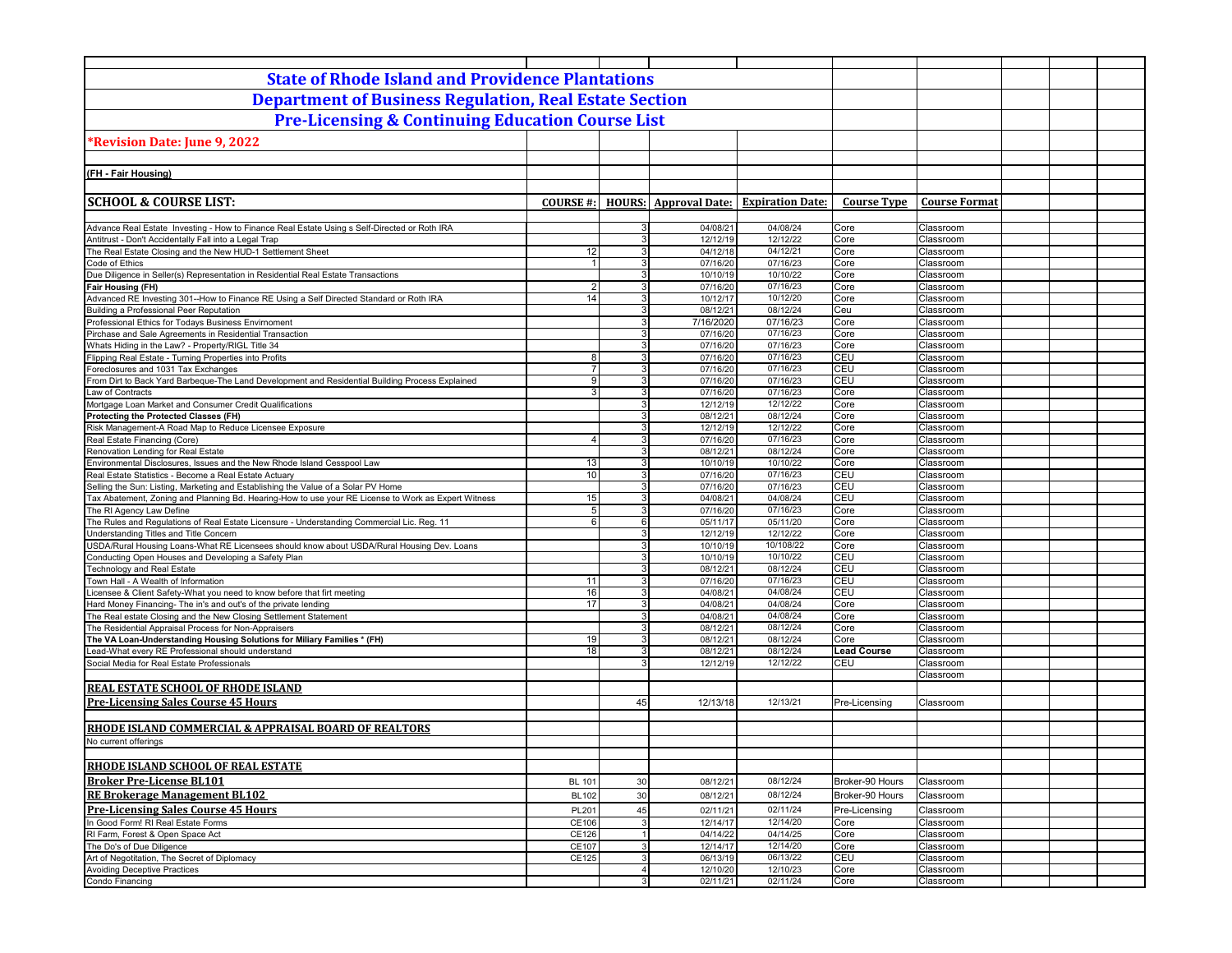| <b>State of Rhode Island and Providence Plantations</b>                                             |                  |                                    |                              |                         |                    |                        |  |
|-----------------------------------------------------------------------------------------------------|------------------|------------------------------------|------------------------------|-------------------------|--------------------|------------------------|--|
| <b>Department of Business Regulation, Real Estate Section</b>                                       |                  |                                    |                              |                         |                    |                        |  |
| <b>Pre-Licensing &amp; Continuing Education Course List</b>                                         |                  |                                    |                              |                         |                    |                        |  |
|                                                                                                     |                  |                                    |                              |                         |                    |                        |  |
| Revision Date: June 9, 2022                                                                         |                  |                                    |                              |                         |                    |                        |  |
|                                                                                                     |                  |                                    |                              |                         |                    |                        |  |
| (FH - Fair Housing)                                                                                 |                  |                                    |                              |                         |                    |                        |  |
|                                                                                                     |                  |                                    |                              |                         |                    |                        |  |
| <b>SCHOOL &amp; COURSE LIST:</b>                                                                    | <b>COURSE #:</b> |                                    | <b>HOURS:</b> Approval Date: | <b>Expiration Date:</b> | <b>Course Type</b> | <b>Course Format</b>   |  |
|                                                                                                     |                  |                                    |                              |                         |                    |                        |  |
| <b>Contract Law for Licensees</b><br>Epic CMA's                                                     | CE144            | 3<br>3                             | 02/11/21<br>04/14/22         | 02/11/24<br>04/14/25    | Core<br>Core       | Classroom<br>Classroom |  |
| <b>Fair Housing FH)</b>                                                                             |                  | 6                                  | 12/10/20                     | 12/10/23                | Core               | Classroom              |  |
| Foreclosures, Short Sales and REO's                                                                 |                  | $6 \overline{6}$                   | 12/10/20                     | 12/10/23                | Core               | Classroom              |  |
| Photography - Do's and Don'ts                                                                       | CE127            | $\mathbf{1}$                       | 08/08/19                     | 08/08/22                | CEU                | Classroom              |  |
| Handling a Hoarding Dilemma                                                                         |                  | $\overline{3}$                     | 08/12/21                     | 08/12/24                | CEU                | Classroom              |  |
| Home Financing<br>Houses, Buy, Fix, Sell                                                            |                  | 3<br>4 <sup>1</sup>                | 12/10/20<br>12/10/20         | 12/10/23<br>12/10/23    | Core<br>CEU        | Classroom<br>Classroom |  |
| House Parts - Getting to Know Your House                                                            | CE129            | $\overline{1}$                     | 06/13/19                     | 06/13/22                | CEU                | Classroom              |  |
| <b>House Styles</b>                                                                                 | CE122            | 1                                  | 06/13/19                     | 06/13/22                | CEU                | Classroom              |  |
| How are You Going to Pay for This? Home Financing                                                   | CE103            | 3                                  | 12/14/17                     | 12/14/20                | <b>CEU</b>         | Classroom              |  |
| In Good Form! RI Real Estate Forms                                                                  |                  | $\overline{3}$                     | 12/10/20                     | 12/10/23                | Core               | Classroom              |  |
| Investment Property Pratice and Management<br>It's All in the Code of Ethics                        |                  | 10<br>3                            | 12/10/20<br>02/11/21         | 12/10/23<br>02/11/24    | Core<br>Core       | Classroom<br>Classroom |  |
| Liars, Cheaters and Thieves: Averting Client Catastrophe                                            |                  | 3                                  | 12/10/20                     | 12/10/23                | CEU                | Classroom              |  |
| Negotiating the P&S - Strategies and Tactics                                                        |                  | 3                                  | 12/10/20                     | 12/10/23                | Core               | Classroom              |  |
| Protecting Elders from Real Estate Scams                                                            |                  | $\overline{4}$                     | 12/10/20                     | 12/10/23                | CEU                | Classroom              |  |
| <b>Under Construction</b>                                                                           |                  | 3                                  | 12/10/20                     | 12/10/23                | Core               | Classroom              |  |
| Under Construction! Construction and Rehab Loan Programs                                            | CE104            | $\mathbf{3}$                       | 12/14/17                     | 12/14/20                | CEU                | Classroom              |  |
| Understanding Fair Housing - Part 1 (FH)                                                            |                  | 3                                  | 08/12/21                     | 08/12/24                | Core<br>Core       | Classroom              |  |
| Understanding Fair Housing Part 2 Digging Deeper (FH)<br>Talk is Cheap / Communication is Priceless | 138<br>CE101     | $\mathbf{3}$<br>3                  | 02/10/22<br>12/14/17         | 02/10/25<br>12/14/20    | CEU                | Classroom<br>Classroom |  |
| The Tiny House: Is it a Phrase or Craze                                                             |                  | $\overline{4}$                     | 12/10/20                     | 12/10/23                | CEU                | Classroom              |  |
| Twenty Cost Effective Home Improvements                                                             |                  | $\overline{4}$                     | 12/10/20                     | 12/10/23                | CEU                | Classroom              |  |
| Time: Lost & Found                                                                                  | CE105            | $\overline{3}$                     | 12/14/17                     | 12/17/20                | <b>CEU</b>         | Classroom              |  |
| Top 5 Mortgage Mess Ups                                                                             | CE123            |                                    | 06/13/19                     | 06/13/22                | <b>CEU</b>         | Classroom              |  |
| You Deserve Credit<br>It's All in the Code of Ethics                                                | CE102<br>CE111   | $\overline{3}$<br>3                | 12/14/17<br>02/08/18         | 12/14/20<br>02/08/21    | CEU<br>Core        | Classroom<br>Classroom |  |
| Being a Buyer's Representative                                                                      | CE108            | $\mathbf{3}$                       | 02/11/21                     | 02/11/24                | Core               | Classroom              |  |
| Law for RE Licnesee                                                                                 | CE109            | 3                                  | 02/08/18                     | 02/08/21                | Core               | Classroom              |  |
| Contract Lw for Licensee                                                                            | CE110            | 3                                  | 02/08/18                     | 02/08/21                | Core               | Classroom              |  |
| andlord Tenanct Act                                                                                 | CE115            | 3                                  | 02/11/21                     | 02/11/24                | Core               | Classroom              |  |
| Condominium Financing                                                                               | CE116            | 3                                  | 03/08/18                     | 03/08/21<br>12/10/23    | <b>CEU</b><br>CEU  | Classroom              |  |
| Real Estate & Taxes: What Every Agent Should Know<br>Real Estate Business Basics                    | CE125            | $6 \overline{6}$<br>$\overline{3}$ | 12/10/20<br>06/13/19         | 06/13/22                | CEU                | Classroom<br>Classroom |  |
| Real Estate Fundamentals from a Mortgage Perspective                                                |                  | 3                                  | 02/11/21                     | 02/11/24                | Core               | Classroom              |  |
| Red Flags: What every licensee should know before Home Inspection                                   | CE114            | $\mathbf{3}$                       | 02/11/21                     | 02/11/24                | CEU                | Classroom              |  |
| Repurposing Property: Friend, Foe or the american Dream                                             |                  | $\overline{4}$                     | 12/10/20                     | 12/10/23                | CEU                | Classroom              |  |
| Residential Property Management                                                                     | CE113            | 3                                  | 02/11/21                     | 02/11/24                | Core               | Classroom              |  |
| Residential Puchase-Sales Agreement<br>Scams, Scroundrels and Real Estate Stings                    | CE112            | $\overline{3}$<br>6                | 02/11/21<br>12/10/20         | 02/11/24<br>12/10/23    | Core<br><b>CEU</b> | Classroom<br>Classroom |  |
| Social Media Madness                                                                                | CE128            |                                    | 06/13/19                     | 06/13/22                | CEU                | Classroom              |  |
| Solving the Downpayment Dilemna                                                                     |                  | $\overline{4}$                     | 12/10/20                     | 12/10/23                | CEU                | Classroom              |  |
| Selling by the Seashore - Coastal Processes                                                         | 143              | 3                                  | 02/10/22                     | 02/10/25                | Core               | Classroom              |  |
| Talk is Cheap / Communication is Priceless                                                          |                  | $\overline{3}$                     | 12/10/20                     | 12/10/23                | <b>CEU</b>         | Classroom              |  |
| The Do's of Due Diligence                                                                           |                  | 3                                  | 12/10/20                     | 12/10/23                | Core               | Classroom              |  |
| Time: Lost and Found<br>Microaggressions                                                            | 142              | 3 <sup>1</sup><br>$\overline{3}$   | 12/10/20<br>02/10/22         | 12/10/23<br>02/10/25    | CEU<br>CEU         | Classroom<br>Classroom |  |
| The Millennial Consumer                                                                             | CE118            | $\overline{3}$                     | 02/10/22                     | 02/10/25                | CEU                | Classroom              |  |
| Understanding 1031 Tax Free Exchanges                                                               |                  | $6 \overline{6}$                   | 12/10/20                     | 12/10/23                | Core               | Classroom              |  |
| USDA, FHA and VA Loan Basic                                                                         |                  | $\mathbf{3}$                       | 12/10/20                     | 12/10/23                | Core               | Classroom              |  |
| You Deserve Credit                                                                                  |                  | 3                                  | 12/10/20                     | 12/10/23                | Core               | Classroom              |  |
| Agency for Real Estate Brokers and Everyone Else                                                    | CE121            | 3                                  | 02/10/22                     | 02/10/25                | Core               | Classroom              |  |
| Commerical and Investment Real Estate<br>Hoarders the Hidden disorder                               | <b>CE117</b>     | $6 \overline{6}$                   | 02/14/19                     | 02/14/22                | Core               | Classroom              |  |
| Mold Remediation: Removal and Containment                                                           | CE119<br>CE120   | 1<br>3 <sup>1</sup>                | 02/10/22<br>02/10/22         | 02/10/25<br>02/10/25    | CEU<br>CEU         | Classroom<br>Classroom |  |
|                                                                                                     |                  |                                    |                              |                         |                    |                        |  |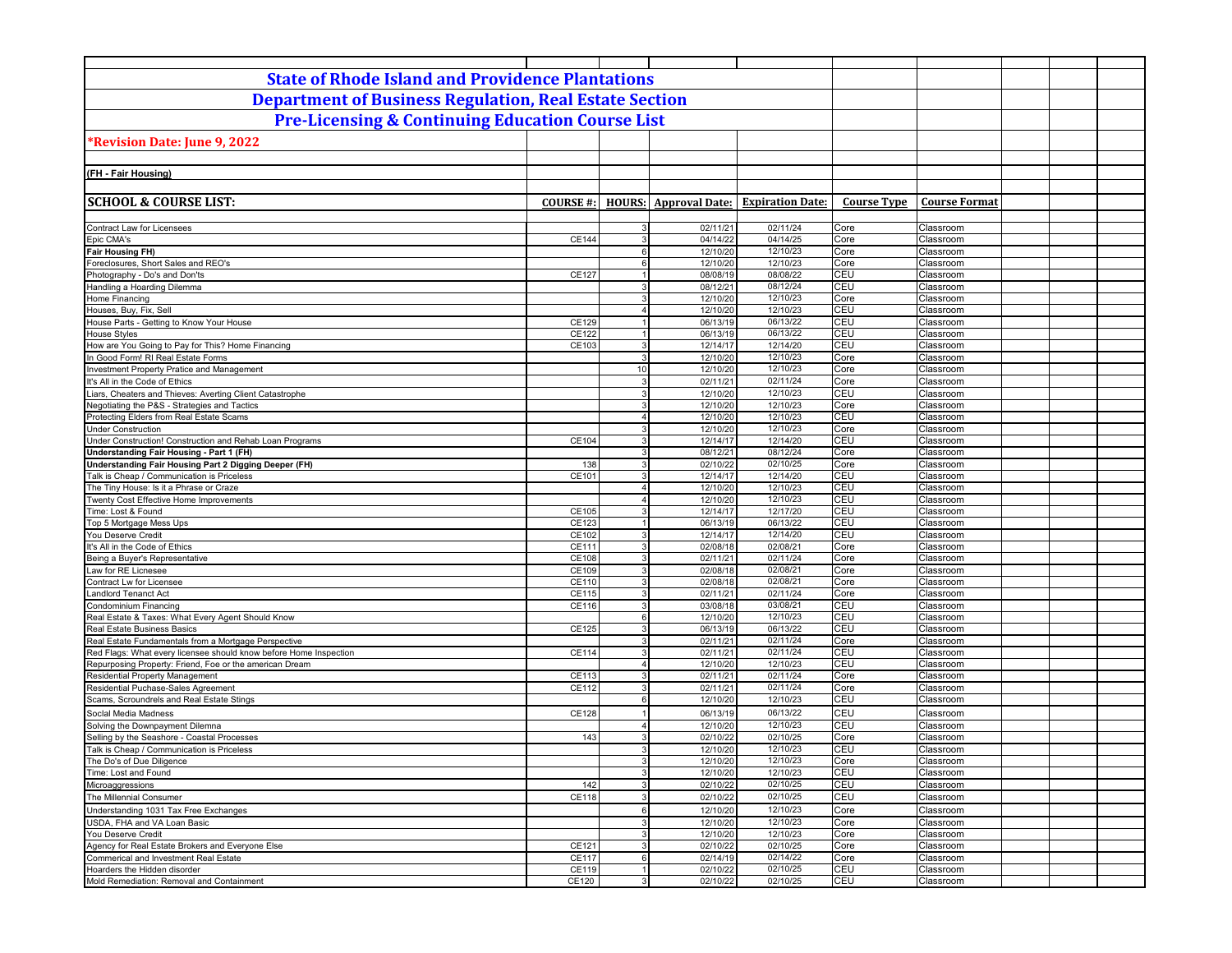| <b>State of Rhode Island and Providence Plantations</b>                                                    |                 |                       |                              |                         |                    |                        |  |
|------------------------------------------------------------------------------------------------------------|-----------------|-----------------------|------------------------------|-------------------------|--------------------|------------------------|--|
| <b>Department of Business Regulation, Real Estate Section</b>                                              |                 |                       |                              |                         |                    |                        |  |
|                                                                                                            |                 |                       |                              |                         |                    |                        |  |
| <b>Pre-Licensing &amp; Continuing Education Course List</b>                                                |                 |                       |                              |                         |                    |                        |  |
| Revision Date: June 9, 2022 <sup>*</sup>                                                                   |                 |                       |                              |                         |                    |                        |  |
|                                                                                                            |                 |                       |                              |                         |                    |                        |  |
| (FH - Fair Housing)                                                                                        |                 |                       |                              |                         |                    |                        |  |
|                                                                                                            |                 |                       |                              |                         |                    |                        |  |
| <b>SCHOOL &amp; COURSE LIST:</b>                                                                           | <b>COURSE#:</b> |                       | <b>HOURS:</b> Approval Date: | <b>Expiration Date:</b> | <b>Course Type</b> | <b>Course Format</b>   |  |
|                                                                                                            |                 |                       |                              |                         |                    |                        |  |
| Packaging The Product                                                                                      | CE130           | 3                     | 12/12/19                     | 12/12/22                | <b>CEU</b>         | Classroom              |  |
| Real Estate Agent Toolbox                                                                                  | CE132<br>CE131  | 1<br>3 <sup>1</sup>   | 02/13/20                     | 02/13/23<br>02/13/23    | CEU<br><b>CEU</b>  | Classroom<br>Classroom |  |
| Don't Just Talk - Communicate<br>Opening the Door to Wicked Good Open Houses                               | CE133           | 1                     | 02/13/20<br>02/13/20         | 02/13/23                | <b>CEU</b>         | Classroom              |  |
|                                                                                                            |                 |                       |                              |                         |                    |                        |  |
| <b>REAL ESTATE UNIVERSITY</b>                                                                              |                 |                       |                              |                         |                    |                        |  |
| <b>Pre-Licensing Sales Course</b>                                                                          |                 | 45                    | 08/13/20                     | 08/13/23                | Pre-Licensing      | Classroom              |  |
|                                                                                                            |                 |                       |                              |                         |                    |                        |  |
| <b>SIRMON TRAINING AND CONSULTING GROUP</b>                                                                |                 |                       |                              |                         |                    |                        |  |
| American Warrior RE Professional                                                                           |                 | $\overline{4}$        | 10/11/18                     | 10/11/21                | CEU                | Classroom              |  |
| <b>SOUTHCOAST REAL ESTATE SCHOOL</b>                                                                       |                 |                       |                              |                         |                    |                        |  |
| <b>Pre-Licensing Sales Course 45 Hours</b>                                                                 |                 | 45                    | 06/08/17                     | 06/08/20                | Pre-Licensing      | Classroom              |  |
| Code of Ethics                                                                                             |                 | 3                     | 06/08/17                     | 06/08/20                | Core               | Classroom              |  |
| Contracts                                                                                                  |                 | 3                     | 06/08/17                     | 06/08/20                | Core               | Classroom              |  |
| Fair Housing (FH)                                                                                          |                 | $\mathbf{3}$          | 06/08/17                     | 06/08/20                | Core               | Classroom              |  |
| Servicing Multigenerational Clients                                                                        |                 | 3 <sup>1</sup>        | 06/08/17                     | 06/08/20                | CEU                | Classroom              |  |
| White Glove Buyer Representation                                                                           |                 | $\mathbf{3}$          | 06/08/17                     | 06/08/20                | CEU                | Classroom              |  |
| White Glove Seller Representation<br>Win or Win-Win Negotiating                                            |                 | 3<br>3                | 06/08/17<br>06/08/17         | 06/08/20<br>06/08/20    | CEU<br><b>CEU</b>  | Classroom<br>Classroom |  |
|                                                                                                            |                 |                       |                              |                         |                    |                        |  |
| <b>THE CE SHOP, INC.</b>                                                                                   |                 |                       |                              |                         |                    |                        |  |
| Assistance Animals and Fair Housing (FH)                                                                   | C003            | $\overline{4}$        | 02/10/22                     | 02/10/25                | Core               | Online                 |  |
| Advocating for Short Sale Clients                                                                          |                 | $\mathbf{3}$          | 08/12/21                     | 08/12/24                | CEU                | Online                 |  |
| <b>Breaking Barriers: Fair Housing (FH)</b>                                                                | C002            | $\overline{3}$        | 10/10/19                     | 10/10/22                | Core               | Online                 |  |
| Code of Ethics: Good for your Clients and Your Business<br>Code of Ehics in Action: Real-Life Applications | C006<br>C008    | $\mathbf{3}$<br>3     | 07/16/20<br>12/12/19         | 07/16/23<br>12/12/22    | Core<br>Core       | Online<br>Online       |  |
| <b>Commercial Ethics</b>                                                                                   | C007            | 3 <sup>1</sup>        | 09/14/17                     | 09/14/20                | Core               | Online                 |  |
| Ethics at Work                                                                                             | C009            | 3                     | 08/08/19                     | 08/08/22                | Core               | Online                 |  |
| Diversity: Your Kaleidoscope of Clients                                                                    | C005            | $\overline{3}$        | 06/10/21                     | 06/10/24                | Core               | Online                 |  |
| Sex and Real Estate. Sexual Harrassment Sexual Discrimination and Fair Housing                             | C004            | 3                     | 02/10/22                     | 02/10/25                | Core               | Online                 |  |
| Accredited Buyer's Representative Designation Course                                                       | E078            | 12                    | 07/16/20                     | 07/16/23<br>10/11/21    | CEU<br>CEU         | Online                 |  |
| Advocating for Short Sale Clients<br>Affordable Housing: Solutions for Homes and Financing                 | E029<br>E070    | 3<br>$\mathbf{3}$     | 10/11/18<br>02/10/22         | 02/10/25                | CEU                | Online<br>Online       |  |
| Anatomy of Commercial Building                                                                             | E032            | 3                     | 02/14/19                     | 02/14/22                | CEU                | Online                 |  |
| At Home with Diversity                                                                                     | E022            | 6                     | 12/10/20                     | 12/10/23                | CEU                | Online                 |  |
| Attracting Online Consumers: Listings and Syndication                                                      | E056            | 3                     | 10/11/18                     | 10/11/21                | CEU                | Online                 |  |
| <b>Buyers Generation</b>                                                                                   | E084            | 6                     | 08/13/20                     | 08/13/23                | CEU                | Online                 |  |
| Corporate Relocation<br>Current Issues and Trends in Real Estate                                           | E069            | $6 \overline{6}$<br>3 | 07/16/20<br>10/11/18         | 07/16/23<br>10/11/21    | CEU<br>CEU         | Online<br>Online       |  |
| Current Issues: Cooperation, Negotiation, iBuyers and Disaster Preparedness                                |                 | 3                     | 04/08/21                     | 04/08/24                | CEU                | Online                 |  |
| Did You Serve? Identifying Home Buying Advantages for Veterans                                             | E043            | 3                     | 07/16/20                     | 07/16/23                | CEU                | Online                 |  |
| Discovering Commercial Real Estate                                                                         | E045            | 3                     | 07/16/20                     | 07/16/23                | CEU                | Online                 |  |
| Document Excellence for Smoother Transactions                                                              |                 | 3                     | 07/16/20                     | 07/16/23                | CEU                | Online                 |  |
| Enhance Your Brand & Protect Your Clients with Data, Privacy & Security                                    | E042            | 3                     | 05/11/17                     | 05/11/20                | <b>CEU</b>         | Online                 |  |
| e-Pro Certification Program<br>ePro Certification Program: Day 1                                           | E074<br>E064    | 12<br>$6 \mid$        | 06/13/19<br>12/14/17         | 06/13/22<br>12/14/20    | <b>CEU</b><br>CEU  | Online<br>Online       |  |
| ePro Certification Program: Day 2                                                                          | E065            | $6 \overline{6}$      | 12/14/17                     | 12/14/20                | CEU                | Online                 |  |
| <b>Expanding Housing Opportunities</b>                                                                     | E048            | $\mathbf{3}$          | 01/11/18                     | 01/11/21                | CEU                | Online                 |  |
| First Time Homebuyers: A Niche to Grow On                                                                  |                 | $\overline{3}$        | 12/10/20                     | 12/10/23                | CEU                | Online                 |  |
| Foundations of Real Estate Finance                                                                         | E007            | 6                     | 10/10/19                     | 10/10/22                | CEU                | Online                 |  |
| Generating Buyer and Seller Leads                                                                          | E066            | 6                     | 2/11/21                      | 2/11/24                 | CEU                | Online                 |  |
| <b>Generation Buy</b><br>Going Green: The Environmental Movement in Real Estate                            | E025<br>E009    | $6 \overline{6}$<br>3 | 08/09/18<br>06/10/21         | 08/09/21<br>06/10/24    | CEU<br><b>CEU</b>  | Online<br>Online       |  |
| Resort & Second-Home Specialist (RSPS) Certification Course                                                | E049            | $6 \mid$              | 01/11/18                     | 01/11/21                | <b>CEU</b>         | Online                 |  |
| Hot Topics in Real Estate                                                                                  | E071            | 3 <sup>1</sup>        | 08/08/19                     | 08/08/22                | CEU                | Online                 |  |
|                                                                                                            |                 |                       |                              |                         |                    |                        |  |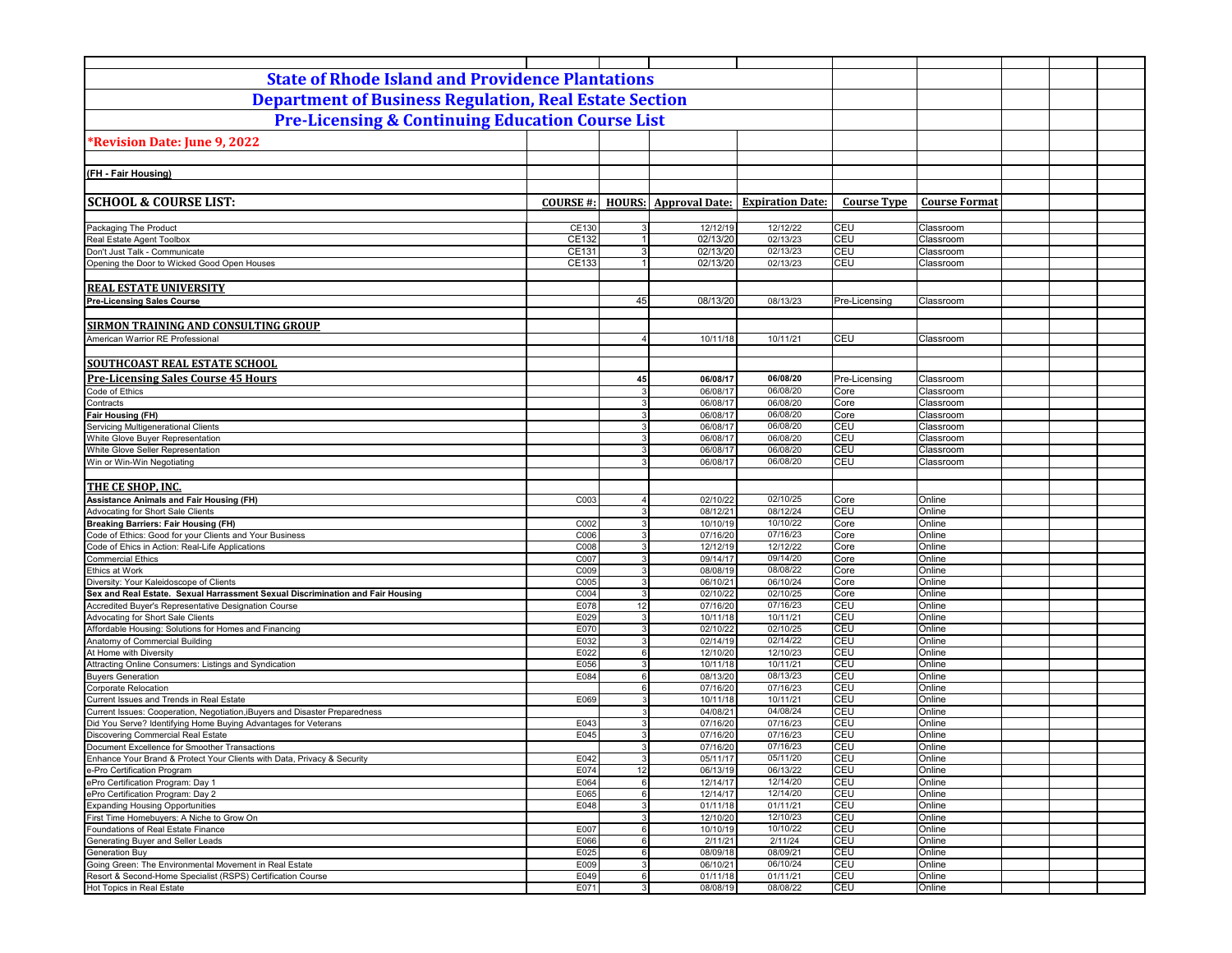| <b>State of Rhode Island and Providence Plantations</b>                                                                                            |                  |                       |                              |                                   |                    |                        |  |
|----------------------------------------------------------------------------------------------------------------------------------------------------|------------------|-----------------------|------------------------------|-----------------------------------|--------------------|------------------------|--|
| <b>Department of Business Regulation, Real Estate Section</b>                                                                                      |                  |                       |                              |                                   |                    |                        |  |
| <b>Pre-Licensing &amp; Continuing Education Course List</b>                                                                                        |                  |                       |                              |                                   |                    |                        |  |
|                                                                                                                                                    |                  |                       |                              |                                   |                    |                        |  |
| Revision Date: June 9, 2022*                                                                                                                       |                  |                       |                              |                                   |                    |                        |  |
|                                                                                                                                                    |                  |                       |                              |                                   |                    |                        |  |
| (FH - Fair Housing)                                                                                                                                |                  |                       |                              |                                   |                    |                        |  |
|                                                                                                                                                    |                  |                       |                              |                                   |                    |                        |  |
| <b>SCHOOL &amp; COURSE LIST:</b>                                                                                                                   | <b>COURSE #:</b> |                       | <b>HOURS:</b> Approval Date: | <b>Expiration Date:</b>           | <b>Course Type</b> | <b>Course Format</b>   |  |
| Keeping it Honest: Understanding Real Estate & Mortgage Fraud                                                                                      | E010             | 3                     | 10/10/19                     | 10/10/22                          | <b>CEU</b>         | Online                 |  |
| Marijuana In Real Estate                                                                                                                           | E061             | 3                     | 02/13/20                     | 02/13/23                          | CEU                | Online                 |  |
| Marketing, Advertising, and Social Media Compliance                                                                                                | E060             | 3                     | 12/12/19                     | 12/12/22                          | CEU                | Online                 |  |
| Marketing Strategy & Lead Generation                                                                                                               |                  | $6 \overline{6}$      | 10/08/20                     | 10/08/23                          | CEU                | Online                 |  |
| Military Relocation Professional Certification (MRP)<br>NAR Green Day 1: Resource-Efficient Homes, Remodels, Renovations and New Home Construction | E044<br>E058     | 6<br>$6 \overline{6}$ | 07/16/20<br>12/12/19         | $\overline{07/16/23}$<br>12/12/22 | CEU<br>CEU         | Online<br>Online       |  |
| NAR Green Day 2: Representing Buyers and Sellers of Resource- Efficient Homes                                                                      | E059             | 6                     | 12/12/19                     | 12/12/22                          | CEU                | Online                 |  |
| New-Home Construction and Buyer Representation: Professionals, Product, Process                                                                    | E050             | 6                     | 12/10/20                     | 12/10/23                          | CEU                | Online                 |  |
| <b>Personal Safety</b>                                                                                                                             | E054             | 3                     | 02/11/21                     | 02/11/24                          | CEU                | Online                 |  |
| Preparing a Market Analysis                                                                                                                        | E063             | 3 <sup>1</sup>        | 02/11/21                     | 02/11/24                          | CEU                | Online                 |  |
| Pricing Strategies: Mastering the CMA                                                                                                              | E055             | 6                     | 02/10/22                     | 02/10/25                          | CEU                | Online                 |  |
| Property Inspection Issues<br>RE Investing: Build Wealth Representing Investors & becoming One Yourself                                            | E068             | 3<br>6                | 07/16/20<br>02/11/21         | 07/16/23<br>02/11/24              | CEU<br>CEU         | Online<br>Online       |  |
| Real Estate Marketing Reboot: Innovate>Relate>Differentiate                                                                                        | E023             | $6 \overline{6}$      | 07/16/20                     | 07/16/23                          | CEU                | Online                 |  |
| Real Estate Safety Matters: Safe Business = Smart Business                                                                                         | E057             | 3                     | 08/12/21                     | 08/12/24                          | <b>CEU</b>         | Online                 |  |
| <b>REALTOR Code of Ethics Training</b>                                                                                                             | E055             | $\mathbf{3}$          | 06/10/21                     | 06/10/24                          | Core               | Online                 |  |
| Residential Property Management Essentials                                                                                                         | E052             | 3                     | 12/10/20                     | 12/10/23                          | CEU                | Online                 |  |
| Resort & Second Home Specialist (RSPS) Course                                                                                                      |                  | $6 \overline{6}$      | 12/10/20                     | 12/10/23                          | CEU                | Online                 |  |
| Roadmap to Success: Business Planning for Real Estate Professionals<br>Second Home Ownership: Trends, Options and Opportunities                    | E011             | 3<br>3                | 06/09/22<br>04/08/21         | 06/09/25<br>04/08/24              | CEU<br>CEU         | Online<br>Online       |  |
| Section 1031 Tax Deferred Exchanges                                                                                                                |                  | 3                     | 08/13/20                     | 08/13/23                          | CEU                | Online                 |  |
| Seller Representative Specialist (SRS) Designation Course                                                                                          | E051             | 12                    | 10/10/19                     | 10/10/22                          | <b>CEU</b>         | Online                 |  |
| Seniors Real Estate Specialist (SRES) Designation Course                                                                                           | E021             | 12                    | 02/13/20                     | 02/13/23                          | Core               | Online                 |  |
| Serving the Unique Needs of the Senior Market                                                                                                      |                  | 3                     | 12/10/20                     | 12/10/23                          | CEU                | Online                 |  |
| Short Sales and Foreclosures: What RE Professionals Need to Know                                                                                   | E047             | $6 \overline{6}$      | 02/11/21                     | 02/11/24                          | CEU                | Online                 |  |
| Taxes and Real Estate What you need to know                                                                                                        | E073             | 3                     | 02/10/22                     | 02/10/25                          | CEU                | Online                 |  |
| Technology Tools, Trends, & Risk Management<br>The Fundamentals of Commercial Real Estate                                                          | E067<br>E033     | $\overline{3}$<br>3   | 02/11/21<br>02/10/22         | 02/11/24<br>02/10/25              | CEU<br>CEU         | Online<br>Online       |  |
| Today's MLS: New Paradigms, Better Results                                                                                                         | E013             | $\mathbf{3}$          | 08/09/18                     | 08/09/21                          | CEU                | Online                 |  |
| Working with Real Estate Investors: Understanding Investor Strategies                                                                              | E062             | 3                     | 02/13/20                     | 02/13/23                          | CEU                | Online                 |  |
|                                                                                                                                                    |                  |                       |                              |                                   |                    |                        |  |
| <b>TRAINING COVE</b>                                                                                                                               |                  |                       |                              |                                   |                    |                        |  |
| Real Estate in the Age of Technology                                                                                                               | 1136<br>1135     | 3<br>$\mathbf{3}$     | 02/10/22                     | 02/10/25                          | CEU<br><b>CEU</b>  | Online<br>Online       |  |
| Negotiation Strategies for Real Estate<br>Real Estate Investing                                                                                    | 1134             | 3                     | 02/10/22<br>02/10/22         | 02/10/25<br>02/10/25              | CEU                | Online                 |  |
| <b>Risk Management</b>                                                                                                                             | 1133             | 3                     | 02/10/22                     | 02/10/25                          | CEU                | Online                 |  |
| Staying Safe in Real Estate                                                                                                                        | 1132             | 3 <sup>1</sup>        | 02/10/22                     | 02/10/25                          | CEU                | Online                 |  |
| <b>Building Green, Buildling Smart</b>                                                                                                             | 1131             | $\mathbf{3}$          | 02/10/22                     | 02/10/25                          | CEU                | Online                 |  |
| Drugs, Disasters and other Disclosures                                                                                                             | 1130             | 3                     | 02/10/22                     | 02/10/25                          | CEU                | Online                 |  |
| Clarifying the Code of Ethics                                                                                                                      | 1129             | 3                     | 02/10/22                     | 02/10/25                          | Core               | Online                 |  |
| Envirnomenta; Hazards and Disclosures                                                                                                              | 1210             | 3<br>3                | 04/14/22                     | 04/14/25<br>02/10/25              | Core               | Online                 |  |
| Fair Housing for Real Estate Professionals (FH)                                                                                                    | 1128             |                       | 02/10/22                     |                                   | Core               | Online                 |  |
| THE KYLE SEYBOTH SCHOOL OF REAL ESTATE                                                                                                             |                  |                       |                              |                                   |                    |                        |  |
| <b>Real Estate Pre-Licensing Course</b>                                                                                                            |                  | 45                    | 02/11/21                     | 02/11/24                          | Pre-Licensing      | Classroom              |  |
|                                                                                                                                                    |                  |                       |                              |                                   |                    |                        |  |
|                                                                                                                                                    |                  |                       |                              |                                   |                    |                        |  |
| THE RHODE ISLAND ASSOCIATION OF REALTORS                                                                                                           |                  |                       |                              |                                   |                    |                        |  |
| <b>Broker 90 Hours</b>                                                                                                                             |                  | 90                    | 2/11/2021                    | 02/11/24                          | Broker-90 Hours    | Classroom              |  |
| <b>Pre-Licensing Sales Course 45 Hours</b>                                                                                                         |                  | 45                    | 12/12/19                     | 12/12/22                          | Pre-Licensing      | Classroom              |  |
| <b>BROKER PRE-LICENSE (6 Core-FH)</b>                                                                                                              | $\overline{1}$   | 24                    | 12/12/19                     | 12/12/22                          | Core               | Classroom              |  |
| Accredited Buyer Representative (6 Core + 6 Ceu Hours)                                                                                             | 220              | 12                    | 12/10/20                     | 12/12/23                          | Core               | Classroom              |  |
| Advanced Septic Systems in RI<br>At Home With Diversity (FH)                                                                                       | 591<br>443       | 2<br>$\overline{7}$   | 12/09/21<br>10/21/24         | 12/09/24<br>10/21/24              | Core<br>Core       | Classroom<br>Classroom |  |
| <b>Bias Override -Overcoming Barriers (FH)</b>                                                                                                     | 518              | $\overline{3}$        | 04/14/22                     | 04/14/25                          | Core               | Classroom              |  |
| Behind the Smoke Screem: Smoke & CO Inspection                                                                                                     | 317              | 3 <sup>1</sup>        | 02/10/22                     | 02/10/25                          | Core               | Classroom              |  |
|                                                                                                                                                    |                  |                       |                              |                                   |                    |                        |  |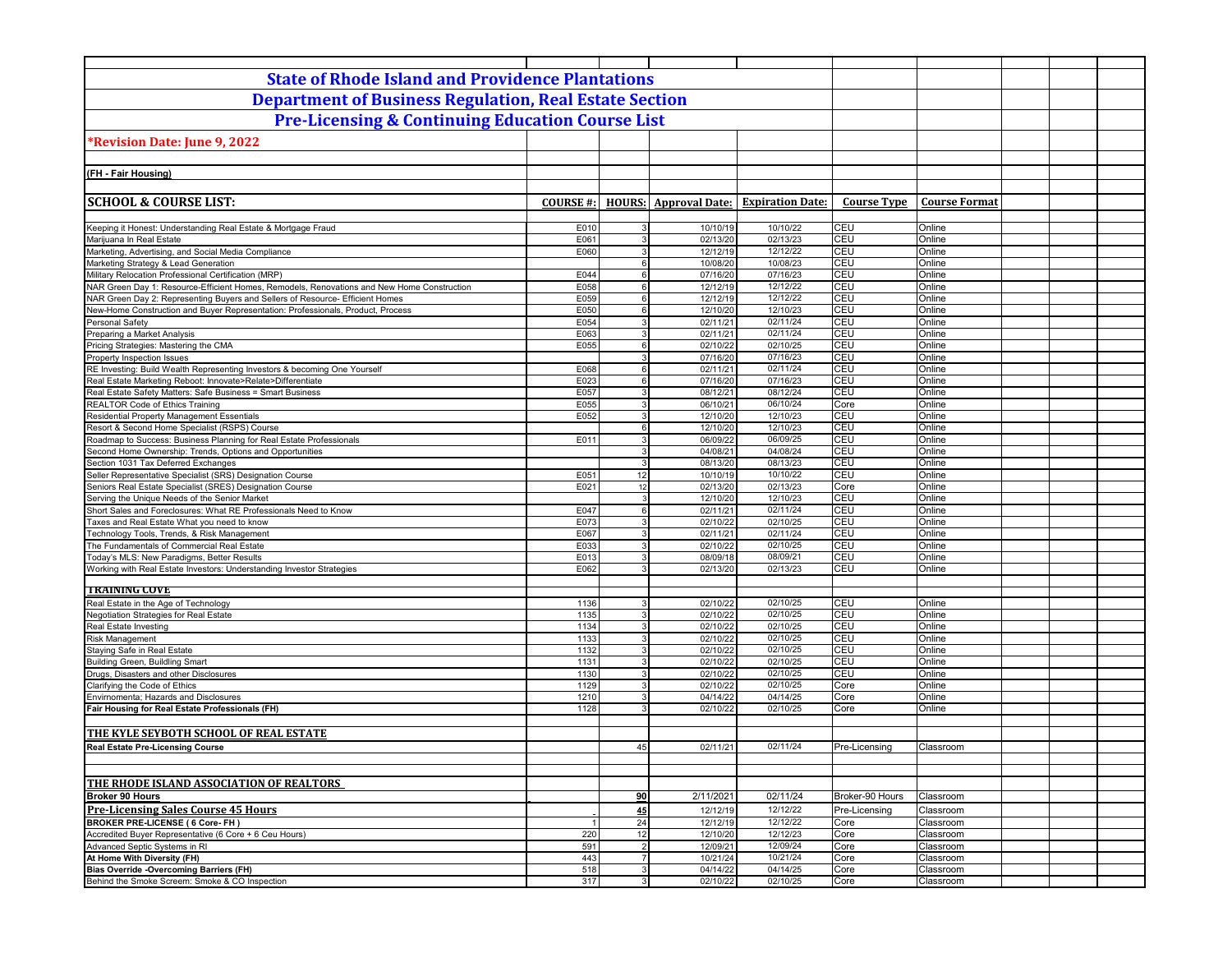| <b>State of Rhode Island and Providence Plantations</b>                                                            |                                    |                                |                              |                         |                    |                        |  |
|--------------------------------------------------------------------------------------------------------------------|------------------------------------|--------------------------------|------------------------------|-------------------------|--------------------|------------------------|--|
| <b>Department of Business Regulation, Real Estate Section</b>                                                      |                                    |                                |                              |                         |                    |                        |  |
| <b>Pre-Licensing &amp; Continuing Education Course List</b>                                                        |                                    |                                |                              |                         |                    |                        |  |
| Revision Date: June 9, 2022*                                                                                       |                                    |                                |                              |                         |                    |                        |  |
|                                                                                                                    |                                    |                                |                              |                         |                    |                        |  |
| (FH - Fair Housing)                                                                                                |                                    |                                |                              |                         |                    |                        |  |
|                                                                                                                    |                                    |                                |                              |                         |                    |                        |  |
| <b>SCHOOL &amp; COURSE LIST:</b>                                                                                   | <b>COURSE #:</b>                   |                                | <b>HOURS:</b> Approval Date: | <b>Expiration Date:</b> | <b>Course Type</b> | <b>Course Format</b>   |  |
|                                                                                                                    |                                    |                                |                              |                         |                    |                        |  |
| Business Across State Lines (RI/MA)                                                                                | 497                                | 3                              | 06/09/22                     | 06/09/25<br>06/09/25    | Core               | Classroom              |  |
| Business Across State Lines (RI/CT)<br>Buyer's Agent: Fundamentals of Buyer Representation                         | 600<br>501                         | 3<br>3                         | 06/09/22<br>12/10/20         | 12/10/23                | Core<br>Core       | Classroom<br>Classroom |  |
| Code of Ethics                                                                                                     | 19                                 | $\overline{3}$                 | 08/13/20                     | 08/13/23                | Core               | Classroom              |  |
| Condominium Law - The Basics                                                                                       | 52                                 | 3                              | 04/14/22                     | 04/14/25                | Core               | Classroom              |  |
| Contract law: The Purchase and Sale of R.E.                                                                        | 44                                 | $\mathbf{3}$                   | 08/13/20                     | 08/13/23                | Core               | Classroom              |  |
| Contract Law - Interact                                                                                            | 2104                               | $\overline{2}$                 | 10/11/18                     | 10/11/21                | Core               | On-line                |  |
| Contract Law for Real Estate Professionals                                                                         | 921                                | $\overline{4}$                 | 02/13/20                     | 02/13/23                | Core               | Online                 |  |
| Commercial and Investments Real Estate Cert. (FH)                                                                  | 540                                | 24                             | 06/09/22                     | 06/09/25                | Core               | Classroom              |  |
| Domestic Violence & RI Fair Housing (FH)                                                                           | 593                                | $\overline{4}$                 | 12/09/21                     | 12/09/24                | Core               | Classroom              |  |
| Effects of Radon in RE Transactions                                                                                | 267                                | 3<br>6                         | 12/12/19                     | 12/12/22                | Core               | Classroom              |  |
| <b>Ethic Awareness</b><br>Environmental Issues in Your Real Estate Practice (On-line) (12 Hrs.-Core, 12 Hrs. - CEU | 121<br>2744                        | 6                              | 01/11/18<br>08/13/20         | 01/11/21<br>08/13/23    | Core<br>Core       | Classroom<br>On-line   |  |
| Environmental Issues for the Real Estate Professional                                                              | 236A                               | $\overline{3}$                 | 02/10/22                     | 02/10/25                | Core               | Classroom              |  |
| Even Real Estate Has Taxes!                                                                                        | 433                                | 3                              | 02/13/20                     | 02/13/23                | Core               | Classroom              |  |
| Fair Housing (FH)                                                                                                  | 2733                               | $6 \overline{6}$               | 08/13/20                     | 08/13/23                | Core               | On-line                |  |
| Fair Housing and Landlord/Tenant Relationships (FH)                                                                | 24                                 | 3                              | 12/10/20                     | 12/10/23                | Core               | Classroom              |  |
| Fair Housing & Beyond (FH)                                                                                         | 922                                | $\overline{4}$                 | 02/13/20                     | 02/13/23                | Core               | Online                 |  |
| Financing the Sale                                                                                                 | 25                                 | 3                              | 04/11/19                     | 04/11/22                | Core               | Classroom              |  |
| Government Lending                                                                                                 | 20                                 | 3                              | 12/10/20                     | 12/10/23                | Core               | Classroom              |  |
| Graduate REALTOR Institute 201-A<br>Graduate REALTOR Institute GRI 101                                             | <b>GRI 201-A</b><br><b>GRI 152</b> | $6 \overline{6}$<br>15         | 11/09/17<br>07/16/20         | 11/09/20<br>07/16/23    | Core<br>Core       | Classroom<br>Classroom |  |
| Home Finance Resource                                                                                              | 527                                | $\overline{7}$                 | 06/09/22                     | 06/09/25                | Core               | Classroom              |  |
| Home Financing Review for REALTORS                                                                                 | 502                                | $\mathbf{3}$                   | 05/11/17                     | 05/11/20                | Core               | Classroom              |  |
| Intro to Coastal Resources Management Council & Marine Boundaries                                                  | 533                                | $\overline{2}$                 | 04/14/22                     | 04/14/25                | Core               | Classroom              |  |
| Matrix Listing Input                                                                                               | 469                                | $\overline{2}$                 | 08/13/20                     | 08/13/23                | Core               | Classroom              |  |
| Mediation: Overcoming Cultural Barriers (FH)                                                                       |                                    | 5 <sub>5</sub>                 | 12/10/20                     | 12/10/23                | Core               | Classroom              |  |
| Meeting the Needs of Buyers & Sellers                                                                              | 924                                | $\overline{4}$                 | 02/13/20                     | 02/13/23                | Core               | Online                 |  |
| Mortgage Seminar                                                                                                   | 300                                | $\mathbf{3}$                   | 04/08/21                     | 04/08/24                | CEU                | Classroom              |  |
| <b>Lead Paint Hazards</b>                                                                                          | 128                                | $\mathbf{3}$                   | 12/09/21                     | 12/09/24                | <b>Lead Course</b> | Classroom              |  |
| icense Lender Team Up                                                                                              | 519<br>504                         | $2 \vert$<br>$\overline{3}$    | 06/09/22<br>08/13/20         | 06/09/25<br>08/13/23    | Core<br>Core       | Classroom<br>Classroom |  |
| Negotiating the Purchase and Sales Contract<br>Negotiating to Win                                                  | 444                                | $\overline{3}$                 | 10/21/21                     | 10/21/24                | Core               | Classroom              |  |
| Purchases & Sale Agreement                                                                                         | 390                                | 3                              | 02/13/20                     | 02/13/23                | Core               | Classroom              |  |
| Perfect Pricing Using RPR                                                                                          | 455                                | $\overline{3}$                 | 10/10/19                     | 10/10/22                | Core               | Classroom              |  |
| Professional Standards                                                                                             | 490                                | 6                              | 04/08/21                     | 04/08/24                | Core               | Classroom              |  |
| Real Estate and Estate Administration                                                                              | 435                                | $\mathbf{3}$                   | 08/13/20                     | 08/13/23                | Core               | Classroom              |  |
| Real Estate Consumer Relationships: Agency                                                                         | 341                                | 3                              | 12/12/19                     | 12/12/22                | Core               | Classroom              |  |
| Real Estate Contracts and Forms 101                                                                                | 318                                | $\mathbf{3}$                   | 10/10/19                     | 10/10/22                | Core               | Classroom              |  |
| Renovation Lending & How It Can Work for You                                                                       | 344<br>589                         | 3<br>$\mathbf{3}$              | 10/10/19                     | 10/10/22                | Core<br>Core       | Classroom<br>Classroom |  |
| Rights & Responsibilities under RI Fair Housing (FH)<br>Risk Management for the RE Professional                    | 503                                | 3                              | 12/09/21<br>08/13/20         | 12/09/24<br>08/13/23    | Core               | Classroom              |  |
| <b>Risk Management</b>                                                                                             | 358                                | $6 \mid$                       | 10/21/21                     | 10/21/24                | Core               | On-line                |  |
| RI Housing - What it takes                                                                                         | 515                                | 6                              | 09/13/18                     | 09/13/21                | Core               | Classroom              |  |
| RI Housing 203K                                                                                                    | 516                                | $\overline{3}$                 | 02/13/20                     | 02/13/23                | Core               | Classroom              |  |
| RI Septic Field Training                                                                                           | 592                                |                                | 12/09/21                     | 12/09/24                | Core               | Classroom              |  |
| Right Start: New Licensee Training Program                                                                         | 528                                | 18                             | 02/13/20                     | 02/13/23                | Core               | Classroom              |  |
| Septic 101: Understanding Conventional Septic Systems in RI                                                        | 590                                | $\overline{2}$                 | 12/09/21                     | 12/09/24                | Core               | Classroom              |  |
| Situational Agency                                                                                                 | 379                                | $\overline{3}$                 | 09/13/18                     | 09/13/21                | Core               | Classroom              |  |
| Situational Real Estate Relationships<br><b>Successful Buyer Client Systems</b>                                    | 926                                | $\mathbf{3}$<br>$\overline{4}$ | 08/12/21<br>02/13/20         | 08/12/24<br>02/13/23    | Core<br>Core       | Classroom<br>Online    |  |
| Successful Seller Client Systems                                                                                   | 927                                | $\overline{4}$                 | 02/13/20                     | 02/13/23                | Core               | Online                 |  |
| Success with MLS                                                                                                   | 457                                | $\overline{1}$                 | 08/08/19                     | 08/08/22                | Core               | Classroom              |  |
| Taking the Mystery out of the American with Disabilities Act                                                       | 131                                | 6                              | 11/09/17                     | 11/09/20                | Core               | Classroom              |  |
| The Truth About Mold                                                                                               | 2755                               | $6 \overline{6}$               | 07/16/20                     | 07/16/23                | Core               | On-line                |  |
| <b>Title Law</b>                                                                                                   | 431                                | 3                              | 12/12/19                     | 12/12/22                | Core               | Classroom              |  |
| TransactionDesk by Instanet (Hands-On)                                                                             | 460                                | 3                              | 10/10/19                     | 10/10/22                | Core               | Classroom              |  |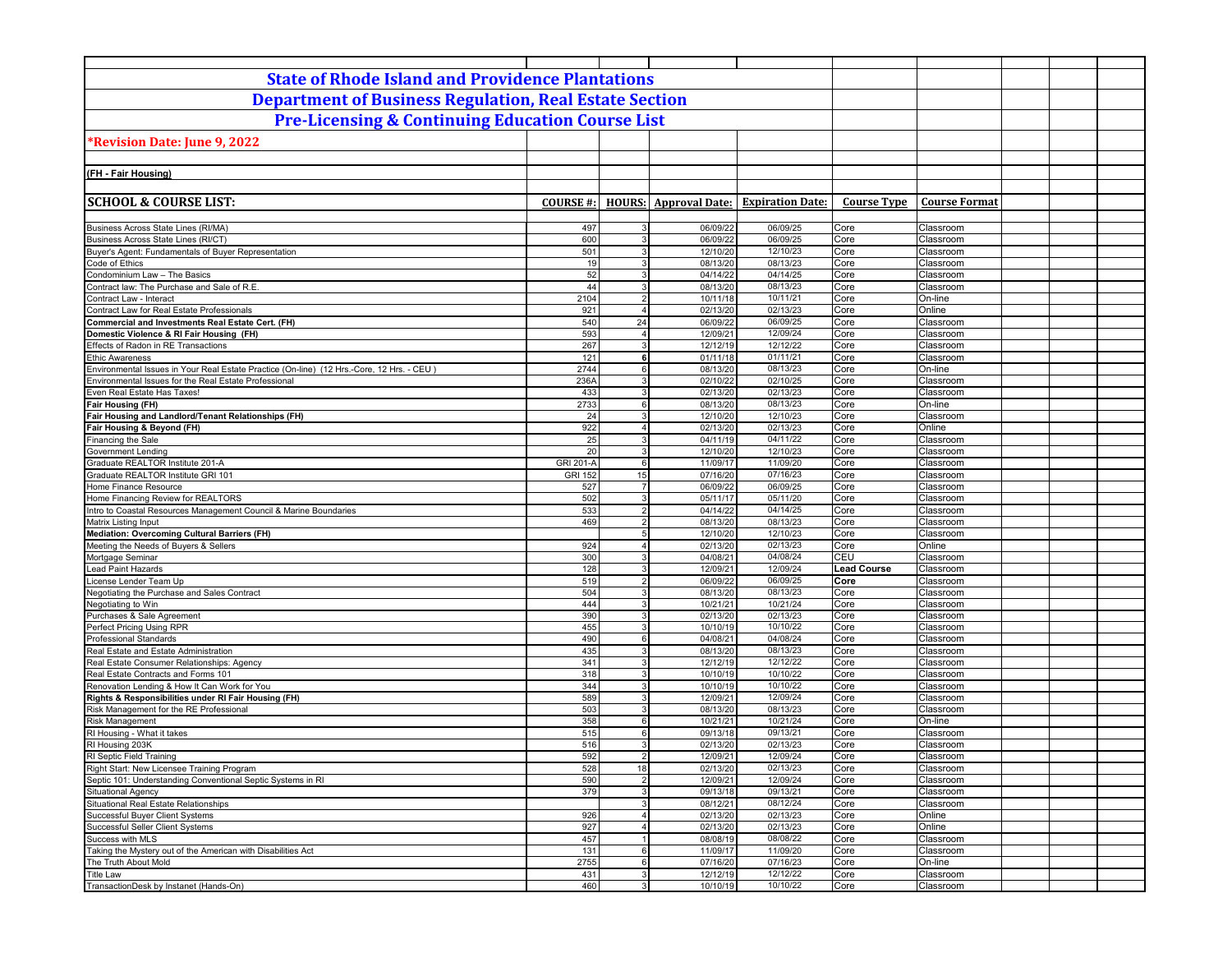| <b>State of Rhode Island and Providence Plantations</b>        |                  |               |                       |                         |                    |                      |  |
|----------------------------------------------------------------|------------------|---------------|-----------------------|-------------------------|--------------------|----------------------|--|
| <b>Department of Business Regulation, Real Estate Section</b>  |                  |               |                       |                         |                    |                      |  |
| <b>Pre-Licensing &amp; Continuing Education Course List</b>    |                  |               |                       |                         |                    |                      |  |
| <b>*Revision Date: June 9, 2022</b>                            |                  |               |                       |                         |                    |                      |  |
|                                                                |                  |               |                       |                         |                    |                      |  |
| (FH - Fair Housing)                                            |                  |               |                       |                         |                    |                      |  |
|                                                                |                  |               |                       |                         |                    |                      |  |
| <b>SCHOOL &amp; COURSE LIST:</b>                               | <b>COURSE #:</b> | <b>HOURS:</b> | <b>Approval Date:</b> | <b>Expiration Date:</b> | <b>Course Type</b> | <b>Course Format</b> |  |
|                                                                |                  |               |                       |                         |                    |                      |  |
| Using DocBox & Authentisign                                    | 461              |               | 10/21/21              | 10/21/24                | Core               | Classroom            |  |
| Using RPR for Residential Investment                           |                  |               | 12/10/20              | 12/10/23                | Core               | Classroom            |  |
| <b>Water Conservation</b>                                      | 383              |               | 04/11/19              | 04/11/22                | Core               | Classroom            |  |
| Wetlands & Coastal Real Estate                                 | $\mathbf{A}$     |               | 08/13/20              | 08/13/23                | Core               | Classroom            |  |
| What we know about mold                                        | 232              |               | 02/10/22              | 02/10/25                | Core               | Classroom            |  |
| 1st Steps in Commercial Career                                 |                  |               | 06/10/21              | 06/10/24                | CEU                | Classroom            |  |
| Accredited Staging Partner Real Estate Staging & Selling Cycle | 482              |               | 12/09/21              | 12/09/24                | CEU                | Classroom            |  |
| <b>Accredited Staging Professional</b>                         | 482              |               | 12/14/17              | 12/14/20                | CEU                | Classroom            |  |
| <b>Advance Matrix</b>                                          | 472              |               | 04/14/22              | 04/14/25                | CEU                | Classroom            |  |
| Affirmative Marketing to RI Workforce Homes                    | 903              |               | 03/09/17              | 03/09/20                | CEU                | Classroom            |  |
| Air Sealing & Insulation for Real Estate Professionals         | 598              |               | 02/10/22              | 02/10/25                | CEU                | Classroom            |  |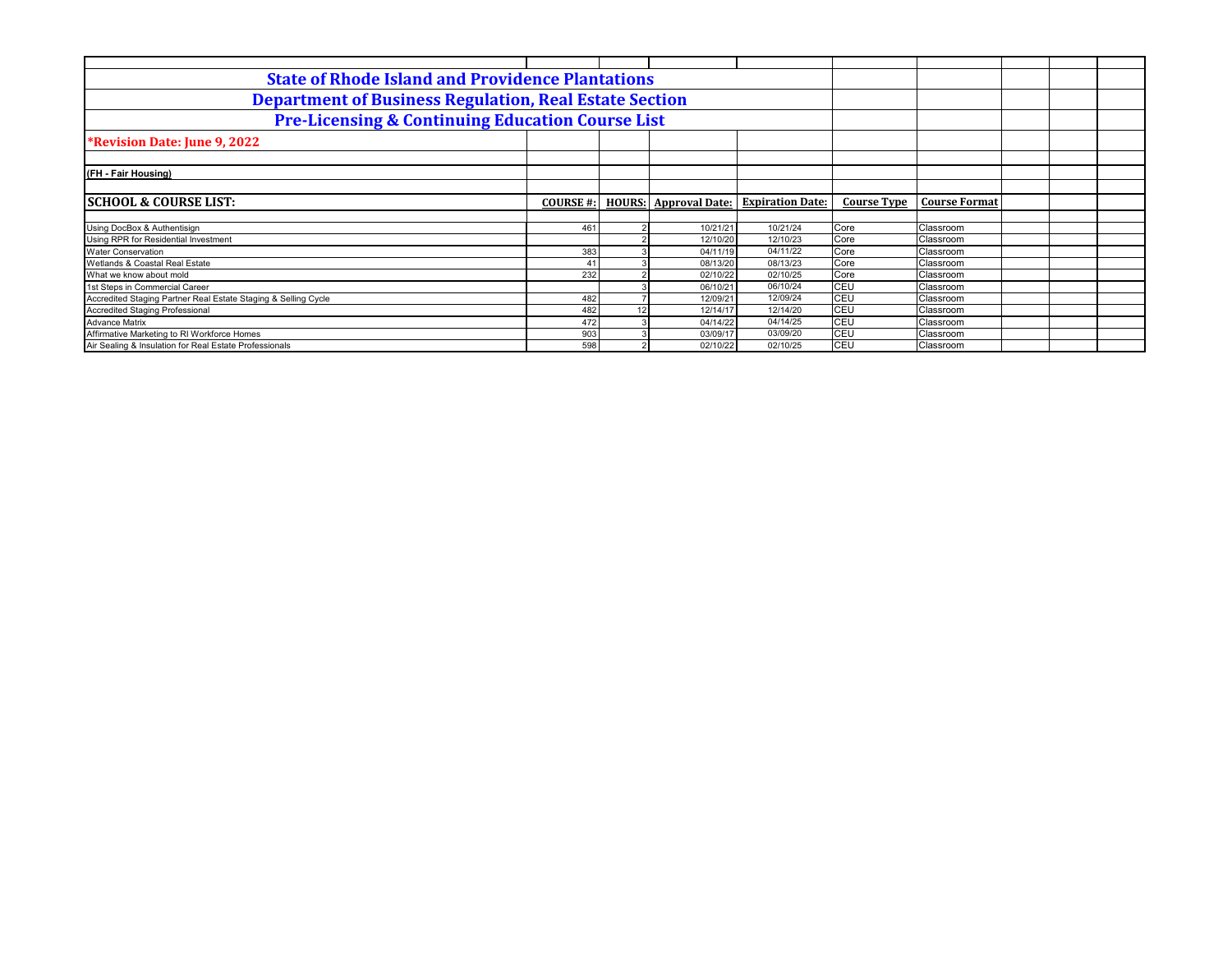| <b>State of Rhode Island and Providence Plantations</b>                                    |                  |                                  |                              |                         |                          |                        |  |  |
|--------------------------------------------------------------------------------------------|------------------|----------------------------------|------------------------------|-------------------------|--------------------------|------------------------|--|--|
| <b>Department of Business Regulation, Real Estate Section</b>                              |                  |                                  |                              |                         |                          |                        |  |  |
| <b>Pre-Licensing &amp; Continuing Education Course List</b>                                |                  |                                  |                              |                         |                          |                        |  |  |
|                                                                                            |                  |                                  |                              |                         |                          |                        |  |  |
| Revision Date: June 9, 2022                                                                |                  |                                  |                              |                         |                          |                        |  |  |
| (FH - Fair Housing)                                                                        |                  |                                  |                              |                         |                          |                        |  |  |
|                                                                                            |                  |                                  |                              |                         |                          |                        |  |  |
| <b>SCHOOL &amp; COURSE LIST:</b>                                                           | <b>COURSE #:</b> |                                  | <b>HOURS:</b> Approval Date: | <b>Expiration Date:</b> | <b>Course Type</b>       | <b>Course Format</b>   |  |  |
|                                                                                            |                  |                                  |                              |                         |                          |                        |  |  |
| Assessing Town Hall                                                                        | 415              | 3                                | 04/12/18                     | 04/12/21                | CEU                      | Classroom              |  |  |
| <b>Attracting High Quality Talent</b>                                                      |                  | 3                                | 12/10/20                     | 12/10/23                | CEU                      | Classroom              |  |  |
| <b>Basic Appraisal Principles 1</b><br><b>Basic Appraisal Principles 2</b>                 | 348<br>349       | 15<br>15                         | 07/16/20<br>07/16/20         | 07/16/23<br>07/16/23    | <b>CEU</b><br><b>CEU</b> | Classroom<br>Classroom |  |  |
| Basics of Commercial Rea Estate                                                            |                  | 3                                | 02/11/21                     | 02/11/24                | <b>CEU</b>               | Classroom              |  |  |
| Beneath the Surface: Understanding the Anatomy of a House                                  | 920              | $6 \overline{6}$                 | 02/13/20                     | 02/13/23                | CEU                      | Online                 |  |  |
| Best Business Tactics: Sales and Service                                                   | 587              | 1                                | 12/09/21                     | 12/09/24                | CEU                      | Classroom              |  |  |
| Building Resilience & Managing Change                                                      |                  | $\overline{2}$                   | 12/10/20                     | 12/10/23                | CEU                      | Classroom              |  |  |
| Business Across State Lines 2.0<br>Business, Better by Referral                            | 498<br>530       | 3<br>$\overline{9}$              | 07/16/20<br>10/21/21         | 07/16/23<br>10/21/24    | CEU<br>CEU               | Classroom<br>Classroom |  |  |
| Buyers Generation Interact (on-line)                                                       | 2102             | $\overline{4}$                   | 09/13/18                     | 09/13/21                | CEU                      | Online                 |  |  |
| Can't Really Manage (CRM) Solutions                                                        | 588              | 3                                | 12/09/21                     | 12/09/24                | <b>CEU</b>               | Classroom              |  |  |
| CIPS Americas and International Real Estate                                                | 494              | 6                                | 02/10/22                     | 02/10/25                | <b>CEU</b>               | Classroom              |  |  |
| CIPS Europe and International Real Estate                                                  | 496              | 6                                | 02/10/22                     | 02/10/25                | <b>CEU</b>               | Classroom              |  |  |
| CIPS Africa and International Real Estate                                                  | 499<br>316       | 6<br>$\overline{7}$              | 04/14/22<br>06/09/22         | 04/14/25<br>06/09/25    | CEU<br><b>CEU</b>        | Classroom<br>Classroom |  |  |
| CIPS Global Real Estate: Local Markets<br>Clients, Technology and the iPad                 | 414              | 3                                | 12/14/17                     | 12/14/20                | CEU                      | Classroom              |  |  |
| Consumer & Realtor Safety in Real Estate (CEH)                                             | 399              | 3                                | 08/13/20                     | 08/13/23                | CEU                      | Classroom              |  |  |
| Commercial Deal & Dollars                                                                  | 586              | $\overline{2}$                   | 12/09/21                     | 12/09/24                | CEU                      | Classroom              |  |  |
| Commercial Lease: Offer & Document Basics                                                  | 542              | 3                                | 07/16/20                     | 07/16/23                | CEU                      | Both                   |  |  |
| Commercial Lease: Clauses                                                                  | 543              | 3                                | 07/16/20                     | 07/16/23                | CEU                      | Both                   |  |  |
| Commercial Lease: Tenant Clauses<br>Commercial Lease: Landlord Clauses                     | 544<br>545       | $\overline{3}$<br>3 <sup>1</sup> | 07/16/20<br>07/16/20         | 07/16/23<br>07/16/23    | CEU<br>CEU               | Both<br><b>Both</b>    |  |  |
| Compensaton & Benefits in Office Management                                                |                  | 3                                | 12/10/20                     | 12/10/23                | CEU                      | Classroom              |  |  |
| Corporation Relocation - The Next Move                                                     |                  | $\overline{7}$                   | 08/12/21                     | 08/12/24                | CEU                      | Classroom              |  |  |
| Current Issues in Affordable / Workforce Housing in RI (FH)                                | 902              | 3                                | 07/16/20                     | 07/16/23                | Core                     | Classroom              |  |  |
| Cyber, Social & Identity Protection                                                        | 535              | 5                                | 08/08/19                     | 08/08/22                | <b>CEU</b>               | Classroom              |  |  |
| Define Your Culture (Office Management)<br>Defining Effective Training (Office Management) |                  | $\overline{a}$<br>$\overline{3}$ | 12/10/20                     | 12/10/23<br>12/10/23    | <b>CEU</b><br><b>CEU</b> | Classroom              |  |  |
| Designated Agent: Record Keeping & Maintenance                                             |                  | 3                                | 12/10/20<br>02/11/21         | 02/11/24                | CEU                      | Classroom<br>Classroom |  |  |
| Don't Play with Fire - Understanding the New Fire Codes                                    | 317              | $\mathbf{3}$                     | 11/08/18                     | 11/08/21                | <b>CEU</b>               | Classroom              |  |  |
| Drinking Well Water                                                                        | 163              | 3                                | 10/12/17                     | 10/12/20                | <b>CEU</b>               | Classroom              |  |  |
| <b>Effective Customer Service</b>                                                          | 270              | $\mathbf{3}$                     | 09/14/17                     | 09/14/20                | CEU                      | Classroom              |  |  |
| Elder Care and Sale of Real Estate                                                         | 514              | 3                                | 07/16/20                     | 07/16/23                | CEU                      | Classroom              |  |  |
| Environmental Due Diligence                                                                | 352<br>236A      | $\mathbf{3}$<br>3                | 02/13/20                     | 02/13/23<br>12/13/21    | Core<br>CEU              | Classroom<br>Classroom |  |  |
| Environmental Issues in Real Estate<br>ePro                                                | 491              | 12                               | 12/13/18<br>02/10/22         | 02/10/25                | CEU                      | Classroom              |  |  |
| Facebook for Business                                                                      | 429              | 3                                | 10/10/19                     | 10/10/22                | CEU                      | Classroom              |  |  |
| Fire, Radon, Mold and Megan's Law (CEH)                                                    | 401              | 3                                | 09/14/17                     | 09/14/20                | <b>CEU</b>               | Classroom              |  |  |
| <b>Flipping Houses for Success</b>                                                         | 432              | 3                                | 02/13/20                     | 02/13/23                | CEU                      | Classroom              |  |  |
| Floods and FEMA -What You Need to Know                                                     | 424              | 3                                | 08/08/19                     | 08/08/22                | CEU                      | Classroom              |  |  |
| Foreclosures, Short Sales, REO's and Auctions (On-line)                                    | 394              | $6 \overline{6}$<br>3            | 06/10/21                     | 06/10/24<br>04/14/25    | CEU                      | On-line                |  |  |
| Foreclosures, Short Sales, and REO's for Realtors<br>Fundamentals of Sustainable Homes     | 321<br>2110      | 3                                | 04/14/22<br>04/08/21         | 04/08/24                | CEU<br>CEU               | Classroom<br>Online    |  |  |
| Green 1: The Resource Efficient Home                                                       | 453              | 6                                | 07/16/20                     | 07/16/23                | <b>CEU</b>               | Classroom              |  |  |
| Green 2: Representing Buyers & Sellers                                                     | 454              | 6                                | 07/16/20                     | 07/16/23                | CEU                      | Classroom              |  |  |
| <b>Greem Building Fundamentals</b>                                                         | 368              | $\mathbf{3}$                     | 04/08/21                     | 04/08/24                | CEU                      | Classroom              |  |  |
| Going for the Gold: Business Building with Referrals                                       |                  | $\overline{4}$                   | 02/11/21                     | 02/11/24                | CEU                      | Classroom              |  |  |
| <b>Healthy Homes</b>                                                                       | 2111             | 3 <sup>1</sup>                   | 04/08/21                     | 04/08/24                | CEU                      | Online                 |  |  |
| Good Management Means Satisfied Customers<br>History of American Architecture for Realtors | 374<br>536       | 12<br>$\overline{4}$             | 02/14/19<br>08/13/20         | 02/14/22<br>08/13/23    | CEU<br>CEU               | Classroom<br>Classroom |  |  |
| Home Buying and Your Credit                                                                | 350              | $\mathbf{3}$                     | 02/13/20                     | 02/13/23                | CEU                      | Classroom              |  |  |
| Home Comfort: Heating, Cooliong & Ventilation                                              |                  | 3 <sup>1</sup>                   | 06/10/21                     | 06/10/24                | CEU                      | Classroom              |  |  |
| Home Energy Efficiency for Real Estate Professionals                                       | 597              | 3 <sup>1</sup>                   | 02/10/22                     | 02/10/25                | CEU                      | Classroom              |  |  |
| Home Inspection: What to Expect                                                            | 46               | 3 <sup>1</sup>                   | 04/14/22                     | 04/14/25                | CEU                      | Classroom              |  |  |
| Home Ownership 101~Affordable Housing                                                      | 904              | 3 <sup>1</sup>                   | 03/09/17                     | 03/09/20                | CEU                      | Classroom              |  |  |
| Home Sweet 2nd Home                                                                        | 521              | 7 <sup>1</sup>                   | 02/10/22                     | 02/10/25                | CEU                      | Classroom              |  |  |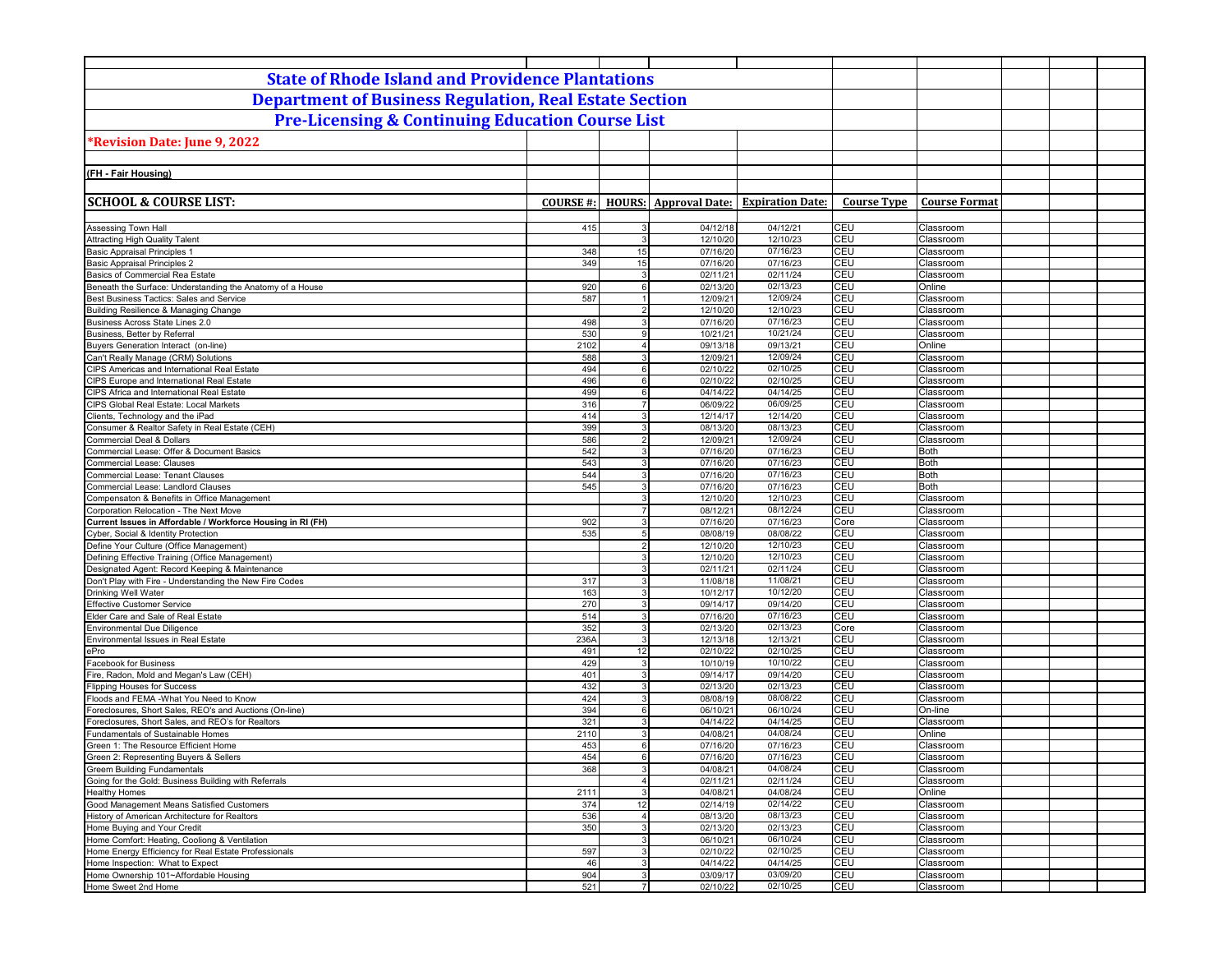| <b>State of Rhode Island and Providence Plantations</b>                                              |                  |                                  |                      |                                               |                          |                        |  |
|------------------------------------------------------------------------------------------------------|------------------|----------------------------------|----------------------|-----------------------------------------------|--------------------------|------------------------|--|
| <b>Department of Business Regulation, Real Estate Section</b>                                        |                  |                                  |                      |                                               |                          |                        |  |
| <b>Pre-Licensing &amp; Continuing Education Course List</b>                                          |                  |                                  |                      |                                               |                          |                        |  |
| *Revision Date: June 9, 2022                                                                         |                  |                                  |                      |                                               |                          |                        |  |
|                                                                                                      |                  |                                  |                      |                                               |                          |                        |  |
| (FH - Fair Housing)                                                                                  |                  |                                  |                      |                                               |                          |                        |  |
|                                                                                                      |                  |                                  |                      |                                               |                          |                        |  |
| <b>SCHOOL &amp; COURSE LIST:</b>                                                                     | <b>COURSE #:</b> |                                  |                      | <b>HOURS:</b> Approval Date: Expiration Date: | <b>Course Type</b>       | <b>Course Format</b>   |  |
|                                                                                                      |                  |                                  |                      |                                               | CEU                      |                        |  |
| Houses: Buy, Fix, Sell (Online)<br>How to Avoid a Renovation Horror                                  | 2769<br>372      | $\overline{4}$<br>3 <sup>1</sup> | 04/14/22<br>06/14/18 | 04/14/25<br>06/14/21                          | CEU                      | On-line<br>Classroom   |  |
| How to Buy or Sell a Business                                                                        | 227              | 3 <sup>1</sup>                   | 08/08/19             | 08/08/22                                      | CEU                      | Classroom              |  |
| How to read and Energy Assessment report                                                             | 596              | 2                                | 02/10/22             | 02/10/25                                      | CEU                      | Classroom              |  |
| HR Essentials for Todays RE Company                                                                  | 471<br>441       | 7 <sup>1</sup><br>7 <sup>1</sup> | 10/10/19             | 10/10/22                                      | CEU<br>CEU               | Classroom              |  |
| HR Solutions for Teams<br>Insurance Course for Real Estate Professional                              | 211              | $\mathbf{3}$                     | 06/10/21<br>04/11/19 | 06/10/24<br>04/11/22                          | CEU                      | Classroom<br>Classroom |  |
| Introduction to Commercial Real Estate                                                               | 226              | $6 \overline{6}$                 | 11/09/17             | 11/09/20                                      | CEU                      | Classroom              |  |
| Introduction to Commercial Real Estate (On-line)                                                     | 239              | $6 \overline{6}$                 | 07/16/20             | 07/16/23                                      | CEU                      | On-line                |  |
| Introduction to Employee Management                                                                  | 459              | 3 <sup>1</sup><br>$\mathbf{3}$   | 12/10/20             | 12/10/23<br>08/12/24                          | CEU<br>CEU               | Classroom              |  |
| Introduction to Matrix Search & Portal<br>Introduction to the Rental Process (CEH)                   | 400              | 6                                | 08/12/21<br>02/11/21 | 02/11/24                                      | CEU                      | Classroom<br>Classroom |  |
| Investment Property Practice and Management (On-line)                                                | 365              | 12                               | 08/08/19             | 08/08/22                                      | CEU                      | On-line                |  |
| Landscape of RI Low/Moderate Income Homeownership                                                    | 901              | $\overline{3}$                   | 03/09/17             | 03/09/20                                      | CEU                      | Classroom              |  |
| Lead Generation for the Real Estate Professional                                                     | 489<br>517       | $\overline{2}$<br>1              | 02/10/22<br>04/14/22 | 02/10/25<br>04/14/25                          | CEU<br>CEU               | Classroom              |  |
| Make a Splash with RI Housing Mirtgage Products<br>Make Your Mark on Camera                          |                  | $\overline{2}$                   | 06/10/21             | 06/10/24                                      | CEU                      | Classroom<br>Classroom |  |
| Managing Online Transactions - Dotloop                                                               | 445              | 3 <sup>1</sup>                   | 10/11/18             | 10/11/21                                      | CEU                      | Classroom              |  |
| Managing Performance                                                                                 |                  | 3                                | 12/10/20             | 12/10/23                                      | CEU                      | Classroom              |  |
| Managing Multi-Generational Business                                                                 | 470<br>923       | $\overline{7}$<br>$\overline{4}$ | 02/11/21             | 02/11/24<br>02/13/23                          | CEU<br>CEU               | Classroom<br>Online    |  |
| Mastering Real Estate Negotiations<br>Matrix CMA & Stats                                             | 458              | 3 <sup>1</sup>                   | 02/13/20<br>02/10/22 | 02/10/25                                      | CEU                      | Classroom              |  |
| Mediation: Intro to the Process                                                                      |                  | 3 <sup>1</sup>                   | 12/10/20             | 12/10/23                                      | CEU                      | Classroom              |  |
| Mediation: What is conflict                                                                          |                  | 5 <sup>1</sup>                   | 12/10/20             | 12/10/23                                      | CEU                      | Classroom              |  |
| Military Relocation Professional Certification (FH)<br><b>MOS Word Certification</b>                 | 427<br>910       | $\overline{7}$<br>6              | 10/10/19<br>08/08/19 | 10/10/22<br>08/08/22                          | Core<br>CEU              | Classroom<br>Classroom |  |
| <b>MOS Excel Certification</b>                                                                       | 911              | $6 \overline{6}$                 | 08/08/19             | 08/08/22                                      | CEU                      | Classroom              |  |
| <b>MOS Power Point Certification</b>                                                                 | 912              | 6                                | 08/08/19             | 08/08/22                                      | CEU                      | Classroom              |  |
| <b>MOS Outlook Certification</b>                                                                     | 913              | $6 \overline{6}$                 | 08/08/19             | 08/08/22                                      | CEU                      | Classroom              |  |
| Mortgage Chit Chat 101<br>NAR Green: People, Property, Planet, Prosperity                            | 595<br>453       | 2 <sup>1</sup><br>14             | 02/10/22<br>02/10/22 | 02/10/25<br>02/10/25                          | CEU<br>CEU               | Classroom<br>Classroom |  |
| National Economic Commercial Trends                                                                  | 541              | $\mathbf{3}$                     | 07/16/20             | 07/16/23                                      | CEU                      | Classroom              |  |
| Policies & Procedures in Office Management                                                           |                  | $\overline{3}$                   | 12/10/20             | 12/10/23                                      | CEU                      | Classroom              |  |
| Position Your Team for Profit                                                                        | 439              | $\overline{7}$                   | 06/14/18             | 06/14/21                                      | <b>CEU</b>               | Classroom              |  |
| Power of 1031 Exchanges<br><b>Property Management</b>                                                | 468<br>403       | 3 <sup>1</sup><br>$\overline{3}$ | 12/12/19<br>02/11/21 | 12/12/22<br>02/11/24                          | CEU<br>CEU               | Classroom<br>Classroom |  |
| <b>Pricing Residential Properties</b>                                                                | GRI-102-A        | 6                                | 12/12/19             | 12/12/22                                      | CEU                      | Classroom              |  |
| <b>Pricing Strategies</b>                                                                            | 480              | 6                                | 07/16/20             | 07/16/23                                      | CEU                      | Classroom              |  |
| Property Management and Managing Risk (On-line)                                                      | 360              | 6                                | 07/16/20             | 07/16/23                                      | CEU                      | On-line                |  |
| <b>Putting Realtor Safety First</b><br>Real Estate and Taxes: What every Agent should Know (On-line) | 362              | 3<br>6                           | 10/21/21<br>04/14/22 | 10/21/24<br>04/14/25                          | CEU<br>CEU               | Classroom<br>On-line   |  |
| Real Estate Basics                                                                                   | 381              | 3                                | 11/08/18             | 11/08/21                                      | CEU                      | Classroom              |  |
| Real EstateFinance Today (Online)                                                                    | 359              | $6 \overline{6}$                 | 04/14/22             | 04/14/25                                      | Core                     | Online                 |  |
| Real Estate Finance                                                                                  | GRI-102-B        | 6                                | 04/14/22             | 04/14/25                                      | CEU                      | Classroom              |  |
| Real Estate Forms                                                                                    | 505              | 3 <sup>1</sup>                   | 12/10/20             | 12/10/23                                      | CEU                      | Classroom              |  |
| Real Estate Investing<br>Real Estate Investing Made Clear                                            | 523<br>925       | 61<br>4 <sup>1</sup>             | 02/10/22<br>02/13/20 | 02/10/25<br>02/13/23                          | <b>CEU</b><br>CEU        | Classroom<br>Online    |  |
| Real Estate Negotiation Expert                                                                       | 447              | 12                               | 04/14/22             | 04/14/25                                      | CEU                      | Classroom              |  |
| Real Estate Professional Assistant Certification                                                     |                  | 14                               | 08/12/21             | 08/12/24                                      | CEU                      | Classroom              |  |
| Real Estate Virtual World Conducting Business with Zoom                                              |                  | 3                                | 02/11/21             | 02/11/24                                      | CEU                      | Classroom              |  |
| Realtor's Guide to Social Media<br>Record Keeping, Maintance, Ordinances - Rental                    | 428<br>402       | 3 <sup>1</sup><br>3              | 10/10/19<br>09/14/17 | 10/10/22<br>09/14/20                          | <b>CEU</b><br><b>CEU</b> | Classroom<br>Classroom |  |
| Residential Real Estate Closings in Rhode Island                                                     | 28               | 3                                | 08/08/19             | 08/08/22                                      | CEU                      | Classroom              |  |
| Reverse Mortgages                                                                                    | 262              | 3                                | 04/11/19             | 04/11/22                                      | CEU                      | Classroom              |  |
| RI Commercial Real Estate: Geography & Financial analysis                                            | 546              | 3 <sup>1</sup>                   | 04/08/21             | 04/08/24                                      | CEU                      | Classroom              |  |
| RI Commercial Real Estate: Loan Packages<br>RI Housing - What it Takes                               | 547              | 3 <br>6                          | 04/08/21<br>08/12/21 | 04/08/24<br>08/12/24                          | CEU<br>CEU               | Classroom<br>Classroom |  |
|                                                                                                      |                  |                                  |                      |                                               |                          |                        |  |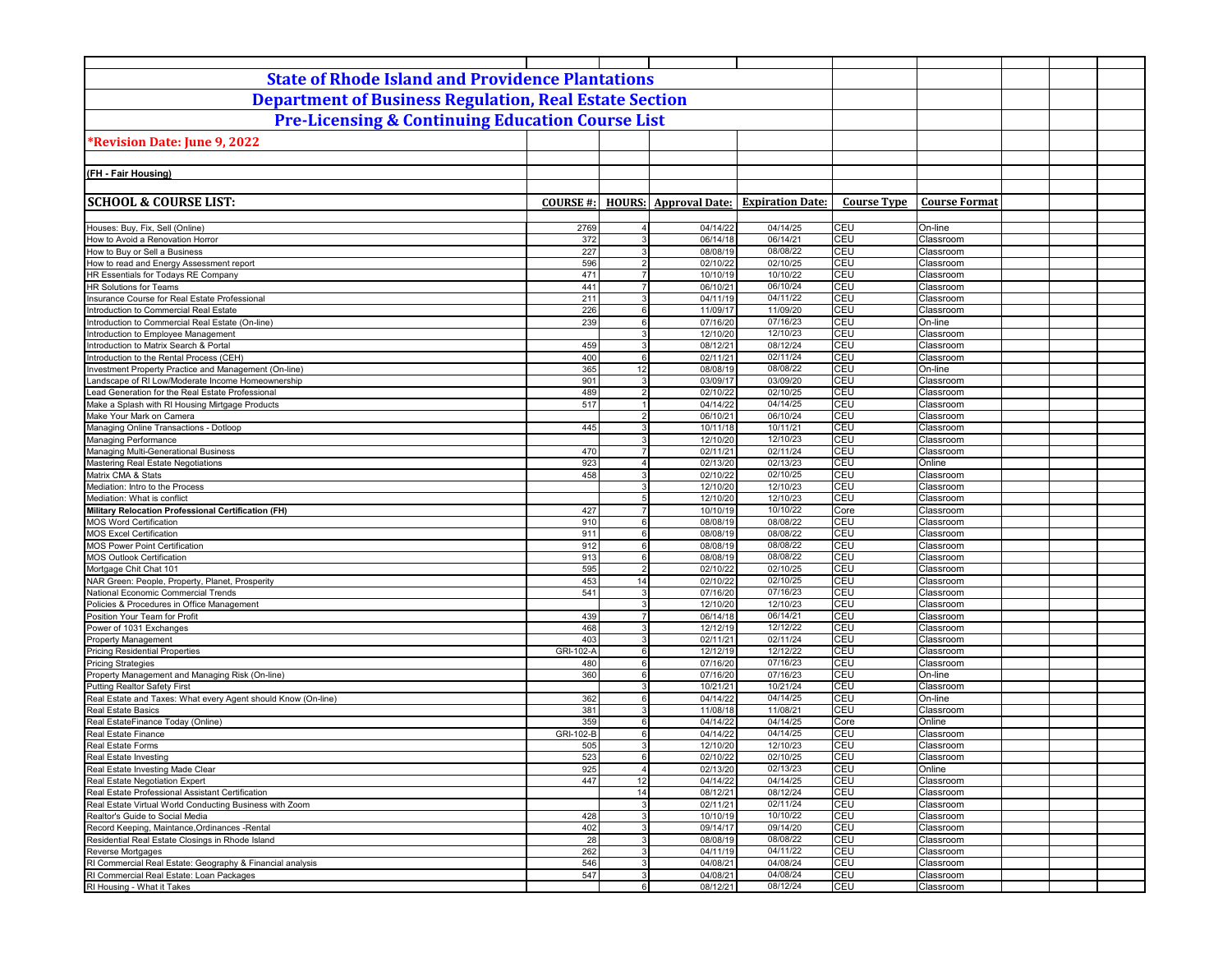| <b>State of Rhode Island and Providence Plantations</b>       |                 |               |                       |                         |                    |                      |  |  |
|---------------------------------------------------------------|-----------------|---------------|-----------------------|-------------------------|--------------------|----------------------|--|--|
| <b>Department of Business Regulation, Real Estate Section</b> |                 |               |                       |                         |                    |                      |  |  |
| <b>Pre-Licensing &amp; Continuing Education Course List</b>   |                 |               |                       |                         |                    |                      |  |  |
| <b>*Revision Date: June 9, 2022</b>                           |                 |               |                       |                         |                    |                      |  |  |
|                                                               |                 |               |                       |                         |                    |                      |  |  |
| (FH - Fair Housing)                                           |                 |               |                       |                         |                    |                      |  |  |
|                                                               |                 |               |                       |                         |                    |                      |  |  |
| <b>SCHOOL &amp; COURSE LIST:</b>                              | <b>COURSE#:</b> | <b>HOURS:</b> | <b>Approval Date:</b> | <b>Expiration Date:</b> | <b>Course Type</b> | <b>Course Format</b> |  |  |
|                                                               |                 |               |                       |                         |                    |                      |  |  |
| <b>RI</b> Septic Systems                                      | 160             |               | 02/11/21              | 02/11/24                | CEU                | Classroom            |  |  |
| RI Waterfront Properties-Regulations & Issues                 | 419             |               | 04/08/21              | 04/08/24                | CEU                | Classroom            |  |  |
| <b>RPR Commercial</b>                                         | 456             |               | 08/08/19              | 08/08/22                | CEU                | Classroom            |  |  |
| RPR (Realtor Property Resource)                               | 420             |               | 06/14/18              | 06/14/21                | CEU                | Classroom            |  |  |
| Safety Matters: Safe Business = Smart Business                | 446             |               | 11/08/18              | 11/08/21                | CEU                | Classroom            |  |  |
| Safety Trainng for RE Professionals                           | 467             |               | 10/10/19              | 10/10/22                | CEU                | Classroom            |  |  |
| Self Directed IRA's                                           | 322             |               | 12/12/19              | 12/12/22                | <b>CEU</b>         | Classroom            |  |  |
| Sellers Generation (on-line)                                  | 2103            | 12            | 09/13/18              | 09/13/21                | CEU                | On-line              |  |  |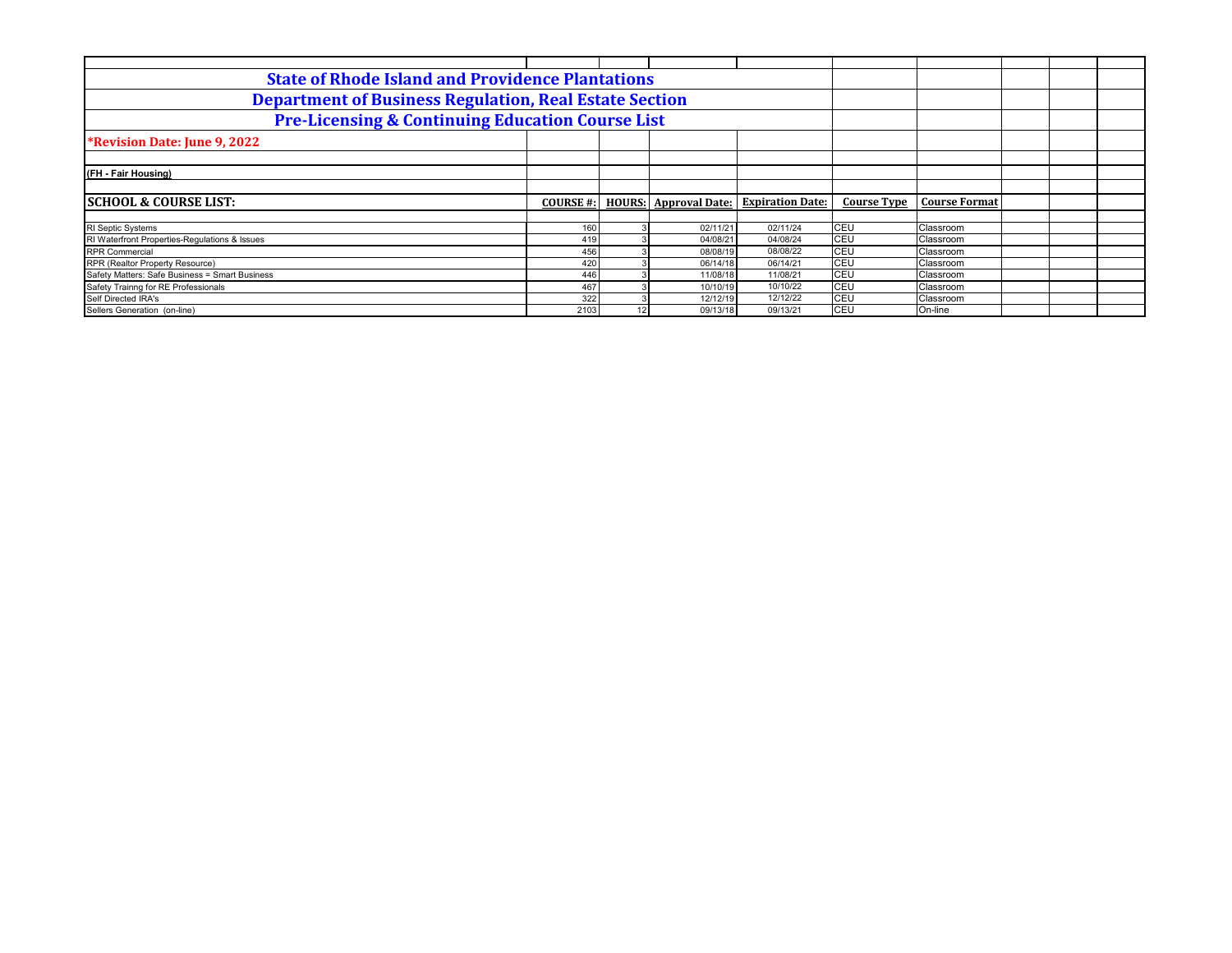| <b>State of Rhode Island and Providence Plantations</b>                                                 |                  |                       |                              |                                   |                    |                        |  |
|---------------------------------------------------------------------------------------------------------|------------------|-----------------------|------------------------------|-----------------------------------|--------------------|------------------------|--|
| <b>Department of Business Regulation, Real Estate Section</b>                                           |                  |                       |                              |                                   |                    |                        |  |
| <b>Pre-Licensing &amp; Continuing Education Course List</b>                                             |                  |                       |                              |                                   |                    |                        |  |
|                                                                                                         |                  |                       |                              |                                   |                    |                        |  |
| Revision Date: June 9, 2022                                                                             |                  |                       |                              |                                   |                    |                        |  |
|                                                                                                         |                  |                       |                              |                                   |                    |                        |  |
| (FH - Fair Housing)                                                                                     |                  |                       |                              |                                   |                    |                        |  |
|                                                                                                         |                  |                       |                              |                                   |                    |                        |  |
| <b>SCHOOL &amp; COURSE LIST:</b>                                                                        | <b>COURSE#:</b>  |                       | <b>HOURS:</b> Approval Date: | <b>Expiration Date:</b>           | <b>Course Type</b> | <b>Course Format</b>   |  |
|                                                                                                         |                  |                       |                              |                                   |                    |                        |  |
| Seller Representative Specialist<br>Senior Real Estate Specialist                                       | 302<br>215       | 12<br>12              | 02/11/21<br>12/10/20         | 02/11/24<br>12/10/23              | CEU<br>CEU         | Classroom<br>Classroom |  |
| Short Sales and Foreclosures                                                                            | 405              | 6                     | 12/10/20                     | 12/10/23                          | <b>CEU</b>         | Classroom              |  |
| Social Media Bootcamp                                                                                   |                  | $2 \vert$             | 10/08/20                     | 10/08/23                          | CEU                | Classroom              |  |
| Social Basics                                                                                           |                  | 3                     | 10/21/21                     | 10/21/24                          | CEU                | Online                 |  |
| <b>Staging Color &amp; Creativity</b>                                                                   | 488              | 3                     | 12/09/21                     | 12/09/24                          | CEU                | Classroom              |  |
| Staging to Sell                                                                                         | 430              | $\mathbf{3}$          | 10/10/19                     | 10/10/22                          | CEU                | Classroom              |  |
| State Regulations: Fire, Radon, Mold & Megan's Law                                                      |                  | $\overline{3}$        | 02/11/21                     | 02/11/24                          | CEU                | Classroom              |  |
| Succeeding in the Luxury Home Market<br>Sustainable Housing & Building Green (On-line)                  | 550<br>397A      | 8<br>$\overline{4}$   | 12/12/19<br>06/08/17         | 12/12/22<br>06/08/20              | CEU<br>CEU         | Classroom<br>On-line   |  |
| Tax Strategies for the Real Estate Professional                                                         | 594              | $\mathbf{3}$          | 02/10/22                     | 02/10/25                          | CEU                | Classroom              |  |
| Team Leadership for Maximum Performance                                                                 | 438              | $\overline{7}$        | 06/14/18                     | 06/14/21                          | CEU                | Classroom              |  |
| The Healthy Home                                                                                        |                  | 3                     | 10/08/20                     | 10/08/23                          | CEU                | Classroom              |  |
| The Truth About Mold                                                                                    | 232              | $\mathbf{3}$          | 08/13/20                     | 08/13/23                          | CEU                | Classroom              |  |
| Time Management for the RE Professional                                                                 | 750              | $\mathbf{3}$          | 02/10/22                     | 02/10/25                          | CEU                | Classroom              |  |
| Thinking Like a Lawyer                                                                                  | 483              | $\overline{3}$        | 12/10/20                     | 12/10/23                          | CEU                | Classroom              |  |
| Understandinf 1031 Tax Free Exchange v3.0 (online)                                                      | 2766             | 6                     | 04/14/22                     | 04/14/25                          | CEU                | On-line                |  |
| Understanding Credit and Improving Credit Scores (On-Line)<br><b>Understanding Financial Statements</b> | 357<br>225       | $\overline{3}$<br>3   | 07/16/20                     | $\overline{07/16/23}$<br>06/09/25 | CEU<br>CEU         | On-line                |  |
| <b>Understanding Todays Appraisal Process</b>                                                           | 418              | 3                     | 06/09/22<br>04/08/21         | 04/08/24                          | CEU                | Classroom<br>Classroom |  |
| Valuation of Investment in commercial RE                                                                |                  | 3                     | 12/10/20                     | 12/10/23                          | CEU                | Classroom              |  |
| Weatherization & Insulation                                                                             |                  | 3                     | 10/08/20                     | 10/08/23                          | CEU                | Classroom              |  |
| Making Excel Work in RE                                                                                 | 417              | 3                     | 04/12/18                     | 04/12/21                          | CEU                | Classroom              |  |
| Lending Game Changers                                                                                   | 486              | 3                     | 01/11/18                     | 01/11/21                          | CEU                | Classroom              |  |
| How technology Can Ruin your Business                                                                   | 484              | 8                     | 01/11/18                     | 01/11/21                          | CEU                | Classroom              |  |
| reating a Credit-Worthy Customer                                                                        | 195              | $\mathbf{3}$          | 04/08/21                     | 04/08/24                          | CEU                | Classroom              |  |
| How Probate affects RE Sales<br>Real Estate Finance Today (Core, Online)                                | 487<br>359       | 3<br>$6 \overline{6}$ | 02/11/21                     | 02/11/24<br>04/11/22              | CEU<br>Core        | Classroom<br>On-line   |  |
| Designing & Sustaining Teams                                                                            | 448              | $\overline{7}$        | 04/11/19<br>08/09/18         | 08/09/21                          | CEU                | Classroom              |  |
| eClosings-Emerging Marketing Trends                                                                     | 511              | $\overline{2}$        | 08/12/21                     | 08/12/24                          | CEU                | Classroom              |  |
| <b>Cyber Security Awareness</b>                                                                         | 510              | $\overline{2}$        | 08/12/21                     | 08/12/24                          | CEU                | Classroom              |  |
| Quickbooks for Property Management & Rentals                                                            | 408              | 3                     | 08/12/21                     | 08/12/24                          | CEU                | Classroom              |  |
| Global Real Estate: Local Markets                                                                       | 316              | $\overline{7}$        | 06/13/19                     | 06/13/22                          | CEU                | Classroom              |  |
| <b>Global RE Transaction Tools</b>                                                                      | 326              | $\overline{7}$        | 08/09/18                     | 08/09/21                          | CEU                | Classroom              |  |
| Ethics Adventure-Interact CE (on-line)                                                                  | 2100             | $\overline{3}$        | 08/09/18                     | 08/09/21                          | CEU                | On-line                |  |
| Marketing Strategy & Lead Generation<br>Real Estate Marketing Reboot                                    | 525              | $\overline{7}$<br>6   | 02/13/20                     | 02/13/23<br>02/14/22              | CEU<br>CEU         | Classroom<br>Classroom |  |
| Real Estate Investing                                                                                   | 524<br>523       | $6 \overline{6}$      | 02/14/19<br>02/14/19         | 02/14/22                          | CEU                | Classroom              |  |
| New Home Construction & Buyer Representation                                                            | 522              | $6 \mid$              | 02/14/19                     | 02/14/22                          | CEU                | Classroom              |  |
| Home Sweet Second Home                                                                                  | 521              | $\overline{7}$        | 02/14/19                     | 02/14/22                          | CEU                | Classroom              |  |
| <b>Buyers by Generation</b>                                                                             | 520              | $6 \overline{6}$      | 02/13/20                     | 02/13/23                          | CEU                | Classroom              |  |
| E-PRO                                                                                                   | 491              | 12                    | 02/14/19                     | 02/14/22                          | CEU                | Classroom              |  |
| Referrals, Better with Technology                                                                       | 531              | $\overline{3}$        | 04/14/22                     | 04/14/25                          | CEU                | Classroom              |  |
| Commercial RE in the Global Market                                                                      | 495              | 3                     | 04/11/19                     | 04/11/22                          | CEU                | Classroom              |  |
|                                                                                                         |                  |                       |                              |                                   |                    |                        |  |
| <u>WEBCE Inc.</u>                                                                                       |                  |                       |                              |                                   |                    |                        |  |
| Adhering to a Higher Standard: The Code of Ethics                                                       |                  | $\mathbf{3}$          | 08/12/21                     | 08/12/24                          | Core               | Online                 |  |
| <b>Avoiding Common Mistakes</b><br>Advoiding Costly Mistakes in you Real Estate Career                  | 3082ri<br>2532ri | 3 <br>3 <sup>1</sup>  | 10/21/21<br>06/09/22         | 10/12/24<br>06/09/25              | CEU                | Online<br>Online       |  |
| Contracts and Leasing                                                                                   | 4041ri           | 3 <sup>1</sup>        | 08/13/20                     | 08/13/23                          | Core               | Online                 |  |
| Cybersecurity Best Practices for Real Estate Professionals                                              |                  | 3 <sup>1</sup>        | 08/13/20                     | 08/13/23                          | CEU                | Online                 |  |
| Disclosure Is Not A Secret                                                                              | 30 <sup>1</sup>  | $\overline{4}$        | 08/13/20                     | 08/13/23                          | Core               | Online                 |  |
| Doing the Right Thing                                                                                   |                  | 3                     | 08/13/20                     | 08/13/23                          | Core               | Online                 |  |
| Duties of a Real Estate Broker                                                                          | 10008ri          | 3                     | 08/13/20                     | 08/13/23                          | Core               | Online                 |  |
| Floods and other Natural Hazards                                                                        | 4017ri           | 3 <sup>1</sup>        | 12/13/18                     | 12/13/21                          |                    | Online                 |  |
| Good Guys/Bad Guys - Who's who in Mortgage Fraud                                                        |                  | 3                     | 08/13/20                     | 08/13/23                          | <b>CEU</b>         | Online                 |  |